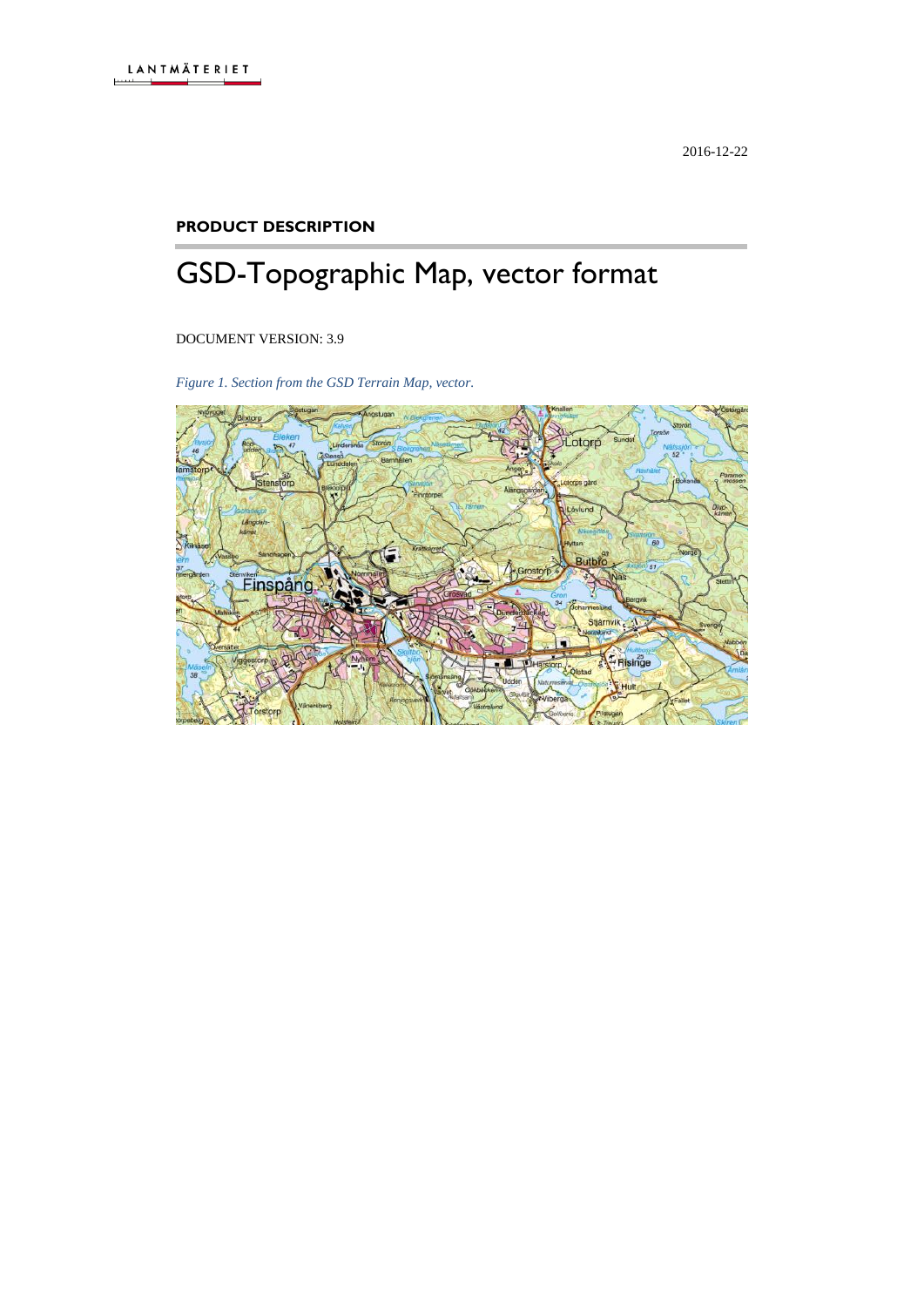# Table of contents

| 1 |              | <b>GENERAL DESCRIPTION</b>                                                  | 4                |
|---|--------------|-----------------------------------------------------------------------------|------------------|
|   | 1.1          | <b>CONTENTS</b>                                                             | 4                |
|   | 1.2          | <b>GEOGRAPHIC COVERAGE</b>                                                  | 4                |
|   | 1.3          | <b>COORDINATE SYSTEM</b>                                                    | 4                |
| 2 |              | <b>QUALITY STATEMENT</b>                                                    | 5                |
|   | 2.1          | DATA COLLECTION METHOD                                                      | $\sqrt{5}$       |
|   | 2.2          | <b>CURRENCY</b>                                                             | 5                |
|   | 2.3          | POSITIONAL ACCURACY                                                         | 5                |
|   | 2.4          | <b>LOGICAL STRUCTURE</b>                                                    | 5                |
| 3 |              | <b>CONTENTS OF THE DELIVERY</b>                                             | 6                |
|   |              |                                                                             |                  |
|   | 3.1          | <b>FOLDER STRUCTURE</b><br>3.1.1 Document                                   | 6                |
|   |              | 3.1.2 Font                                                                  | 6<br>6           |
|   |              | 3.1.3 Terrang                                                               | 6                |
|   |              | 3.1.4 ArcMap (only with Shape format)                                       | 6                |
|   | 3.2          | <b>SETS OF FILES</b>                                                        | 6                |
|   | 3.2.1        | Shape format                                                                | 6                |
|   | 3.2.2        | MapInfo format                                                              | $\boldsymbol{7}$ |
|   | 3.3          | <b>DIVISION INTO LAYERS</b>                                                 | 7                |
| 4 |              | LAYOUT AND PLOTTING OF DATA                                                 | 8                |
|   | 4.1          | <b>EXTENT OF COVERAGE</b>                                                   | $8\phantom{1}$   |
|   | 4.2          | <b>ON-SCREEN PRESENTATION</b>                                               | $8\phantom{1}$   |
|   |              | 4.2.1 General information                                                   | $\boldsymbol{8}$ |
|   |              | 4.2.2 The Shape format                                                      | 9                |
|   |              | 4.2.3 The MapInfo format                                                    | 9                |
|   |              | 4.2.4 Installing fonts                                                      | 9                |
| 5 |              | <b>DESCRIPTION OF LAYERS AND LIST OF CODES</b>                              | 10               |
|   | 5.1          | <b>ADMINISTRATIVE DIVISIONS</b>                                             | 11               |
|   | 5.1.1        | AL line layer with administrative boundaries                                | 11               |
|   |              | 5.1.2 AS point symbols with administrative divisions                        | 11               |
|   | 5.1.3        | Administrative text                                                         | 12               |
|   | 5.2          | <b>BUILT-UP AREAS AND BUILDINGS</b>                                         | 13               |
|   | 5.2.1        | BL line layer with buildings, built-up areas and other facilities and areas | 13               |
|   | 5.2.2        | BS point layer with building symbols                                        | 14               |
|   | 5.2.3        | BY area layer with buildings                                                | 16               |
|   | 5.3          | ANCIENT SITES AND MONUMENTS                                                 | 17               |
|   | 5.3.1        | FL line layer with ancient sites and monuments                              | 17               |
|   | 5.3.2        | FS point layer with symbols for ancient sites and monuments                 | 17               |
|   | 5.4          | <b>GEODESY</b>                                                              | 19               |
|   | 5.4.1        | GL line layer with the earth's shape and form                               | 19               |
|   | 5.4.2        | GS point layer with the earth's shape and form                              | 19               |
|   | 5.5          | <b>HYDROGRAPHY</b>                                                          | 20               |
|   | 5.5.1        | HL line layer with hydrography                                              | 20               |
|   | 5.5.2<br>5.6 | HS point layer with hydrographic symbols<br><b>RAILWAYS</b>                 | 20<br>22         |
|   | 5.6.1        | JL line layer with railways                                                 | 22               |
|   | 5.6.2        | JS point layer with railway symbols                                         | 23               |
|   | 5.7          | ELECTRICITY POWER TRANSMISSION LINES                                        | 24               |
|   | 5.7.1        | KL line layer with electricity power transmission lines                     | 24               |
|   |              |                                                                             | 24               |
|   | 5.7.2        | KS point layer with transformer symbols                                     |                  |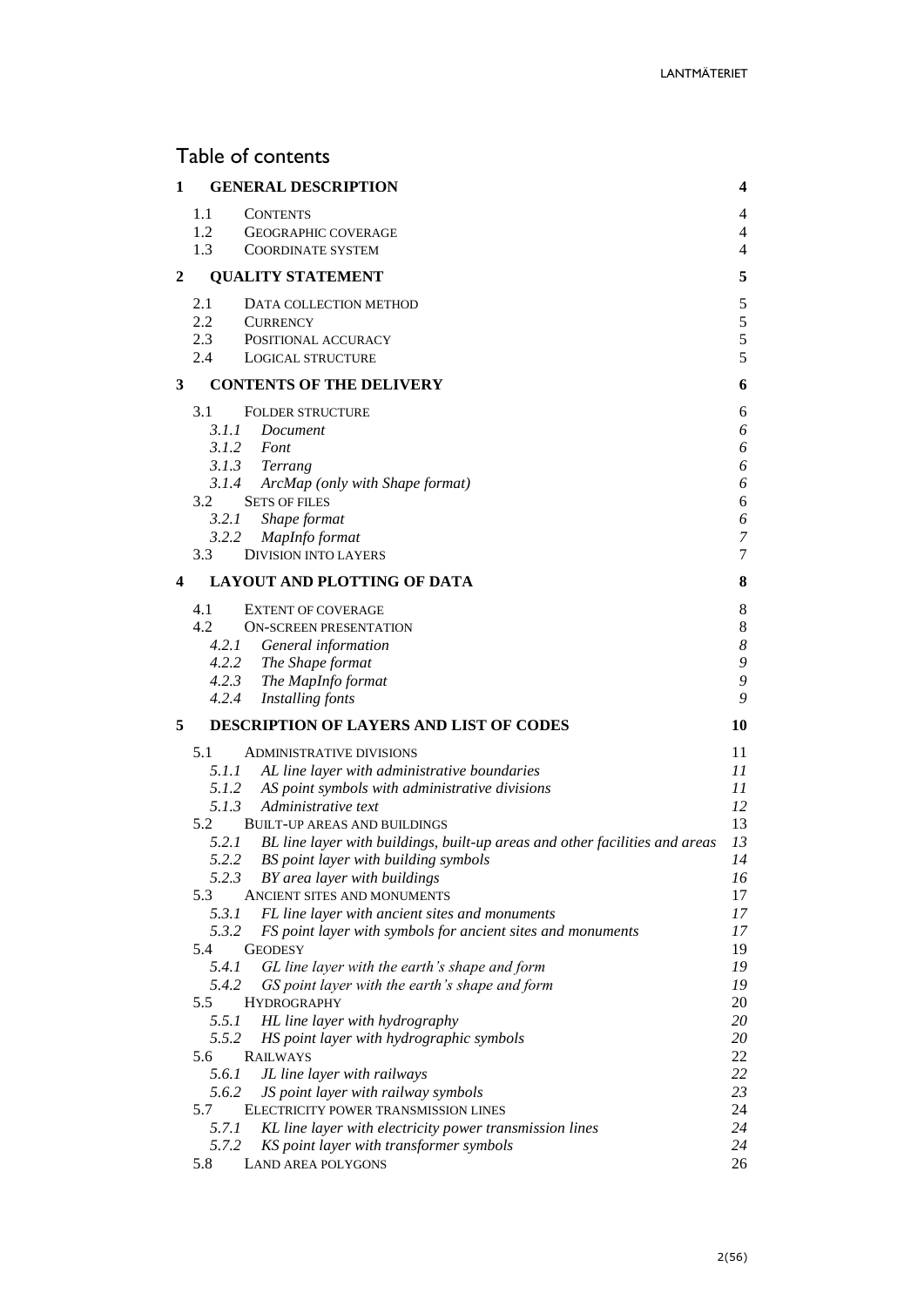| 5.8.1  | $MY$ area layer with land areas $-$ closed polygons             | 26 |
|--------|-----------------------------------------------------------------|----|
| 5.8.2  | MV area layer with water                                        | 27 |
| 5.8.3  | MO area layer with open land and forest                         | 27 |
| 5.8.4  | MA area layer with cultivated land                              | 28 |
| 5.8.5  | MB area layer with buildings and built-up areas                 | 29 |
| 5.8.6  | MS area layer with marshland and rock outcrops                  | 29 |
| 5.8.7  | MX area layer with terrain with large stone blocks and boulders | 30 |
| 5.8.8  | ML line layer with land and vegetation cover data               | 30 |
| 5.8.9  | SL line layer with vegetation cover                             | 36 |
| 5.8.10 | SS point layer with vegetation cover                            | 37 |
| 5.9    | <b>NATURE CONSERVANCY</b>                                       | 38 |
| 5.9.1  | NL line layer with nature conservancy                           | 38 |
| 5.9.2  | NS point layer with nature conservancy symbols                  | 39 |
| 5.10   | <b>MILITARY AREAS</b>                                           | 40 |
| 5.10.1 | QL line layer with military areas                               | 40 |
| 5.11   | <b>ROADS</b>                                                    | 41 |
| 5.11.1 | VL line layer with public and private roads                     | 41 |
| 5.11.2 | VO line layer with other roads                                  | 43 |
| 5.11.3 | VS point layer with road symbols                                | 44 |
| 5.12   | <b>LAND CONTOURS</b>                                            | 45 |
| 5.12.1 | OH line layer with contours                                     | 45 |
| 5.12.2 | OS point layer with height information                          | 45 |
| 5.12.3 | OT text layer with height text                                  | 46 |
| 5.13   | <b>TEXT FOR PLACE-NAMES</b>                                     | 47 |
| 5.13.1 | Point, line or text layers with place-names                     | 47 |
|        | APPENDIX 1: RECOMMENDED PLOTTING SEQUENCE OF THE LAYERS         | 54 |
|        | APPENDIX 2: COVERAGE AREA FOR THE TERRAIN MAP                   | 56 |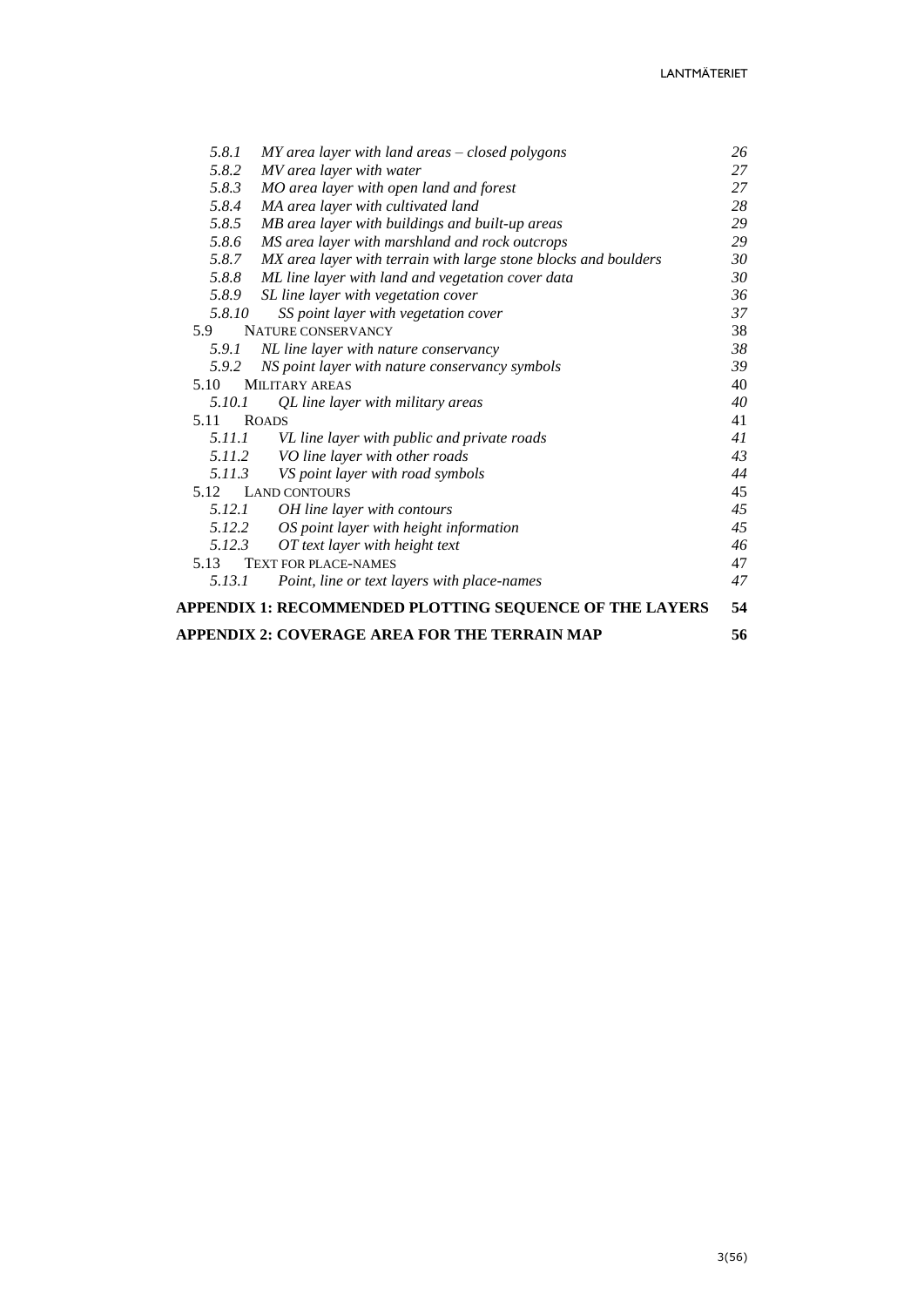# <span id="page-3-0"></span>**1 General description**

This document is a description of how GSD-Topographic Map 1:50 000 is structured.

# <span id="page-3-1"></span>1.1 Contents

An overview listing is available at [Lantmäteriet's website](https://www.lantmateriet.se/sv/Kartor-och-geografisk-information/geodataprodukter/produktlista/terrangkartan/#steg=3) – Terrängkartan.

# <span id="page-3-2"></span>1.2 Geographic coverage

The base covers the whole of Sweden except for the inner areas of the northernmost parts of Sweden.

Those areas of Norway and Finland that fall within the coverage area of GSD-Topographic Map in vector format are not included in the base.

The principal contour interval is 5 m, but the mountain regions of Sweden have a contour interval of 10 m or 20 m. Contours 5 meters is not set height contours.

# <span id="page-3-3"></span>1.3 Coordinate system

Plane coordinate system: SWEREF 99 TM

Height system: the Swedish national RH 2000 height system

For information in which other coordinate systems the product can be delivered in, see chapter Koordinatsystem in the document Fees and shipping information for geodata (at present only in Swedish) at [Lantmäteriet's web](http://www.lantmateriet.se/)[site,](http://www.lantmateriet.se/) select Maps and geographic information and Terms and Fees.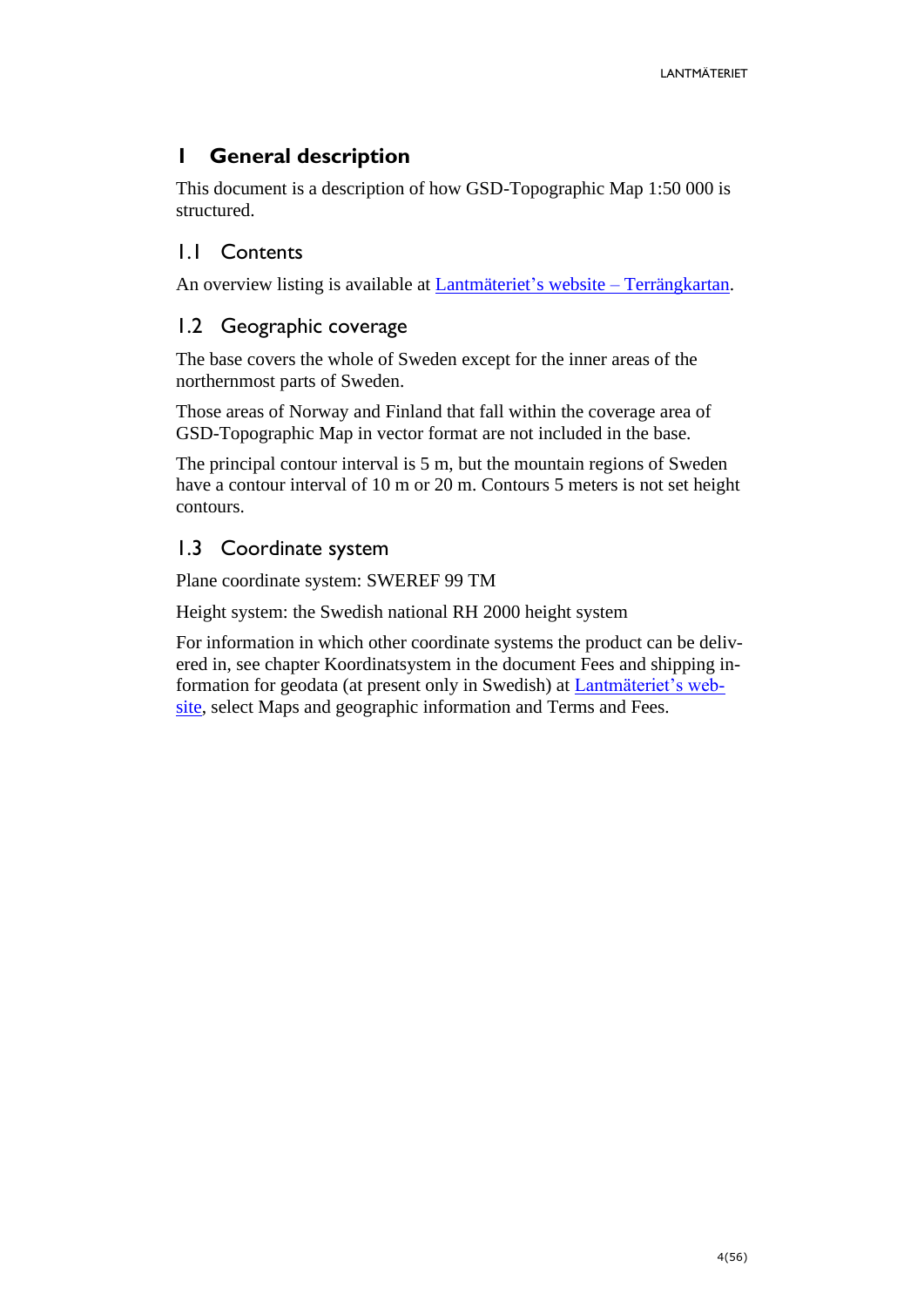# <span id="page-4-0"></span>**2 Quality statement**

# <span id="page-4-1"></span>2.1 Data collection method

The greater part of the data that has been used in the Topographic Map has been collected in conjunction with production of GGD (Basic Geographic Data), field revision and various editorial activities.

Additional complementary information is obtained from other government authorities.

Digital contours, with a 5 m vertical interval, have been produced in conjunction with the production of the Property Map and the Topographic Map.

The contours have been generated by scanning the contour originals.

# <span id="page-4-2"></span>2.2 Currency

Depending on the object the information is revised either continuously or according to Lantmäteriet's plan for areal image acquisition.

### <span id="page-4-3"></span>2.3 Positional accuracy

The standard error in plane in the databases is approximately 10 m, but as a result of cartographic generalisation this figure can, in some cases, be exceeded.

No statistical quality information – standard error – is available for contours.

# <span id="page-4-4"></span>2.4 Logical structure

Area features in the bases form closed polygons. Symbols are stored with a feature code and orientation.

Line features for roads, administrative boundaries, restricted areas and electricity power transmission lines are, for the greater part, connected, although they do not form complete networks. Connections to other line features are not always mathematically correct. Connections between the bases are correctly shown at the printing scale, although it should be noted that different production years can give rise to some differences between bases.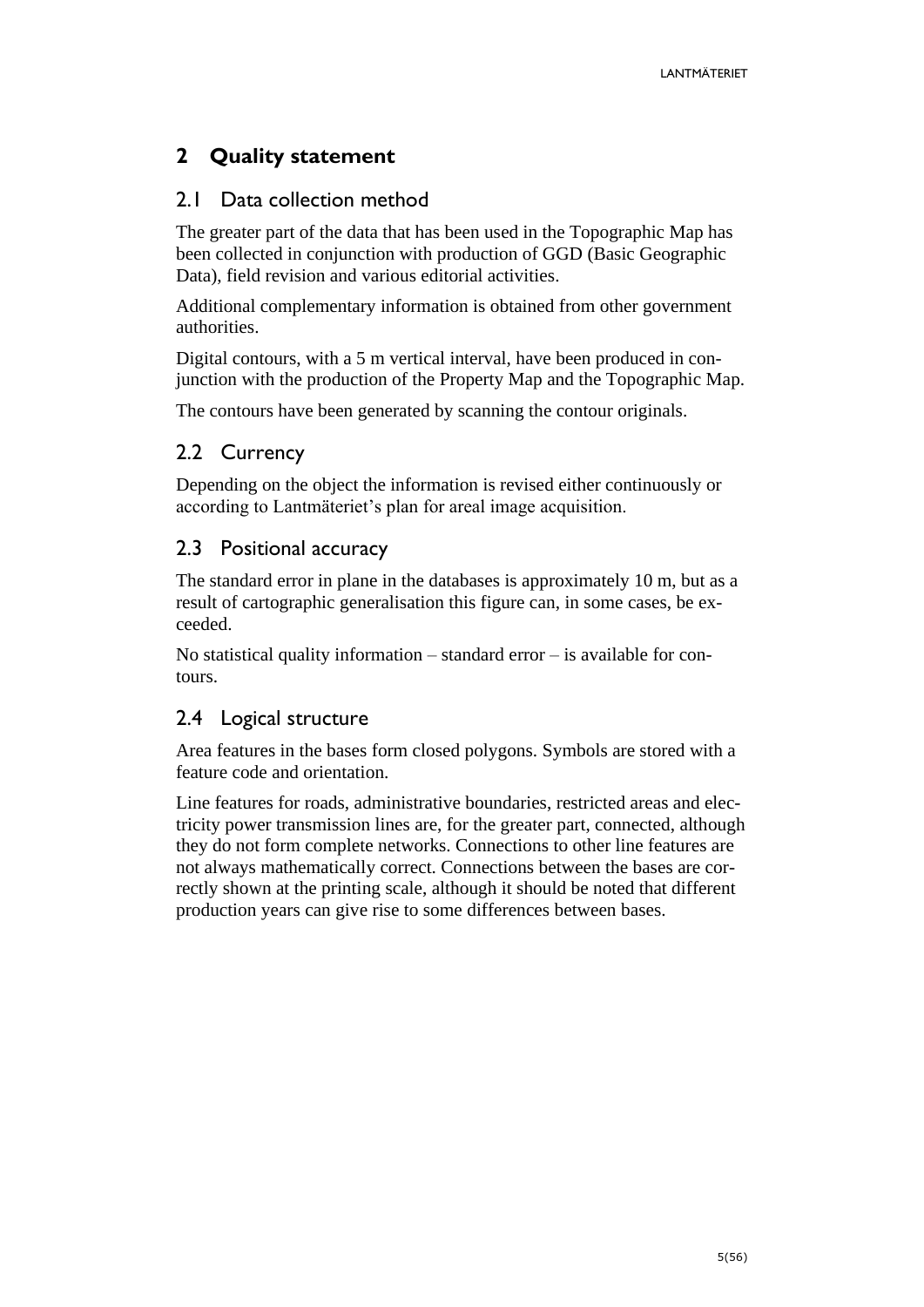# <span id="page-5-0"></span>**3 Contents of the delivery**

### <span id="page-5-1"></span>3.1 Folder structure

### <span id="page-5-2"></span>**3.1.1 DOCUMENT**

This folder contains documents that describe the product.

#### <span id="page-5-3"></span>**3.1.2 FONT**

TrueType fonts are included in the files *GSDTerrk.ttf* or *GSDTk\_MI.ttf* depending on the format in which the data is delivered.

For correct presentation of the Sami text are the files *GSDTxt.ttf, GSDTxtb.ttf, GSDTxtn.ttf, GSDTxtni.ttf, GSDTxnb.ttf* delivered.

#### <span id="page-5-4"></span>**3.1.3 TERRANG**

This folder includes one or more sub-folders containing data, together with a 5x5 km grid, *rutnat.\**. The grid has an attribute, RUTA that contains an index quad. In addition to the files containing the map information, there is also in this folder a file containing a list of the total number of objects in each layer.

#### <span id="page-5-5"></span>**3.1.4 ARCMAP (ONLY WITH SHAPE FORMAT)**

When data is in Shape format a LYR file is included in this folder.

### <span id="page-5-6"></span>3.2 Sets of files

### <span id="page-5-7"></span>**3.2.1 SHAPE FORMAT**

When the data is supplied in Shape format there are 5 files per layer.

*Table 1. List of which five files are available for the shape format.*

| *.shp | Geometry file.                                  |
|-------|-------------------------------------------------|
| *.dbf | Attribute file in Dbase format.                 |
| *.shx | Index file.                                     |
| *.prj | Projection file (only if SWEREF 99 TM is used). |
| *.cpg | Encoder file.                                   |

The Shape files have geometry index. The Dbase files have attribute index. Encoder file is needed for correct display of Swedish and Sami text.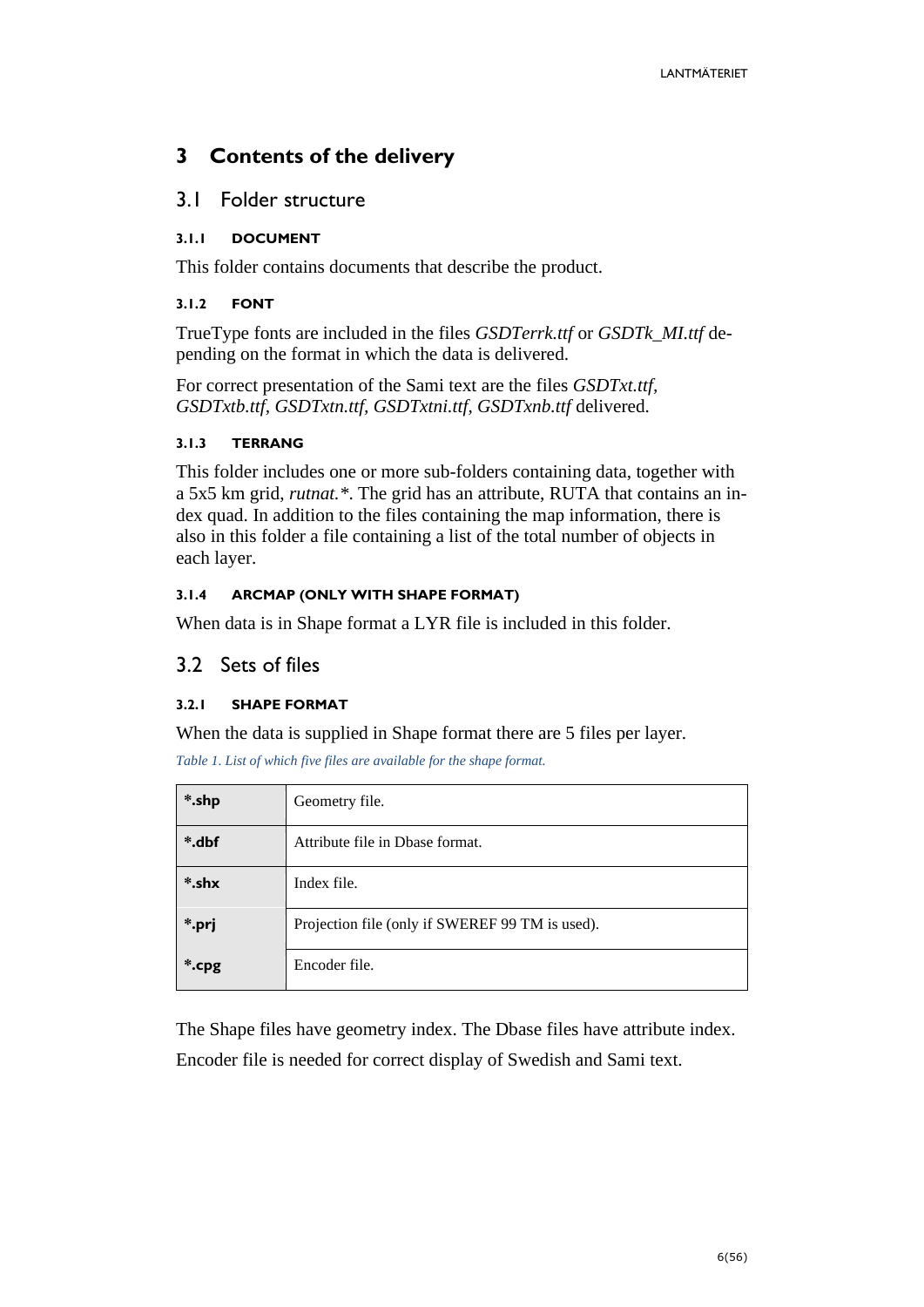Annotation (text) files are also supplied in ArcInfo Coverage format.

*Table 2. Annotation*

|  | ArcInfo Coverage with set text plotting style (annotation). |
|--|-------------------------------------------------------------|
|--|-------------------------------------------------------------|

#### <span id="page-6-0"></span>**3.2.2 MAPINFO FORMAT**

When the data is supplied in MapInfo format (tab) there are 4 files per layer. *Table 3. List of the four files available for the MapInfo format.*

| *.tab           | Main file/table definitions.       |  |  |  |  |
|-----------------|------------------------------------|--|--|--|--|
| *.dat           | Attribute file.                    |  |  |  |  |
| *.map           | Geometry file.                     |  |  |  |  |
| $\ddot{\ }$ .id | Index file for graphical features. |  |  |  |  |

The tab files do not have geometry and attribute indexes.

# <span id="page-6-1"></span>3.3 Division into layers

The data of GSD-Topographic Map in Shape or MapInfo formats is divided into 38 layers, based on type of geometry and the theme to which it belongs. As far as possible, file names have been given a logical structure in which the first letter identifies the theme (for example, a for administrative information and v for roads) and the second letter identifies the type of geometry (l for lines, p/s for points/symbols, y for area and t for text). The second part of the name (after "\_") is common to all files in a folder.

Sets of attributes vary between the different layers and are described in detail in Section 5.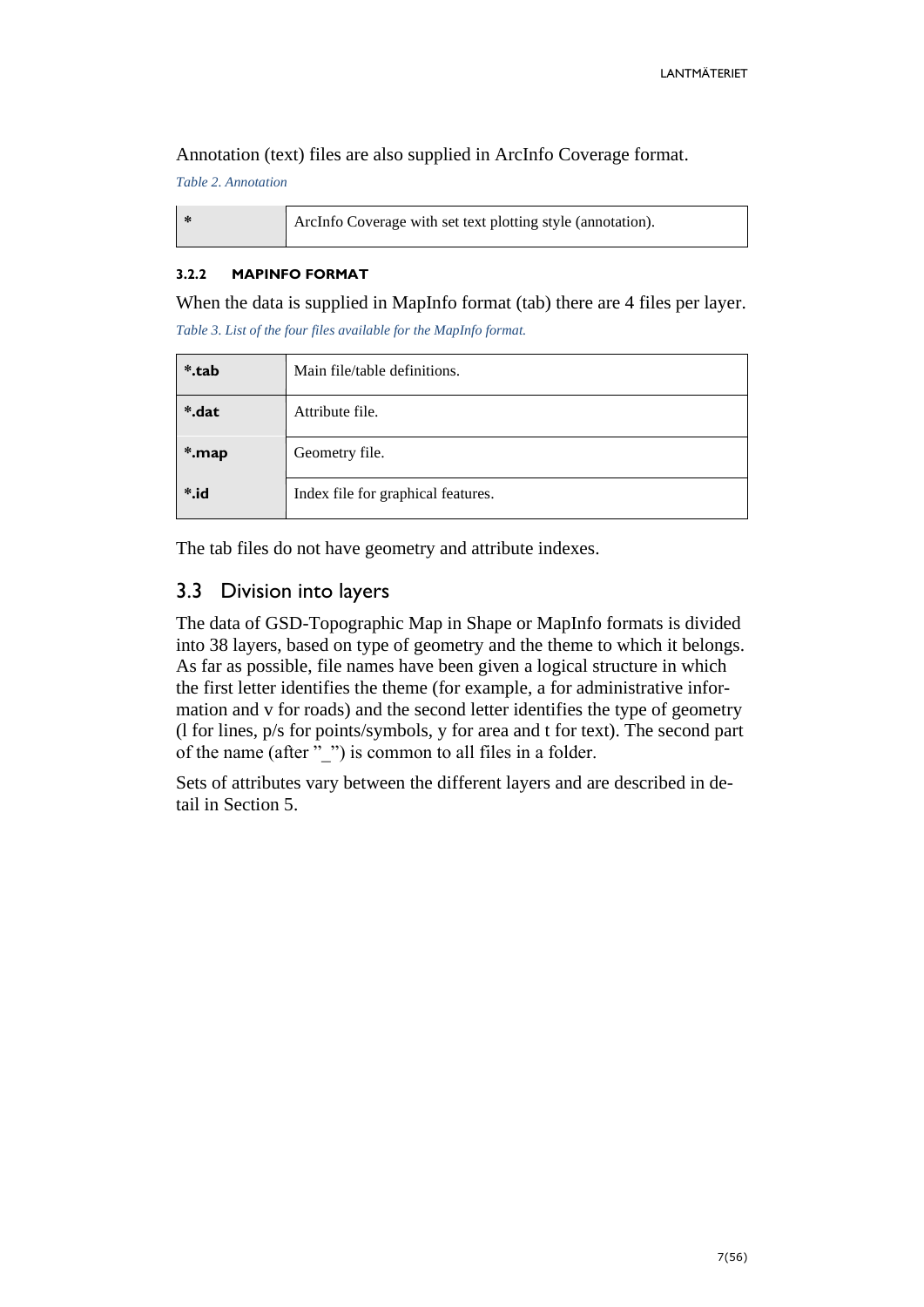# <span id="page-7-0"></span>**4 Layout and plotting of data**

# <span id="page-7-1"></span>4.1 Extent of coverage

All layers, with the exception of the MY layer, have been cut as 100x100 km quads in accordance with the national index system. The MY layer has been cut into 10x10 km quads. Those layers that form sub-sets of the contents of the MY layer (MA, MB, MO and MV) have also been cut into 10x10 km index quads. The cutting has been done to speed up plotting.

Only cartographically correct connections of features have been made between Topographic Map sheets.

The files for download are divided by county or Sweden layers. The county files are clipped with GSD-Property Map's borders with a buffer of 500 meters.

### <span id="page-7-2"></span>4.2 On-screen presentation

#### <span id="page-7-3"></span>**4.2.1 GENERAL INFORMATION**

The plotting style chosen for this product is intended for plotting at a scale of 1:50 000. This scale should be seen as a suitable reference scale.

Recommended plotting sequence of the layers is presented in Appendix 1. The best plotting results will be obtained if both the MY and ML layers are used.

#### AREAS

All land areas are included in the MY layer and other land layers only contain sub-sets of the MY contents.

The coverage of the MX and MS layers is also included in the MY layer although with coding which differs from the coding that they have in these layers (see the respective layers in Section 5).

#### **SYMBOLS**

The TrueType fonts in the GSDTerrk.ttf or GSDTk\_MI.ttf file must be installed to ensure correct presentation of symbols. The attribute SRIKT has been used when setting the plotting style for symbols to give them the correct orientation.

### TEXT

When setting text, the attribute KKOD has steered font and colour. Other attributes that have been used are TJUST (anchor point) and TRIKT (orientation). Text strings are not plotted with spaced characters; instead, spacing is given in the attribute TSPARR where the size of the delivered strings relative to the original strings is given as a percentage figure.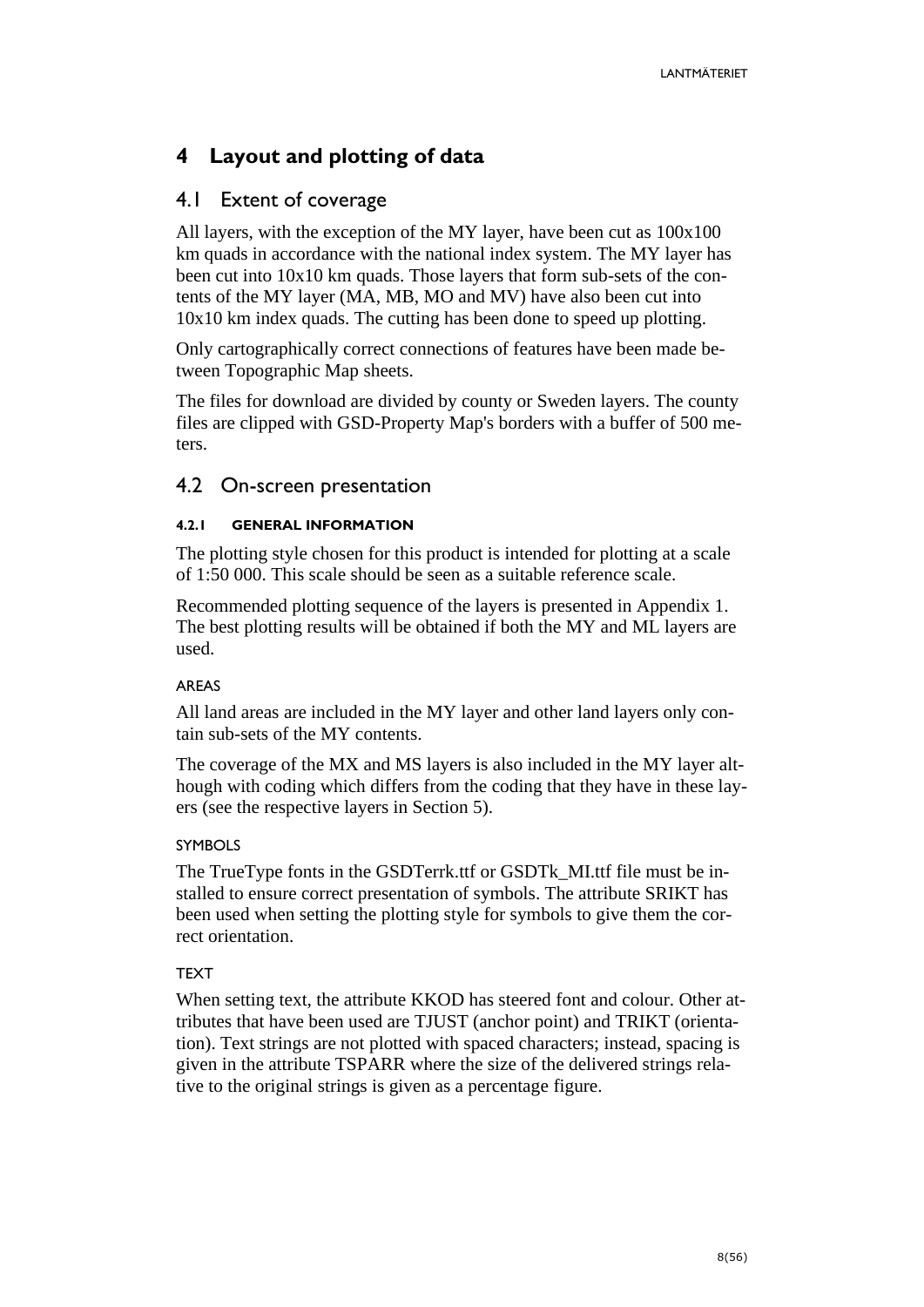#### <span id="page-8-0"></span>**4.2.2 THE SHAPE FORMAT**

The standard GSD-Topographic Map plotting style is used for all layers. For use of the data in ArcMap there are plotting style settings in the LYR file in the arcgis folder.

In the LYR files it is possible to steer whether or not features should be rescaled when the scale in the program is changed. This has been done in the LYR file that comes with deliveries. In addition, the LYR file contains settings that steer which layers will be shown at different scales (see Appendix 1).

Text is supplied as lines and points, with the text as an attribute, and as text with a set plotting style in the ArcInfo Coverage format.

#### <span id="page-8-1"></span>**4.2.3 THE MAPINFO FORMAT**

This product is delivered with the standard GSD-Road Map plotting style. This means that, on delivery, all objects in all of the layers contain values for the parameters that steer colour, size and shape when they are plotted.

MapInfo 4, or later versions, must be used if symbols are to be rotated when they are plotted. The text is supplied as lines and points with text as attribute.

#### <span id="page-8-2"></span>**4.2.4 INSTALLING FONTS**

The fonts supplied with this delivery must be installed, irrespective of the software that you use, to ensure correct presentation, symbols and text. This is done via Control Panel-Fonts.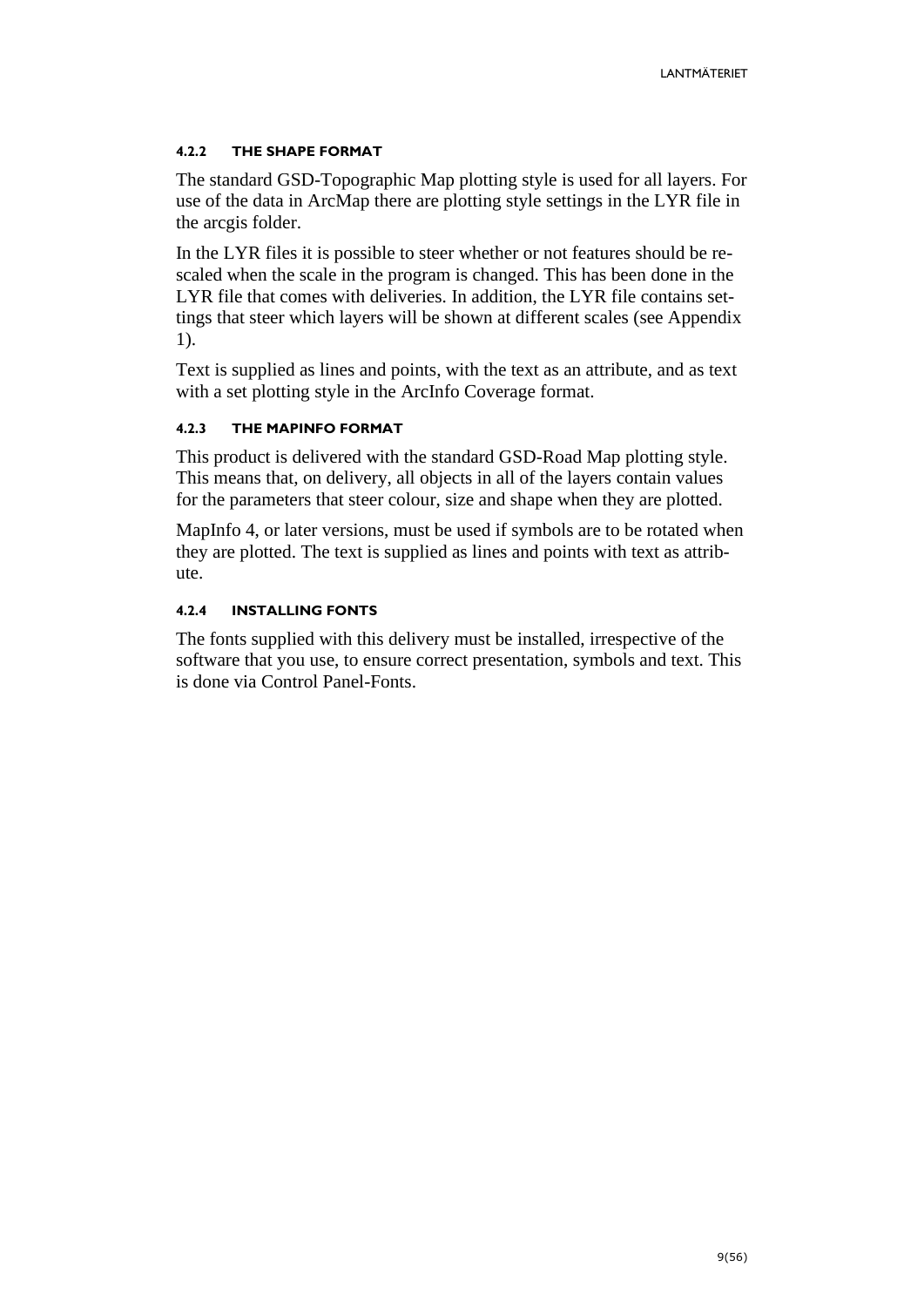# <span id="page-9-0"></span>**5 Description of layers and list of codes**

This section is a description, layer by layer, of the details that are included in them and with which attributes the details are defined.

The description of the layers is as follows:

- The column *Layer name* (Sw = *Skiktnamn*) contains the layer name/file name that is given to files when they are delivered.  $XXXXX =$  the sheet code/area name.
- The column *Category code* (Sw = *Kkod*) contains the feature's numerical code.
- The column *Description* (Sw = *Beskrivning*) contains a clarification of the detail type.

Attributes are defined as follows:

- The *No*. column (Sw = *Nr*) contains the running numbers for the layer's attributes.
- The *Attribute* column (Sw = *Attribut*) contains the name of the attribute.
- The *Type* column  $(Sw = Typ)$  contains the data that is used integer/decimal/character.
- The *Length* column (Sw = *Längd*) contains the number of characters allocated to this field.
- The column *Description* (Sw = *Beskrivning*) contains a short description of the attribute.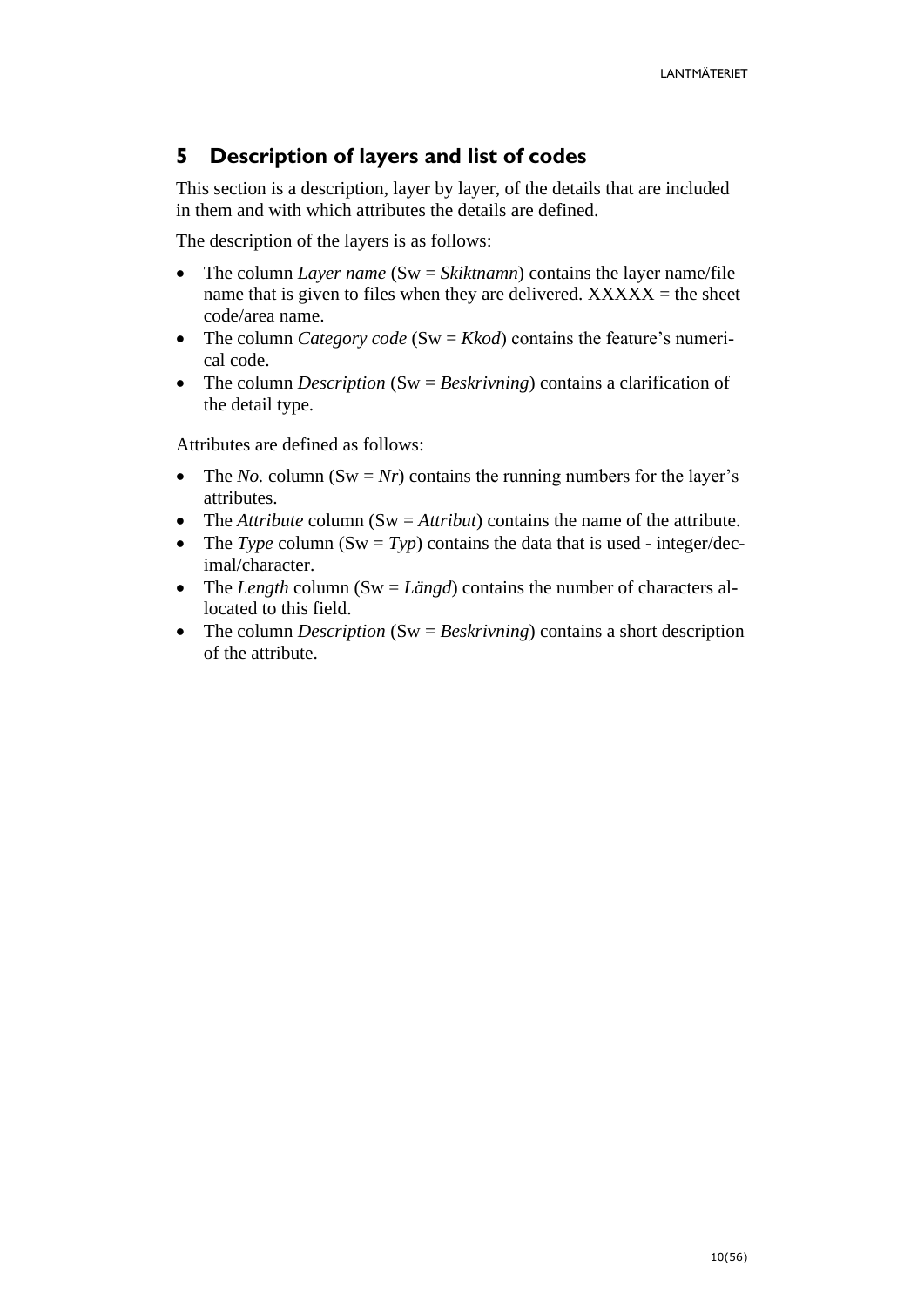### <span id="page-10-0"></span>5.1 Administrative divisions

#### <span id="page-10-1"></span>**5.1.1 AL LINE LAYER WITH ADMINISTRATIVE BOUNDARIES**

The division of the area into administrative units.

*Restrictions:*

• Line features do not form a complete network, which means that there may be breaks in the boundaries.

| Layer name | <b>Category code</b> | <b>Description</b> |
|------------|----------------------|--------------------|
| AL_xxxx    | 21                   | National boundary  |
| AL XXXX    | 23                   | County boundary    |
| AL XXXX    | 24                   | Municipal boundary |

*Table 5. Set of attributes in AL line layer with administrative boundaries.*

| No. | <b>Attribute</b> | <b>Type</b><br>shape | Length<br>shape | <b>Type</b><br><b>MapInfo</b> | Length<br><b>MapInfo</b> | <b>Description</b>           |
|-----|------------------|----------------------|-----------------|-------------------------------|--------------------------|------------------------------|
|     | <b>KKOD</b>      | Decimal              | 5,0             | Integer                       |                          | Category code                |
| 2   | <b>KATEGORI</b>  | Text                 | 50              | Text                          | 50                       | Description of category code |

#### <span id="page-10-2"></span>**5.1.2 AS POINT SYMBOLS WITH ADMINISTRATIVE DIVISIONS**

Point symbols for boundary cairns (surveyed).

*Table 6. Contents in AS point symbols with administrative divisions.*

| Layer name | <b>Category code</b> | <b>Description</b> |
|------------|----------------------|--------------------|
| AS xxxx    | 65                   | Boundary cairn     |

*Table 7. Set of attributes in AS point symbols with administrative divisions.*

| No.            | <b>Attribute</b> | Туре<br>shape | Length<br>shape | <b>Type</b><br><b>MapInfo</b> | Length<br><b>MapInfo</b> | <b>Description</b>                                                                                                             |
|----------------|------------------|---------------|-----------------|-------------------------------|--------------------------|--------------------------------------------------------------------------------------------------------------------------------|
|                | <b>KKOD</b>      | Decimal       | 5,0             | Integer                       | 5                        | Category code                                                                                                                  |
| $\overline{2}$ | <b>KATEGORI</b>  | Text          | 50              | Text                          | 50                       | Description of category code                                                                                                   |
| 3              | <b>SRIKT</b>     | Decimal       | 6.2             | Decimal                       | 6.2                      | Orientation of symbol. Unit: de-<br>grees $(0.00-360.00,$ increasing<br>anti-clockwise $0.00 =$ symbol<br>without orientation. |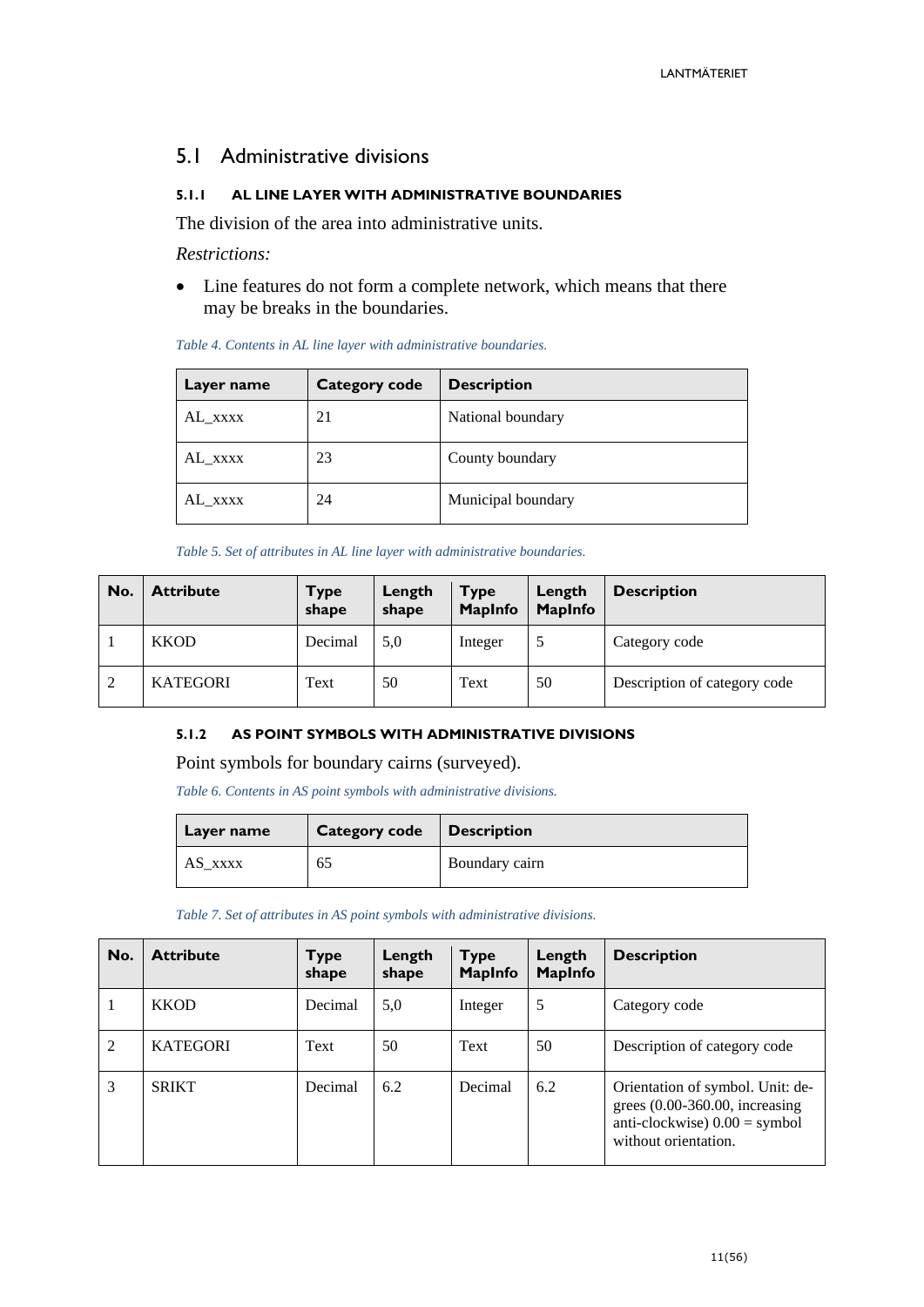#### <span id="page-11-0"></span>**5.1.3 ADMINISTRATIVE TEXT**

Cartographically placed administrative names and informatory text for areas where the Property Map serves as the cadastral index map. There are also names for municipalities and municipal enclaves.

*Table 8. Contents in administrative text.*

| Layer name     | Category<br>code | <b>Description</b>                           | <b>Text</b><br>colour | Font | Size/<br>points |
|----------------|------------------|----------------------------------------------|-----------------------|------|-----------------|
| $AT_{\_}$ xxxx | 35               | Municipality, size classifica-<br>$tion = 1$ | <b>Black</b>          |      | 06              |

|  |  |  | Table 9. Attributes for administrative text. |  |
|--|--|--|----------------------------------------------|--|
|--|--|--|----------------------------------------------|--|

| No.            | <b>Attribute</b>     | <b>Type</b><br>shape | Length<br>shape | <b>Type</b><br><b>MapInfo</b> | Length<br><b>MapInfo</b> | <b>Type</b><br><b>ArcInfo</b> | Length<br><b>ArcInfo</b> | <b>Description</b>                                                                                                                               |
|----------------|----------------------|----------------------|-----------------|-------------------------------|--------------------------|-------------------------------|--------------------------|--------------------------------------------------------------------------------------------------------------------------------------------------|
| 1              | <b>KKOD</b>          | Decimal              | 5,0             | Integer                       | 5                        | Integer                       | 5                        | Category code                                                                                                                                    |
| $\sqrt{2}$     | KATE-<br><b>GORI</b> | Text                 | 50              | Text                          | 50                       | Text                          | 50                       | Category code,<br>clear text                                                                                                                     |
| 3              | <b>TEXT</b>          | Text                 | 40              | Text                          | 40                       | Text                          | 320                      |                                                                                                                                                  |
| $\overline{4}$ | <b>TEXTTYP</b>       | Text                 | $\mathbf{1}$    | Text                          | $\,1\,$                  | Text                          | $\mathbf{1}$             | Indicates text type:<br>normal or inform-<br>atory, O/U                                                                                          |
| 5              | <b>TRIKT</b>         | Decimal              | 6.2             | Decimal                       | 6.2                      | Decimal                       | 6,2                      | Orientation of the<br>text $(0-360$ anti-<br>clockwise)                                                                                          |
| 6              | <b>TJUST</b>         | Decimal              | 1,0             | Integer                       | 1                        | Integer                       | $\mathbf{1}$             | Text anchor point<br>$(1-9)$ . Anchor<br>point in decimal<br>point.<br>Figure 2. Figure<br>showing nine possi-<br>ble anchor points for<br>text. |
| $\tau$         | <b>TSPARR</b>        | Decimal              | 3,0             | Integer                       | 3                        | Integer                       | 3                        | Text spacing in<br>percentage of<br>length of original<br>string (0-100 %)                                                                       |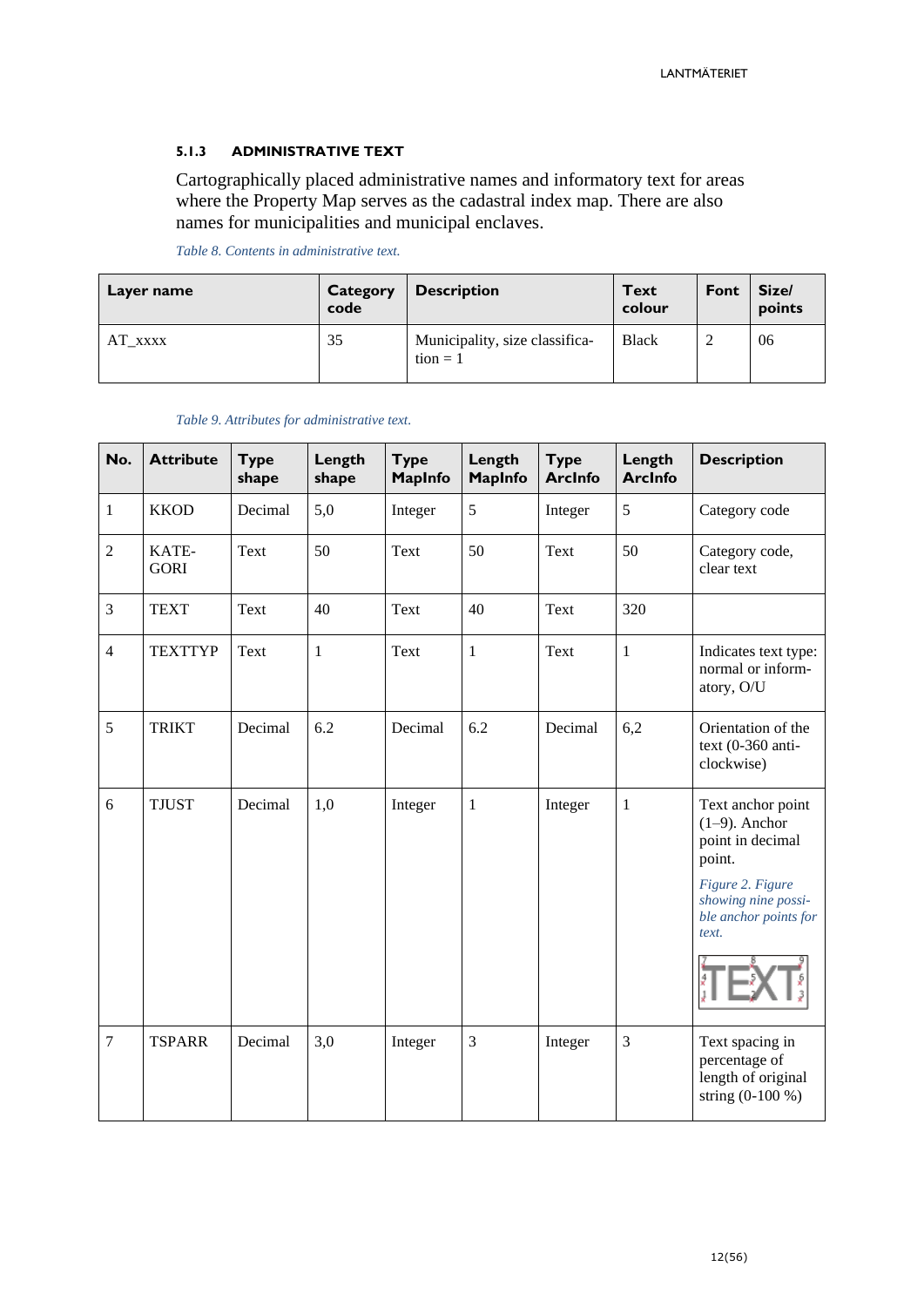### <span id="page-12-0"></span>5.2 Built-up areas and buildings

#### <span id="page-12-1"></span>**5.2.1 BL LINE LAYER WITH BUILDINGS, BUILT-UP AREAS AND OTHER FACIL-ITIES AND AREAS**

Buildings that is stored in the form of edge lines which form closed figures. The buildings do not overlap each other. Separate buildings may be shown within industrial areas.

*Restrictions:*

• In densely built-up areas, buildings have been given a simplified representation as built-up areas. These can be found in the MB/ML layer (closed polygons) and in the ML layer (limiting lines).

*Table 10. Contents in BL line layer with buildings, built-up areas and other facilities and areas.*

| Layer name | Category code | <b>Description</b>                              |
|------------|---------------|-------------------------------------------------|
| BL XXXX    | 75            | Area for facilities and recreation, pecked line |
| BL XXXX    | 76            | Area for facilities and recreation, full line   |
| BL XXXX    | 309           | Jetty, centre line                              |
| BL_xxxx    | 337           | Larger dam construction, outer limits           |
| BL XXXX    | 339           | Pier, centre line                               |
| BL XXXX    | 391           | Reindeer fence                                  |
| BL_xxxx    | 725           | Take-off and landing runway, not surfaced       |

*Table 11. Set of attributes in BL line layer with buildings, built-up areas and other facilities and areas.*

| No. | <b>Attribute</b> | <b>Type</b><br>shape | Length<br>shape | <b>Type</b><br><b>MapInfo</b> | Length<br><b>MapInfo</b> | <b>Description</b>        |
|-----|------------------|----------------------|-----------------|-------------------------------|--------------------------|---------------------------|
|     | <b>KKOD</b>      | Decimal              | 5,0             | Integer                       |                          | Category code             |
| 2   | <b>KATEGORI</b>  | Text                 | 50              | Text                          | 50                       | Category code, clear text |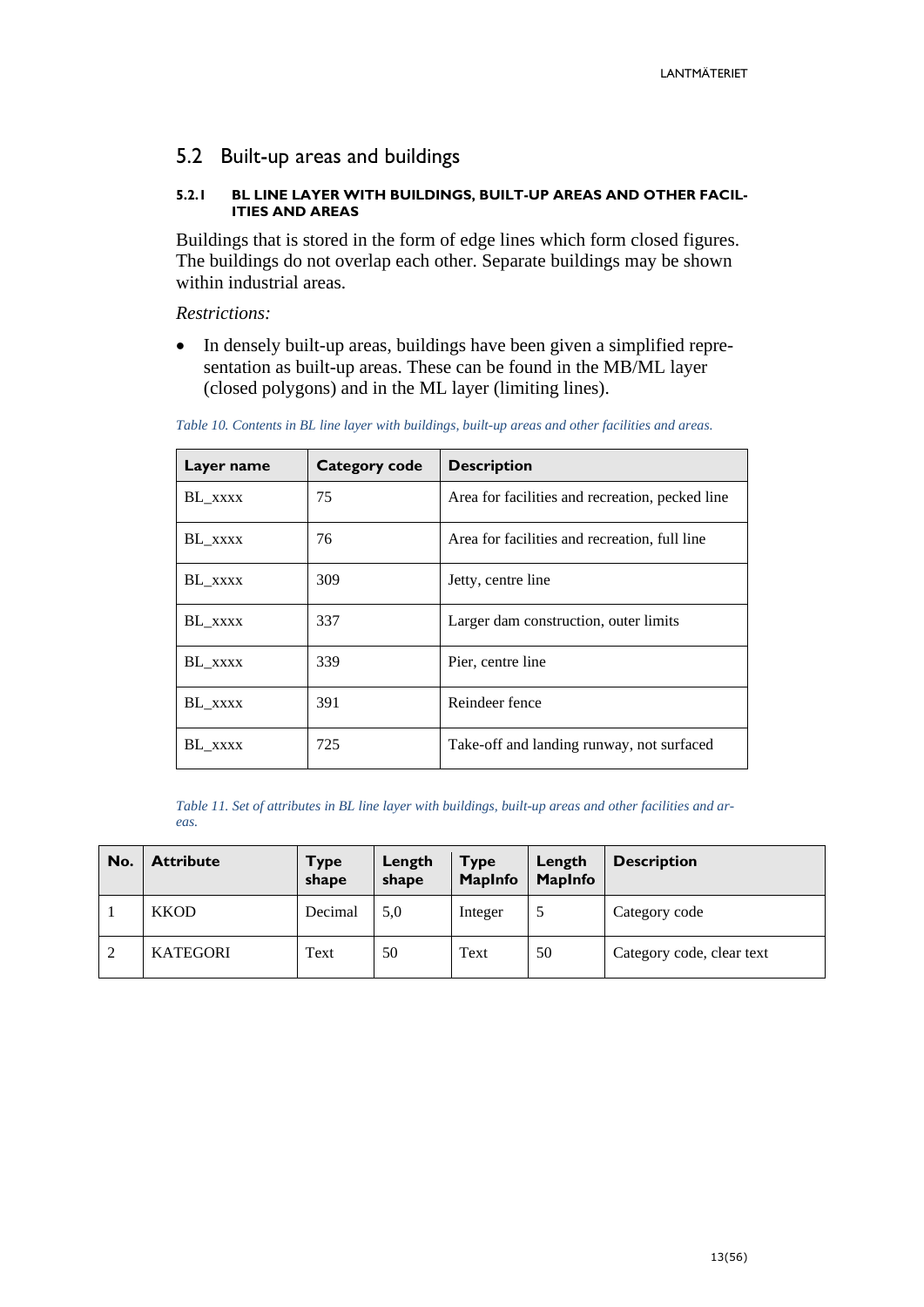#### <span id="page-13-0"></span>**5.2.2 BS POINT LAYER WITH BUILDING SYMBOLS**

Point symbols for different types of buildings that are not defined using their edge lines.

| Layer name | <b>Category code</b> | <b>Description</b>                           |
|------------|----------------------|----------------------------------------------|
| BS_xxxx    | 362                  | Guest harbour                                |
| BS_xxxx    | 365                  | Lighthouse                                   |
| BS_xxxx    | 369                  | Lock gate                                    |
| BS_xxxx    | 373                  | Mast                                         |
| BS_xxxx    | 524                  | Pier                                         |
| BS_xxxx    | 525                  | Small dam                                    |
| BS_xxxx    | 526                  | Dam                                          |
| BS_xxxx    | 709                  | Point, size classification= 2, not specified |
| BS XXXX    | 731                  | Farm                                         |
| BS_xxxx    | 732                  | Country house                                |
| BS_xxxx    | 733                  | House, size classification= 3                |
| BS_xxxx    | 734                  | House, size classification= 4                |
| BS_xxxx    | 735                  | House, size classification= 1                |
| BS_xxxx    | 736                  | House, size classification= 2                |
| BS_xxxx    | 737                  | Palace                                       |
| BS_xxxx    | 739                  | Tank and silo                                |
| BS_xxxx    | 740                  | Sawmill, symbol pointing left                |
| BS_xxxx    | 741                  | Church                                       |
| BS_xxxx    | 747                  | Church, smaller                              |
| BS_xxxx    | 748                  | Detached bell tower                          |
| BS_xxxx    | 749                  | Point, size classification= 1, not specified |

*Table 12. Contents in BS point layer with building symbols.*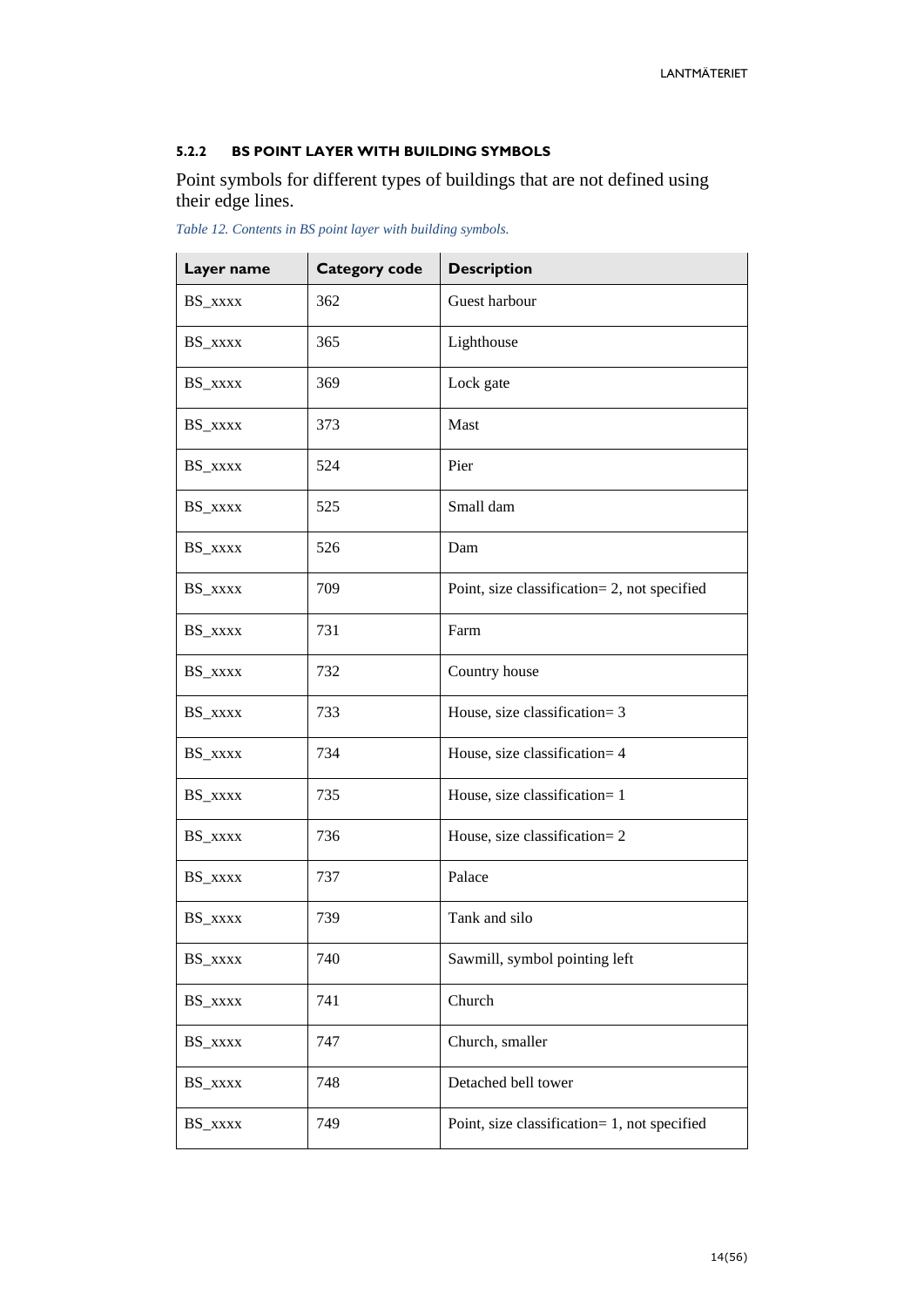| Layer name | <b>Category code</b> | <b>Description</b>             |
|------------|----------------------|--------------------------------|
| BS_xxxx    | 753                  | Windmill                       |
| BS_xxxx    | 754                  | Timber yard                    |
| BS_xxxx    | 755                  | Sawmill, symbol pointing right |
| BS_xxxx    | 756                  | Wind power turbine/farm        |
| BS_xxxx    | 757                  | Chimney                        |
| BS_xxxx    | 759                  | Tower                          |
| BS_xxxx    | 762                  | Cemetery                       |
| BS_xxxx    | 763                  | Sports ground                  |
| BS_xxxx    | 766                  | Football pitch                 |
| BS_xxxx    | 767                  | Rifle range                    |
| BS_xxxx    | 768                  | Smaller rifle range            |
| BS_xxxx    | 769                  | Trotting track                 |
| BS_xxxx    | 770                  | Hut                            |
| BS_xxxx    | 775                  | Wind shelter                   |
| BS_xxxx    | 777                  | <b>Bathing</b>                 |
| BS_xxxx    | 778                  | Camping site                   |

#### *Table 13. Set of attributes in BS point layer with building symbols.*

| No.            | <b>Attribute</b> | <b>Type</b><br>shape | Length<br>shape | <b>Type</b><br><b>MapInfo</b> | Length<br>MapInfo | <b>Description</b>                                                                                                             |
|----------------|------------------|----------------------|-----------------|-------------------------------|-------------------|--------------------------------------------------------------------------------------------------------------------------------|
|                | <b>KKOD</b>      | Decimal              | 5,0             | Integer                       | 5                 | Category code                                                                                                                  |
| $\overline{2}$ | <b>KATEGORI</b>  | Text                 | 50              | Text                          | 50                | Category code, clear text                                                                                                      |
| 3              | <b>SRIKT</b>     | Decimal              | 6.2             | Decimal                       | 6.2               | Orientation of symbol. Unit: de-<br>grees $(0.00-360.00,$ increasing<br>anti-clockwise $0.00 =$ symbol<br>without orientation. |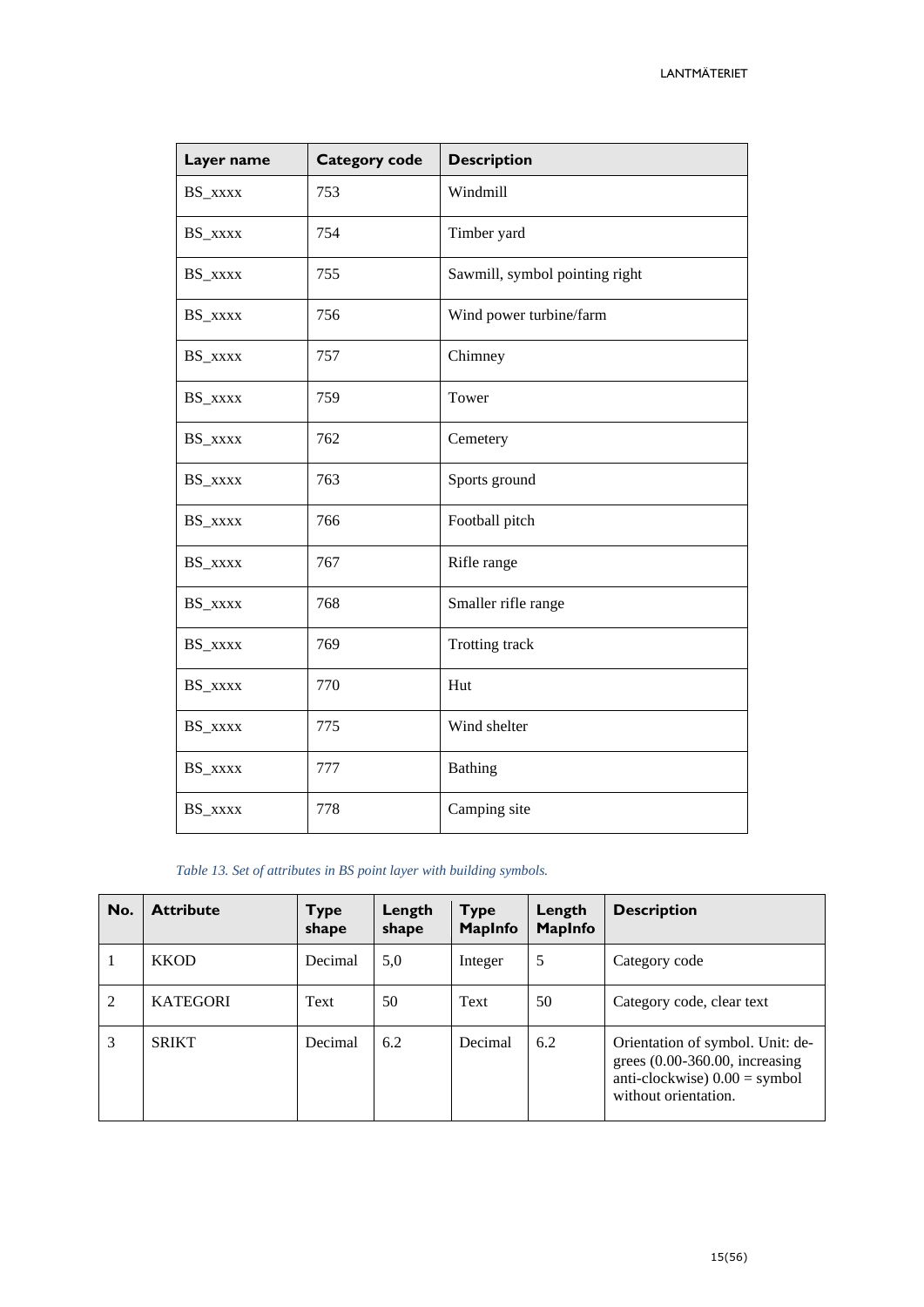#### <span id="page-15-0"></span>**5.2.3 BY AREA LAYER WITH BUILDINGS**

Buildings that form closed figures. The edge lines that are included in the BL layer have been used to create the figures.

*Table 14. Contents in BY area layer with buildings.*

| Layer name | <b>Category code</b> | <b>Description</b>                    |
|------------|----------------------|---------------------------------------|
| BY XXXX    | 690                  | Large building                        |
| BY XXXX    | 728                  | Landing and starting runway, surfaced |

*Table 15. Set of attributes in BY area layer with buildings.*

| No. | <b>Attribute</b> | Type<br>shape | Length<br>shape | <b>Type</b><br><b>MapInfo</b> | Length<br><b>MapInfo</b> | <b>Description</b>        |
|-----|------------------|---------------|-----------------|-------------------------------|--------------------------|---------------------------|
|     | <b>KKOD</b>      | Decimal       | 5,0             | Integer                       |                          | Category code             |
| 2   | <b>KATEGORI</b>  | Text          | 50              | Text                          | 50                       | Category code, clear text |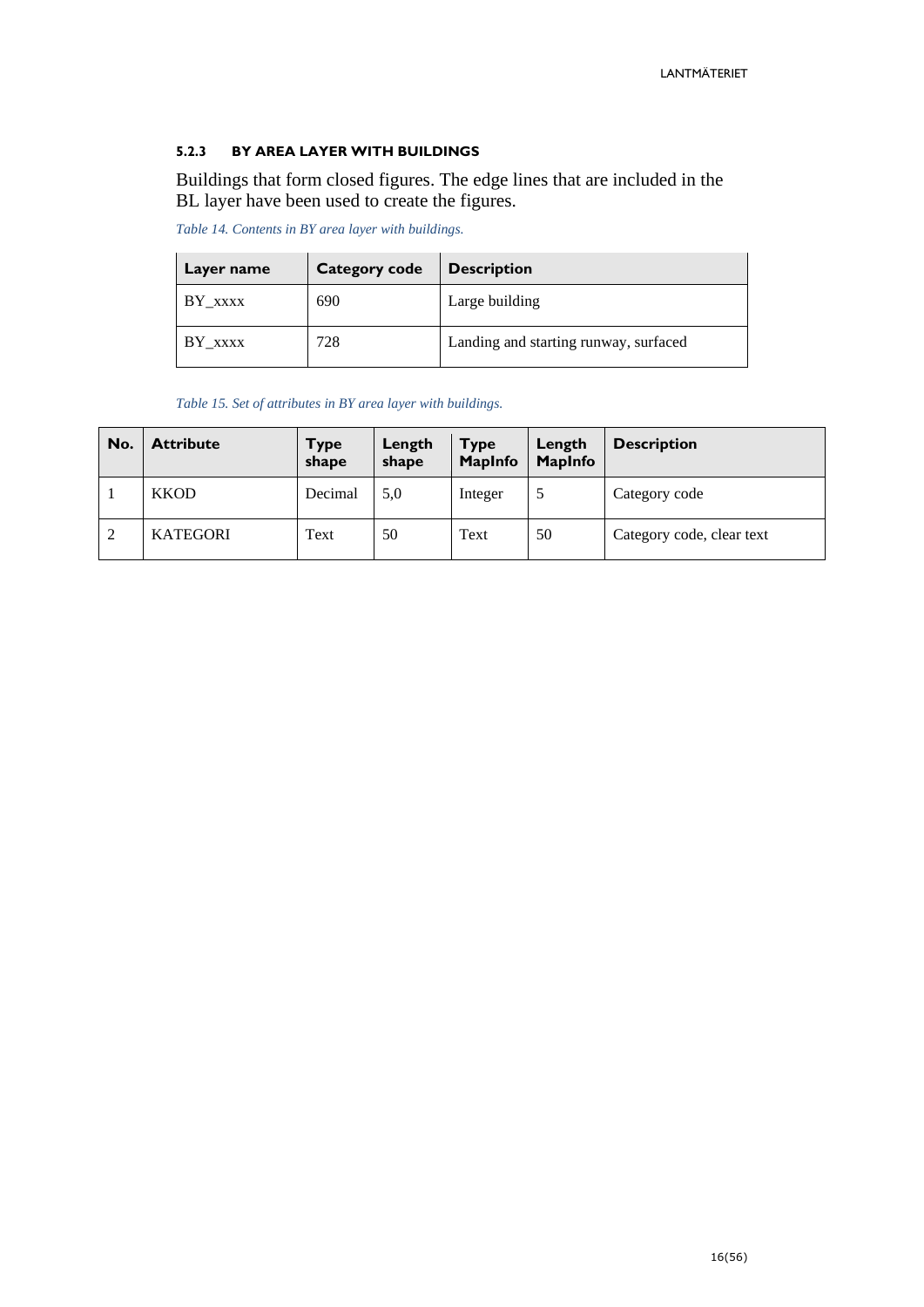### <span id="page-16-0"></span>5.3 Ancient sites and monuments

#### <span id="page-16-1"></span>**5.3.1 FL LINE LAYER WITH ANCIENT SITES AND MONUMENTS**

Limiting lines for archaeological sites and other culture-historical remains.

*Table 16. Contents in FL line layer with ancient sites and monuments.*

| Layer name | Category code | <b>Description</b>                             |
|------------|---------------|------------------------------------------------|
| FL XXXX    | 14            | Limits for ancient monument or site, edge line |
| FL XXXX    | 97            | Ancient monument/site, centre line             |
| FL XXXX    | 694           | Ruin, edge line                                |
| FL XXXX    | 695           | Ruin, centre line                              |
| FL xxxx    | 727           | Larger mine shaft/open pit                     |

*Table 17. Set of attributes in FL line layer with ancient sites and monuments.*

| No. | <b>Attribute</b> | <b>Type</b><br>shape | Length<br>shape | <b>Type</b><br><b>MapInfo</b> | Length<br><b>MapInfo</b> | <b>Description</b>        |
|-----|------------------|----------------------|-----------------|-------------------------------|--------------------------|---------------------------|
|     | <b>KKOD</b>      | Decimal              | 5,0             | Integer                       |                          | Category code             |
| 2   | <b>KATEGORI</b>  | Text                 | 50              | Text                          | 50                       | Category code, clear text |

#### <span id="page-16-2"></span>**5.3.2 FS POINT LAYER WITH SYMBOLS FOR ANCIENT SITES AND MONU-MENTS**

Point symbols for smaller ancient site and monument objects. The layer also contains symbols that are for information purposes.

*Table 18. Contents in FS point layer with symbols for ancient sites and monuments.*

| Layer name | <b>Category code</b> | <b>Description</b>                                            |
|------------|----------------------|---------------------------------------------------------------|
| FS XXXX    | 341                  | Milestone                                                     |
| FS XXXX    | 746                  | Ruin                                                          |
| FS XXXX    | 751                  | Open mine shaft/pit                                           |
| FS_xxxx    | 773                  | Ancient site/monument, information symbol                     |
| FS XXXX    | 774                  | Remains of building                                           |
| FS XXXX    | 783                  | Building of culture-historical value, infor-<br>mation symbol |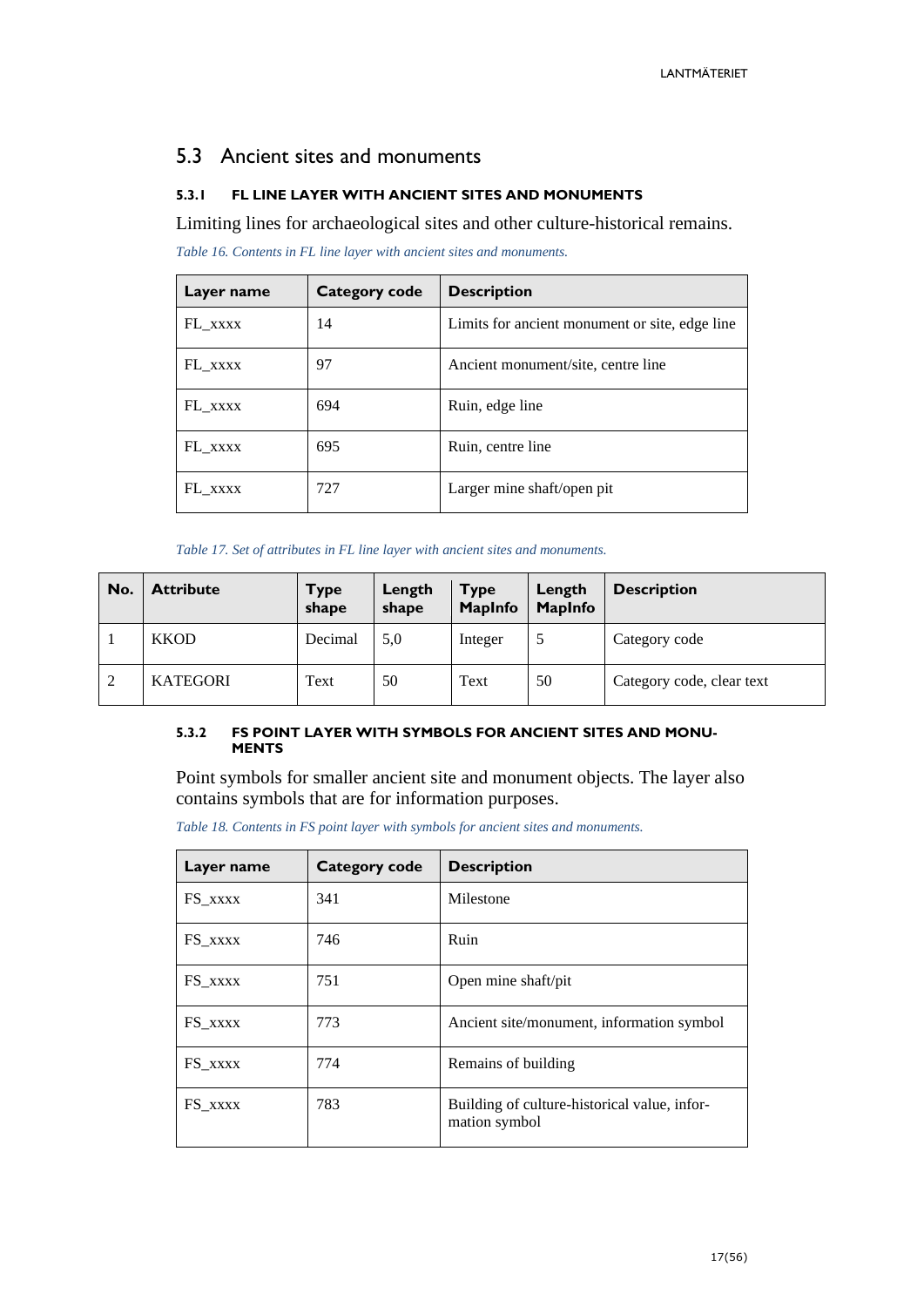| Layer name | Category code | <b>Description</b>                                   |
|------------|---------------|------------------------------------------------------|
| FS XXXX    | 784           | Memorial stone, information symbol                   |
| FS_xxxx    | 786           | Ancient site/monument, smaller (point)               |
| FS XXXX    | 787           | Other culture-historical remains, smaller<br>(point) |

*Table 19. Set of attributes in FS point layer with symbols for ancient sites and monuments.*

| No.            | <b>Attribute</b> | <b>Type</b><br>shape | Length<br>shape | <b>Type</b><br><b>MapInfo</b> | Length<br><b>MapInfo</b> | <b>Description</b>                                                                                                             |
|----------------|------------------|----------------------|-----------------|-------------------------------|--------------------------|--------------------------------------------------------------------------------------------------------------------------------|
|                | <b>KKOD</b>      | Decimal              | 5,0             | Integer                       | 5                        | Category code                                                                                                                  |
| $\overline{2}$ | <b>KATEGORI</b>  | Text                 | 50              | Text                          | 50                       | Category code, clear text                                                                                                      |
| 3              | <b>SRIKT</b>     | Decimal              | 6.2             | Decimal                       | 6.2                      | Orientation of symbol. Unit: de-<br>grees $(0.00-360.00,$ increasing<br>anti-clockwise $0.00 =$ symbol<br>without orientation. |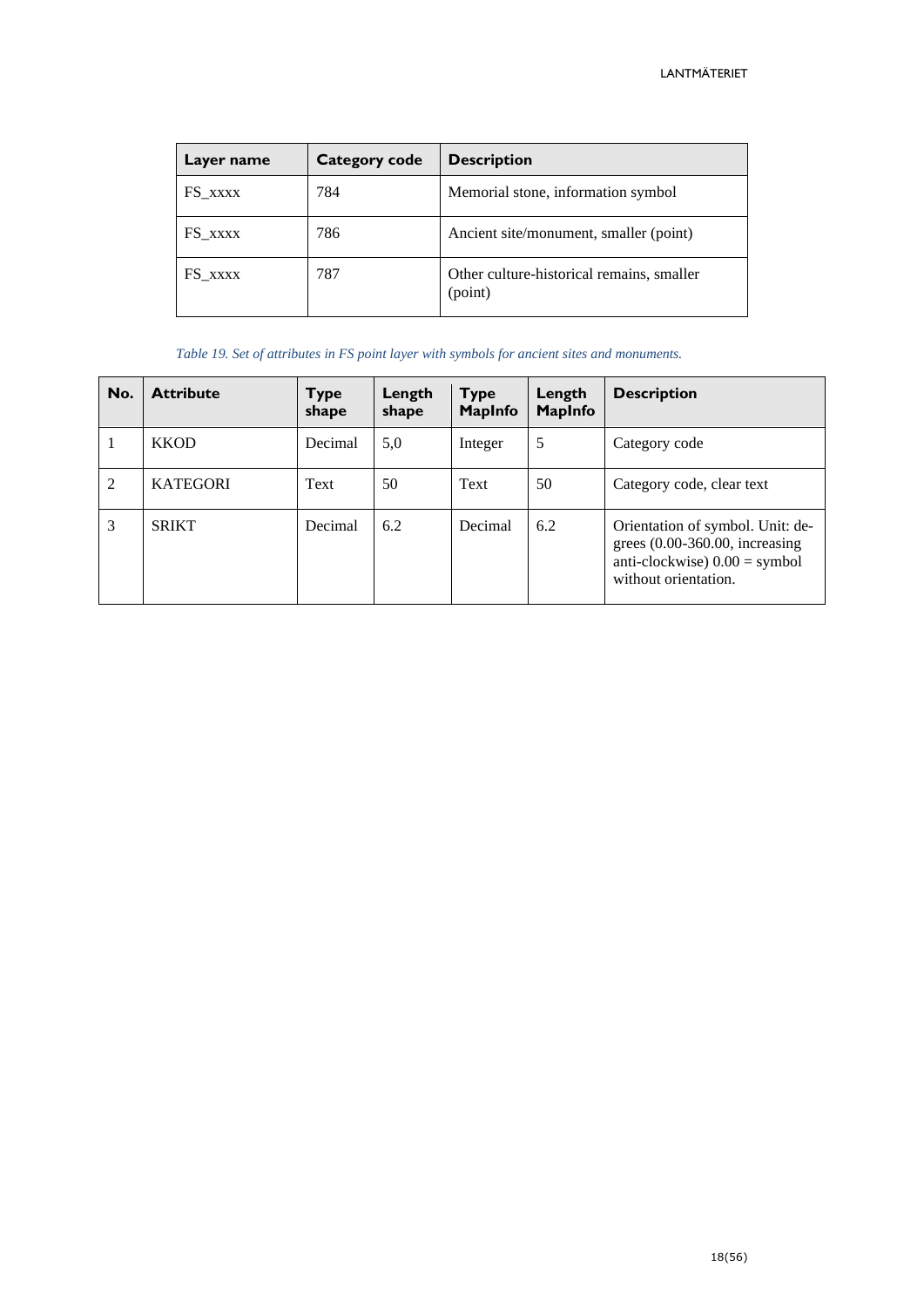# <span id="page-18-0"></span>5.4 Geodesy

#### <span id="page-18-1"></span>**5.4.1 GL LINE LAYER WITH THE EARTH'S SHAPE AND FORM**

Lines for the earth's shape and form.

*Table 20. Contents in GL line layer with the earth's shape and form.*

| Layer name | Category code   Description |              |
|------------|-----------------------------|--------------|
| GL XXXX    | 921                         | Polar Circle |

*Table 21. Set of attributes in GL line layer with earth's shape and form.*

| No. | <b>Attribute</b> | <b>Type</b><br>shape | Length<br>shape | <b>Type</b><br><b>MapInfo</b> | Length<br><b>MapInfo</b> | <b>Description</b>        |
|-----|------------------|----------------------|-----------------|-------------------------------|--------------------------|---------------------------|
|     | <b>KKOD</b>      | Decimal              | 5,0             | Integer                       |                          | Category code             |
| 2   | <b>KATEGORI</b>  | Text                 | 50              | Text                          | 50                       | Category code, clear text |

#### <span id="page-18-2"></span>**5.4.2 GS POINT LAYER WITH THE EARTH'S SHAPE AND FORM**

Points that have been used for triangulation and levelling.

*Table 22. Contents in GS point layer with the earth's shape and form.*

| Layer name | <b>Category code</b> | <b>Description</b>    |
|------------|----------------------|-----------------------|
| GS_xxxx    | 811                  | Triangulation station |
| GS XXXX    | 821                  | <b>Benchmark</b>      |
| GS_xxxx    | 825                  | Spot height           |

#### *Table 23. Set of attributes in GS point layer with the earth's shape and form.*

| No.            | <b>Attribute</b> | Type<br>shape | Length<br>shape | <b>Type</b><br><b>MapInfo</b> | Length<br>MapInfo | <b>Description</b>                                                                                                              |
|----------------|------------------|---------------|-----------------|-------------------------------|-------------------|---------------------------------------------------------------------------------------------------------------------------------|
|                | <b>KKOD</b>      | Decimal       | 5,0             | Integer                       | 5                 | Category code                                                                                                                   |
| $\overline{2}$ | <b>KATEGORI</b>  | Text          | 50              | Text                          | 50                | Category code, clear text                                                                                                       |
| 3              | <b>SRIKT</b>     | Decimal       | 6.2             | Decimal                       | 6.2               | Orientation of symbol. Unit: de-<br>grees $(0.00-360.00,$ increasing<br>anti-clockwise) $0.00 =$ symbol<br>without orientation. |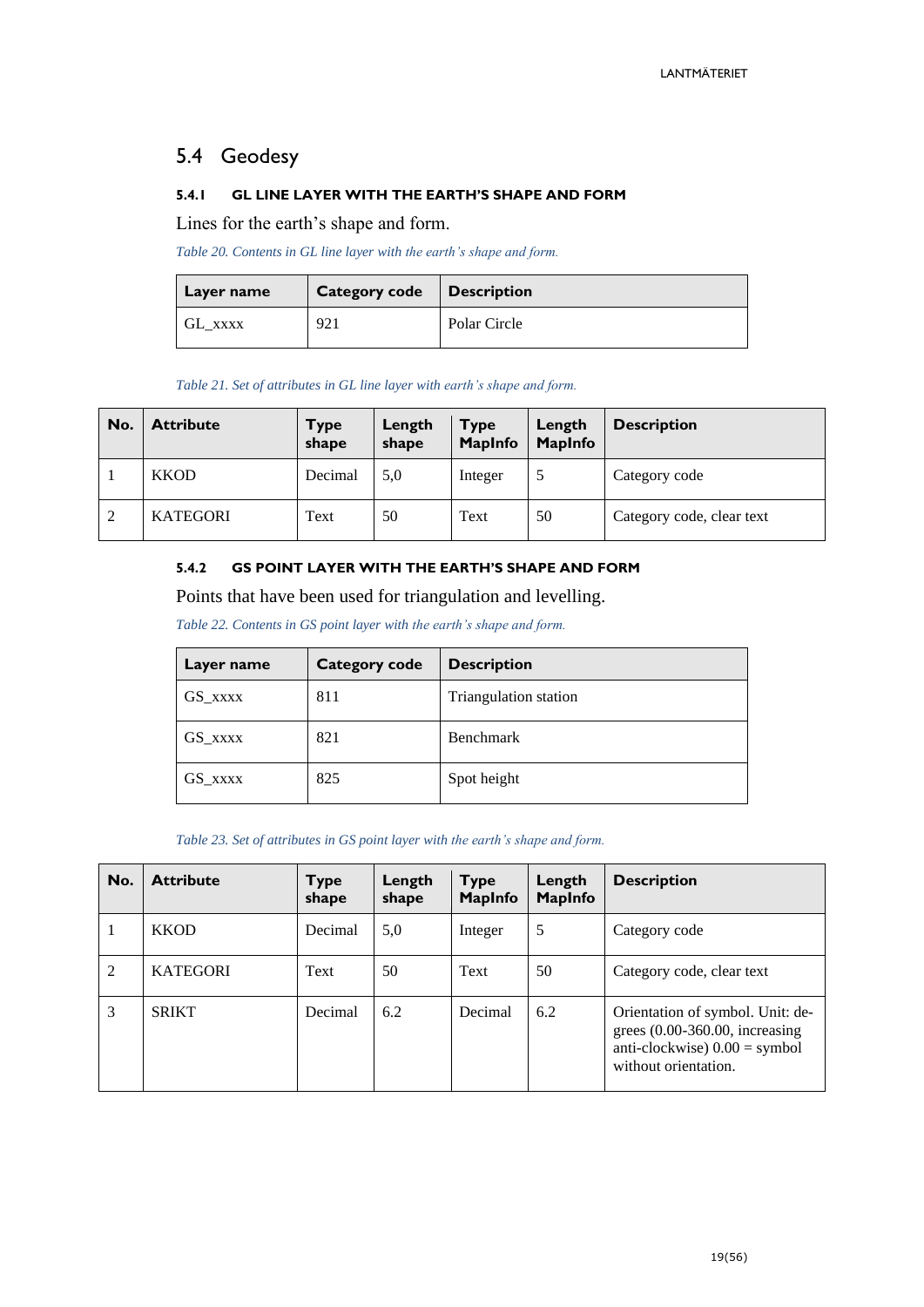# <span id="page-19-0"></span>5.5 Hydrography

#### <span id="page-19-1"></span>**5.5.1 HL LINE LAYER WITH HYDROGRAPHY**

Smaller watercourses < 6 m wide. Wider watercourses are classified as water bodies and are included in land and vegetation cover data layer.

| Layer name | Category code | <b>Description</b>                            |
|------------|---------------|-----------------------------------------------|
| HL_xxxx    | 288           | Chute or float-way                            |
| HL XXXX    | 441           | Watercourse, cartographic classification $=1$ |
| HL XXXX    | 455           | Watercourse, cartographic classification $=2$ |
| HL_xxxx    | 456           | Watercourse, cartographic classification $=3$ |
| HL XXXX    | 458           | Watercourse, underground                      |
| HL_xxxx    | 513           | Rapids                                        |
| HL_xxxx    | 516           | Waterfall                                     |

*Table 24. Contents in HL line layer with hydrography.*

*Table 25. Set of attributes in HL line layer with hydrography.*

| No. | <b>Attribute</b> | <b>Type</b><br>shape | Length<br>shape | <b>Type</b><br><b>MapInfo</b> | Length<br><b>MapInfo</b> | <b>Description</b>        |
|-----|------------------|----------------------|-----------------|-------------------------------|--------------------------|---------------------------|
|     | <b>KKOD</b>      | Decimal              | 5,0             | Integer                       |                          | Category code             |
| 2   | <b>KATEGORI</b>  | Text                 | 50              | Text                          | 50                       | Category code, clear text |

#### <span id="page-19-2"></span>**5.5.2 HS POINT LAYER WITH HYDROGRAPHIC SYMBOLS**

Point symbols for direction of flow.

*Table 26. Contents in HS point layer with hydrographic symbols.*

| Layer name | Category code   Description |                         |
|------------|-----------------------------|-------------------------|
| HS xxxx    | 511                         | Direction of flow arrow |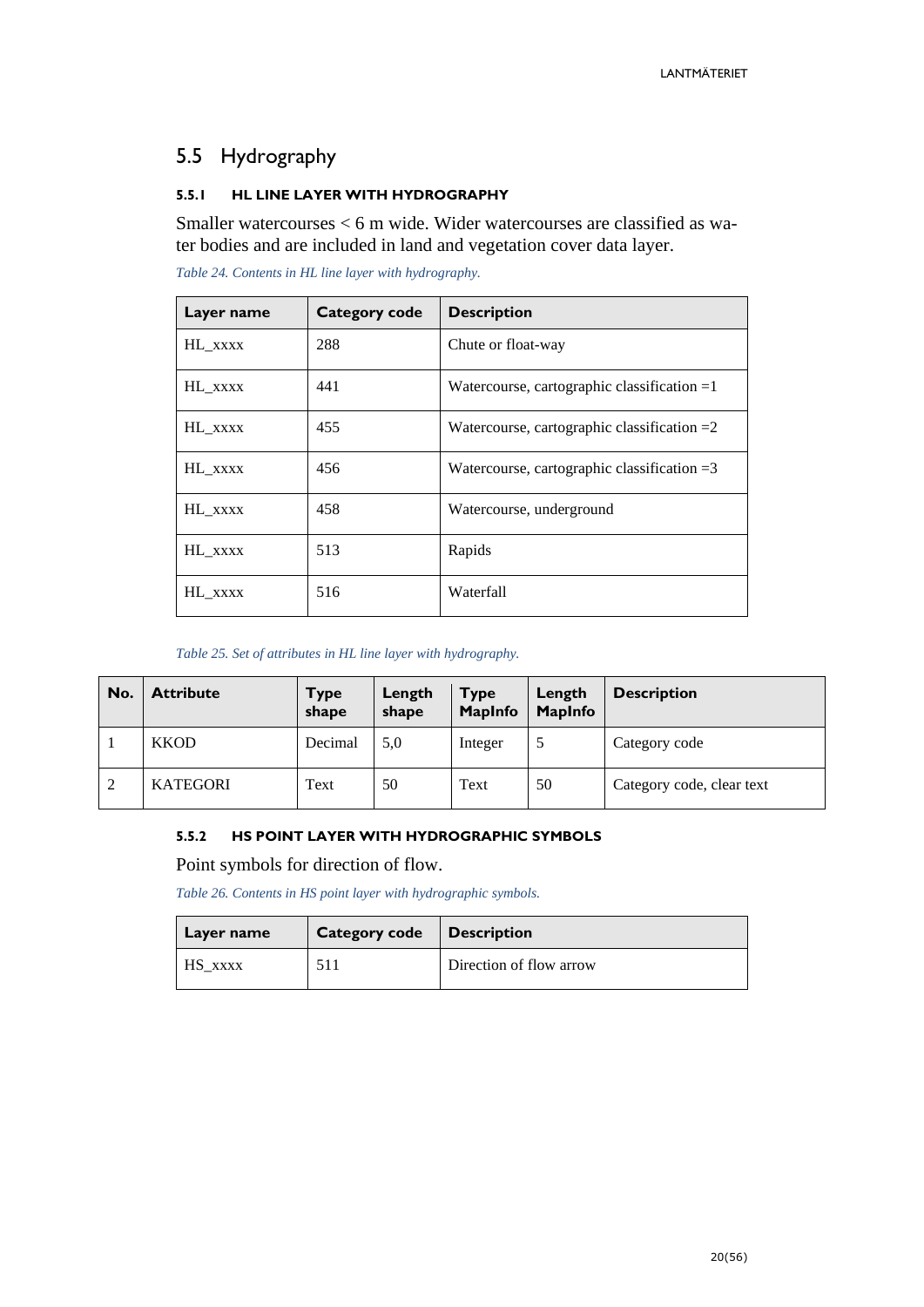| No.            | <b>Attribute</b> | <b>Type</b><br>shape | Length<br>shape | <b>Type</b><br><b>MapInfo</b> | Length<br><b>MapInfo</b> | <b>Description</b>                                                                                                             |
|----------------|------------------|----------------------|-----------------|-------------------------------|--------------------------|--------------------------------------------------------------------------------------------------------------------------------|
|                | <b>KKOD</b>      | Decimal              | 5,0             | Integer                       | 5                        | Category code                                                                                                                  |
| $\overline{2}$ | <b>KATEGORI</b>  | Text                 | 50              | Text                          | 50                       | Category code, clear text                                                                                                      |
| 3              | <b>SRIKT</b>     | Decimal              | 6.2             | Decimal                       | 6.2                      | Orientation of symbol. Unit: de-<br>grees $(0.00-360.00,$ increasing<br>anti-clockwise $0.00 =$ symbol<br>without orientation. |

#### *Table 27. Set of attributes in HS point layer with hydrographic symbols.*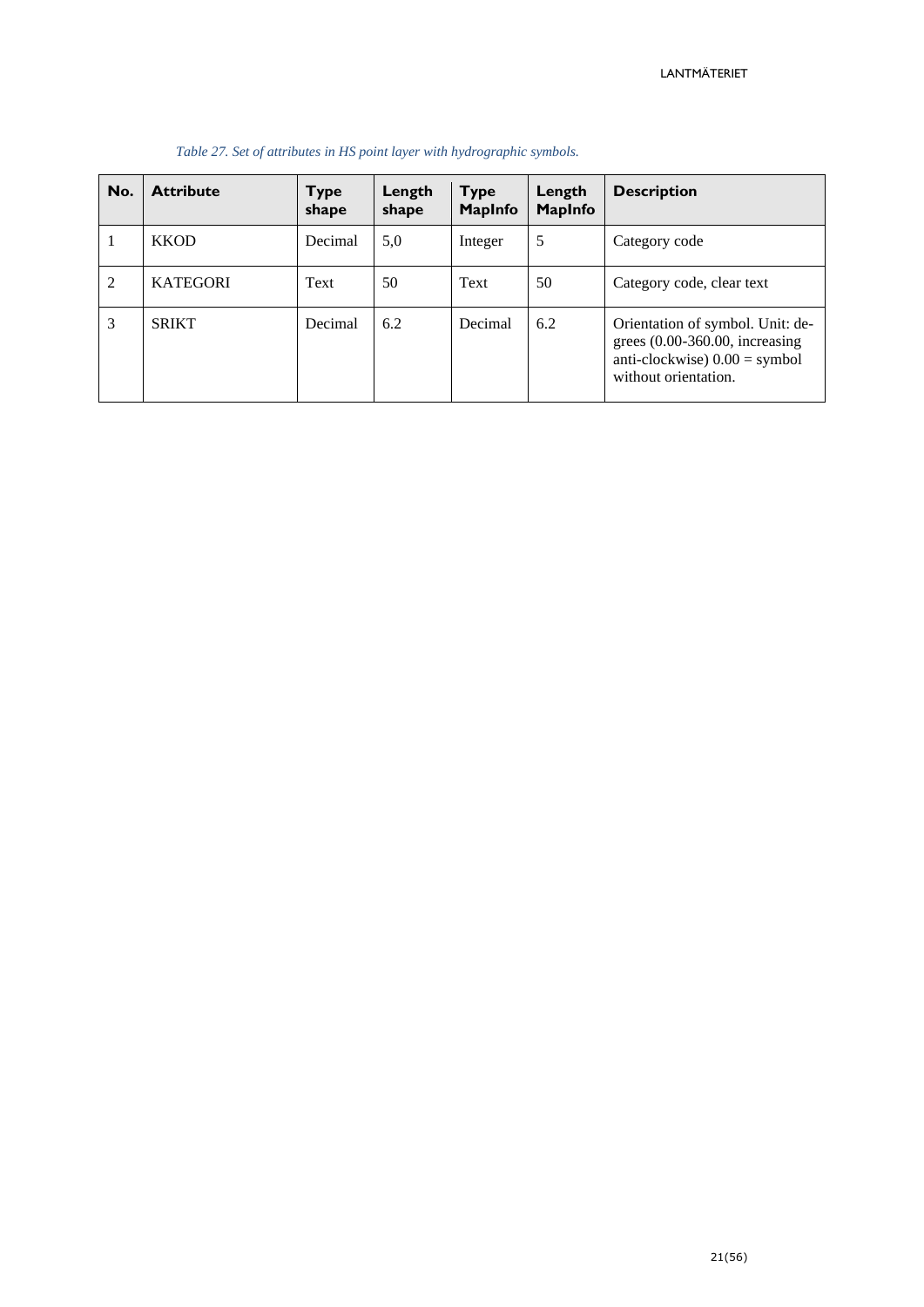# <span id="page-21-0"></span>5.6 Railways

#### <span id="page-21-1"></span>**5.6.1 JL LINE LAYER WITH RAILWAYS**

Railway networks. Underpasses and tunnels have a separate code.

*Restrictions:*

• Line features for railways are, for the main part, connected. They have not, however, all been connected to form networks.

| Layer name | <b>Category code</b> | <b>Description</b>                            |
|------------|----------------------|-----------------------------------------------|
| JL XXXX    | 270                  | Railway under construction                    |
| JL XXXX    | 271                  | Standard gauge, single track, not electrified |
| JL XXXX    | 272                  | Standard gauge, single track, electrified     |
| JL XXXX    | 273                  | Standard gauge, double track, electrified     |
| JL_XXXX    | 274                  | Narrow gauge, single track not electrified    |
| JL XXXX    | 275                  | Narrow gauge, single track, electrified       |
| JL XXXX    | 276                  | Narrow gauge, double track, electrified       |
| JL_XXXX    | 278                  | Previously railway line                       |
| JL_xxxx    | 279                  | Industrial siding/historic railway            |
| JL XXXX    | 286                  | Railway in underpass/tunnel                   |
| JL_xxxx    | 293                  | Tramline, Underground/Metro                   |

*Table 28. Contents in JL line layer with railways.*

*Table 29. Set of attributes in JL line layer with railways.*

| No.            | <b>Attribute</b> | <b>Type</b><br>shape | Length<br>shape | <b>Type</b><br><b>MapInfo</b> | Length<br><b>MapInfo</b> | <b>Description</b>        |
|----------------|------------------|----------------------|-----------------|-------------------------------|--------------------------|---------------------------|
|                | <b>KKOD</b>      | Decimal              | 5,0             | Integer                       |                          | Category code             |
| $\overline{2}$ | <b>KATEGORI</b>  | Text                 | 50              | Text                          | 50                       | Category code, clear text |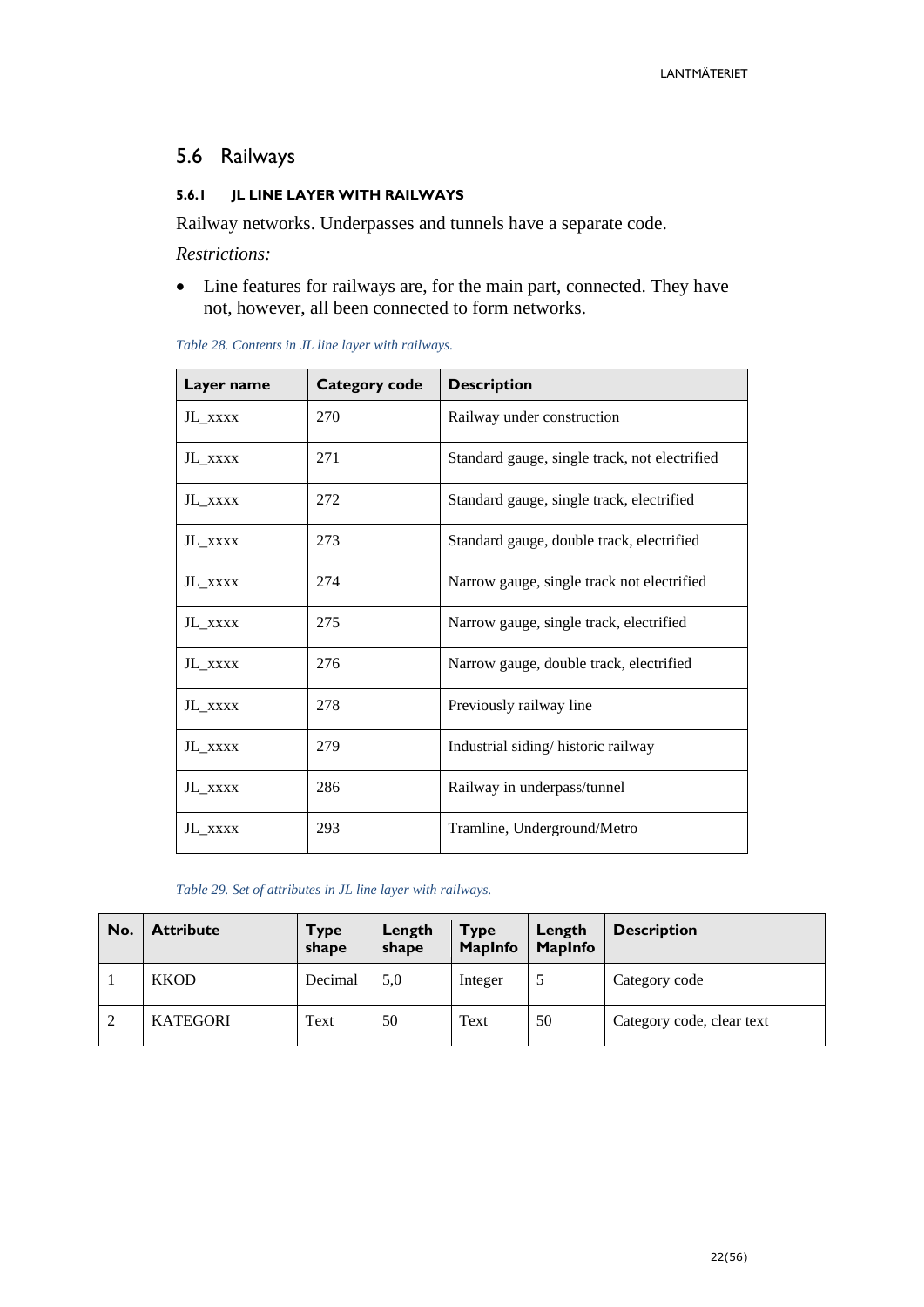#### <span id="page-22-0"></span>**5.6.2 JS POINT LAYER WITH RAILWAY SYMBOLS**

Point symbols associated with railway networks. Points on lines in the JL layer.

*Table 30. Contents in JS point layer with railway symbols.*

| Layer name | <b>Category code</b> | <b>Description</b>                                              |
|------------|----------------------|-----------------------------------------------------------------|
| JS_xxxx    | 351                  | <b>Station</b>                                                  |
| JS_xxxx    | 355                  | Railway tunnel entry                                            |
| JS XXXX    | 357                  | Station on narrow gauge railway, tramline,<br>Underground/Metro |

*Table 31. Set of attributes in JS point layer with railway symbols.*

| No. | <b>Attribute</b> | Type<br>shape | Length<br>shape | <b>Type</b><br><b>MapInfo</b> | Length<br><b>MapInfo</b> | <b>Description</b>                                                                                                             |
|-----|------------------|---------------|-----------------|-------------------------------|--------------------------|--------------------------------------------------------------------------------------------------------------------------------|
|     | <b>KKOD</b>      | Decimal       | 5,0             | Integer                       | 5                        | Category code                                                                                                                  |
| 2   | <b>KATEGORI</b>  | Text          | 50              | Text                          | 50                       | Category code, clear text                                                                                                      |
| 3   | <b>SRIKT</b>     | Decimal       | 6.2             | Decimal                       | 6.2                      | Orientation of symbol. Unit: de-<br>grees $(0.00-360.00,$ increasing<br>anti-clockwise $0.00 =$ symbol<br>without orientation. |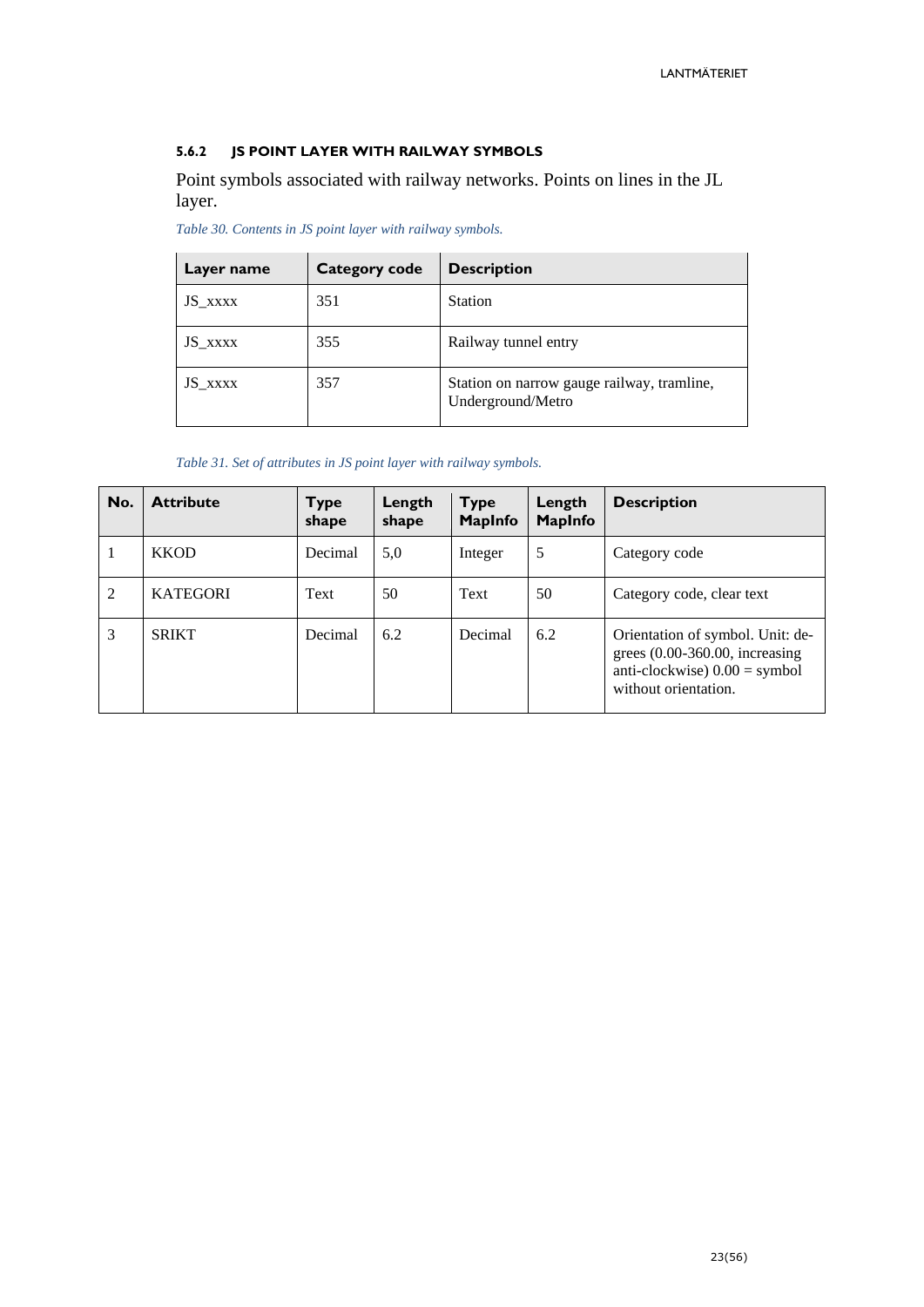# <span id="page-23-0"></span>5.7 Electricity power transmission lines

#### <span id="page-23-1"></span>**5.7.1 KL LINE LAYER WITH ELECTRICITY POWER TRANSMISSION LINES**

Electricity power transmission networks and limiting lines for transformer stations.

*Restrictions:*

• Line feature for electricity power transmission lines are, for the greater part, connected. They have not, however, been fully connected to form networks.

| Layer name | <b>Category code</b> | <b>Description</b>                            |
|------------|----------------------|-----------------------------------------------|
| KL XXXX    | 2611                 | Electricity power transmission line, main     |
| KL_xxxx    | 2612                 | Electricity power transmission line, regional |
| KL xxxx    | 2670                 | Area for transformer station                  |
| KL XXXX    | 2720                 | Pipeline                                      |

#### *Table 32. Contents in KL line layer with electricity power transmission lines.*

#### *Table 33. Set of attributes in KL line layer with electricity power transmission lines.*

| No.            | <b>Attribute</b> | Type<br>shape | Length<br>shape | <b>Type</b><br><b>MapInfo</b> | Length<br><b>MapInfo</b> | <b>Description</b>        |
|----------------|------------------|---------------|-----------------|-------------------------------|--------------------------|---------------------------|
|                | <b>KKOD</b>      | Decimal       | 5,0             | Integer                       |                          | Category code             |
| $\overline{2}$ | <b>KATEGORI</b>  | Text          | 50              | Text                          | 50                       | Category code, clear text |

#### <span id="page-23-2"></span>**5.7.2 KS POINT LAYER WITH TRANSFORMER SYMBOLS**

Point symbols for transformers.

*Table 34. Contents in KS point layer with transformer symbols.*

| Layer name | Category code   Description |                |
|------------|-----------------------------|----------------|
| JS XXXX    | 351                         | <b>Station</b> |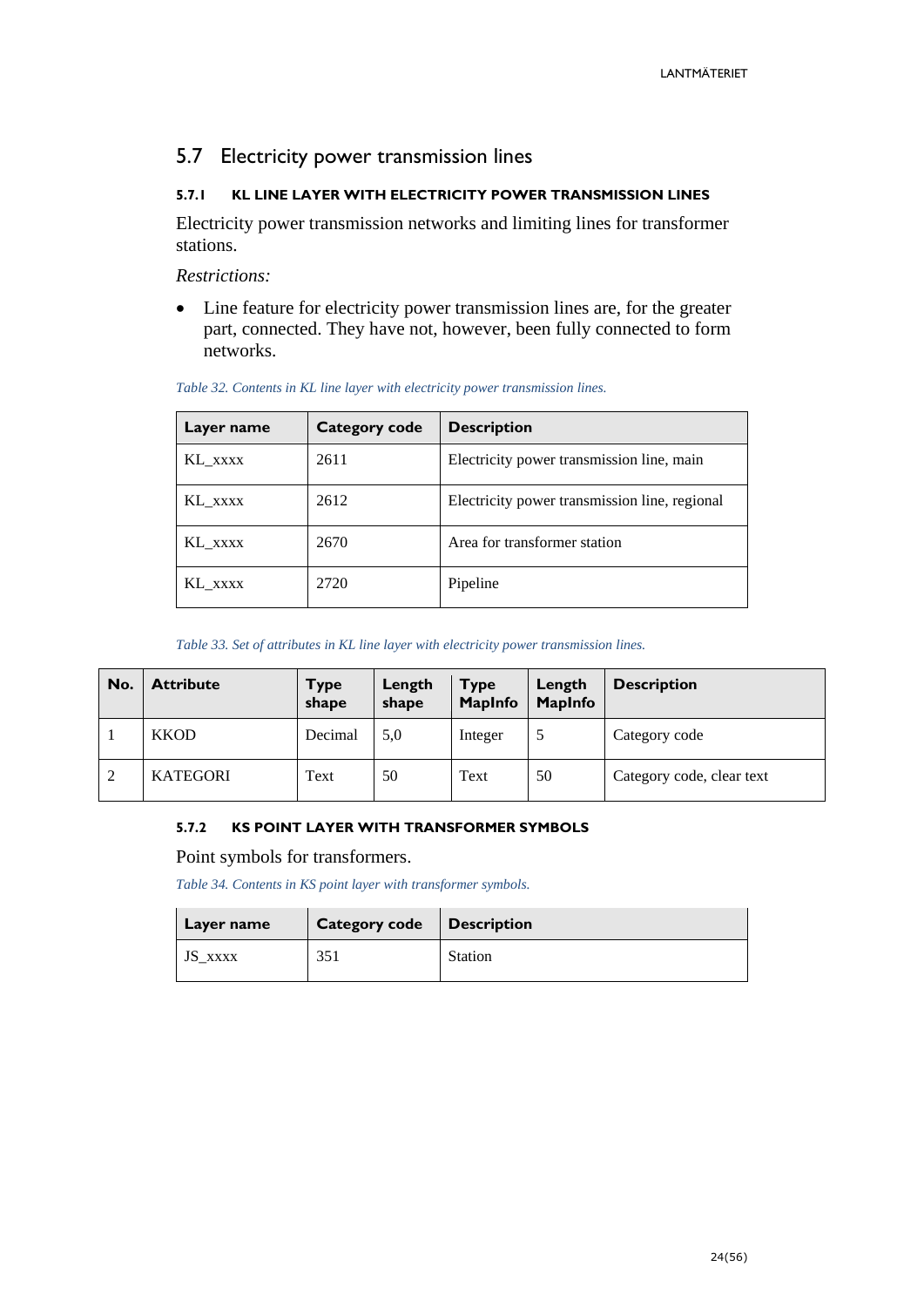| No.            | <b>Attribute</b> | <b>Type</b><br>shape | Length<br>shape | <b>Type</b><br><b>MapInfo</b> | Length<br><b>MapInfo</b> | <b>Description</b>                                                                                                             |
|----------------|------------------|----------------------|-----------------|-------------------------------|--------------------------|--------------------------------------------------------------------------------------------------------------------------------|
|                | <b>KKOD</b>      | Decimal              | 5,0             | Integer                       | 5                        | Category code                                                                                                                  |
| $\overline{2}$ | <b>KATEGORI</b>  | Text                 | 50              | Text                          | 50                       | Category code, clear text                                                                                                      |
| 3              | <b>SRIKT</b>     | Decimal              | 6.2             | Decimal                       | 6.2                      | Orientation of symbol. Unit: de-<br>grees $(0.00-360.00,$ increasing<br>anti-clockwise $0.00 =$ symbol<br>without orientation. |

#### *Table 35. Set of attributes in KS point layer with transformer symbols.*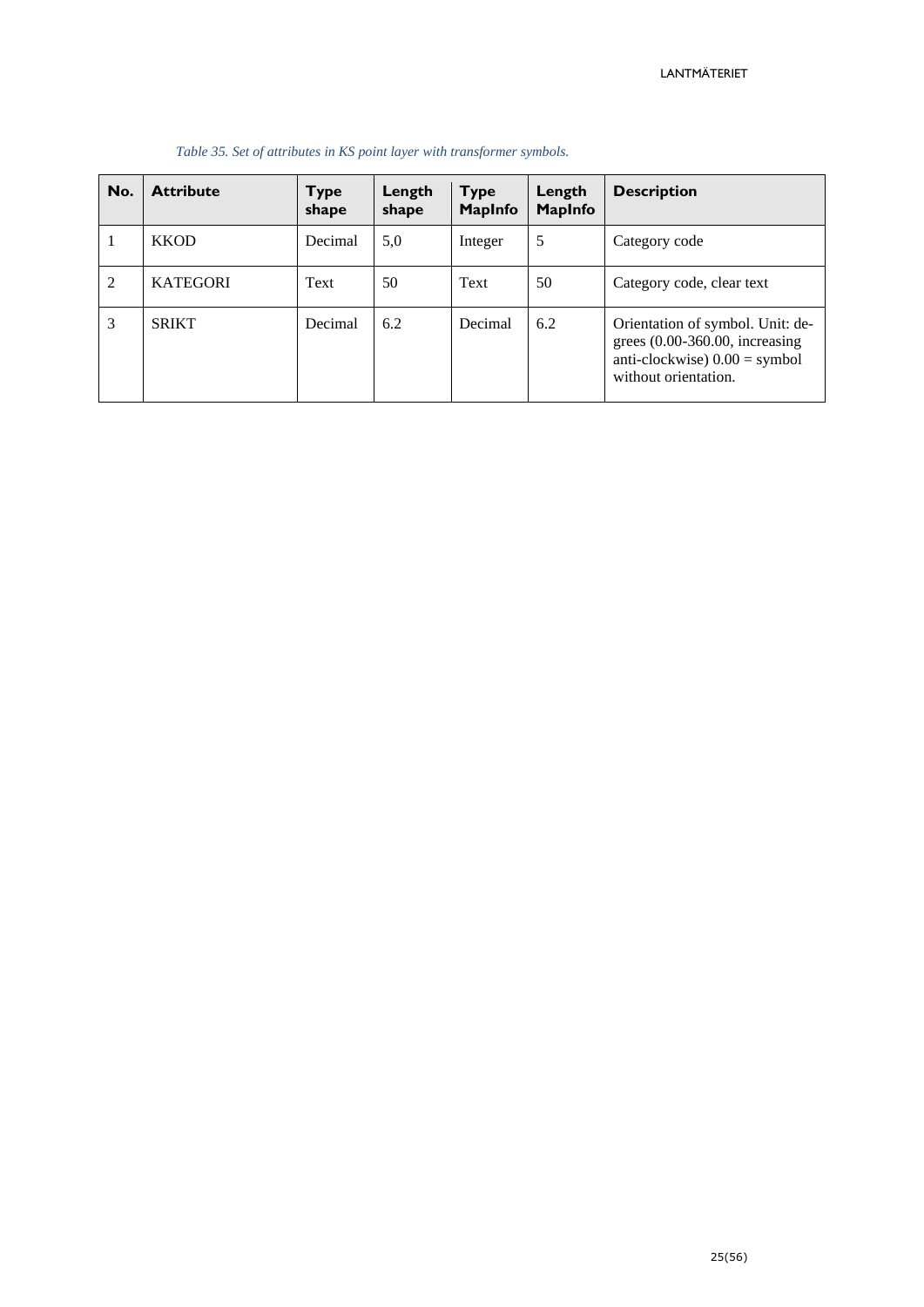# <span id="page-25-0"></span>5.8 Land area polygons

#### <span id="page-25-1"></span>**5.8.1 MY AREA LAYER WITH LAND AREAS – CLOSED POLYGONS**

Contains closed area polygons for land data. All classes in the closed polygon land data layer are included in the MY layer. Data in this layer has been cut based on 10x10 km index quads. This means that areas that extend across sheet lines have been divided into several areas.

| Layer name | <b>Category code</b> | <b>Description</b>                  |
|------------|----------------------|-------------------------------------|
| MY_xxxx    | 1                    | Water body                          |
| MY_xxxx    | $\overline{2}$       | Forest, coniferous and mixed        |
| MY_xxxx    | $\overline{4}$       | Arable land                         |
| MY_xxxx    | 5                    | Other open land                     |
| MY_xxxx    | 7                    | Fruit farm                          |
| MY_xxxx    | 8                    | Bare mountain above tree line       |
| $MY\_xxxx$ | 10                   | Mountain birch                      |
| MY_xxxx    | 12                   | Group of buildings with courtyard   |
| MY_xxxx    | 13                   | High-rise buildings                 |
| MY_xxxx    | 14                   | Low-rise buildings                  |
| MY_xxxx    | 15                   | Industrial area                     |
| MY_xxxx    | 16                   | Leisure homes                       |
| MY_xxxx    | 17                   | Other open land with isolated trees |
| MY_xxxx    | 18                   | Water body with unclear shoreline   |
| MY_xxxx    | 19                   | Deciduous forest                    |
| MY_xxxx    | 20                   | Unmapped area                       |

*Table 36. Contents in MY area layer with land areas – closed polygons.*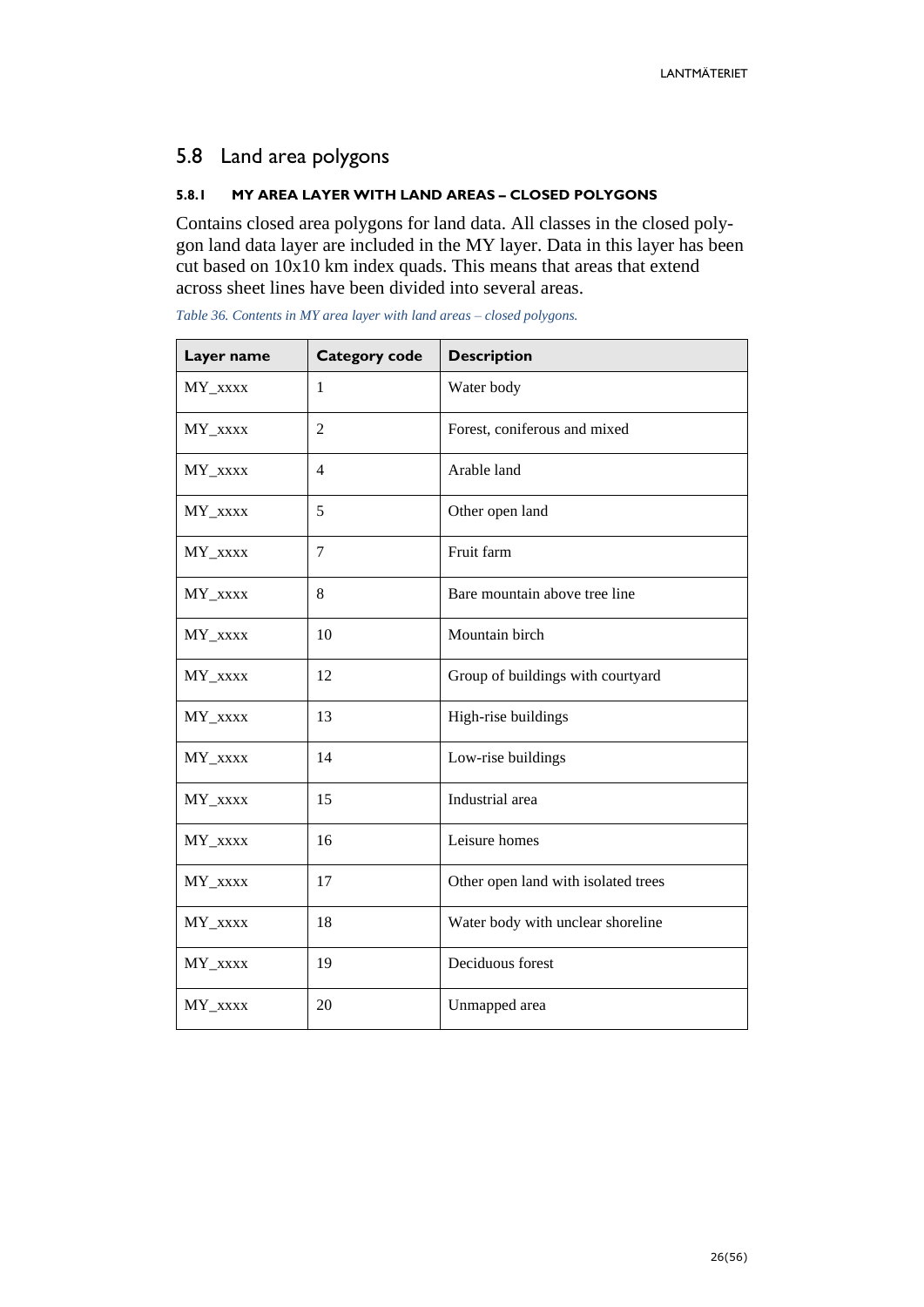| No.           | <b>Attribute</b> | <b>Type</b><br>shape | Length<br>shape | <b>Type</b><br><b>MapInfo</b> | Length<br><b>MapInfo</b> | <b>Description</b>        |
|---------------|------------------|----------------------|-----------------|-------------------------------|--------------------------|---------------------------|
|               | <b>KKOD</b>      | Decimal              | 5,0             | Integer                       | .5                       | Category code             |
| $\mathcal{D}$ | <b>KATEGORI</b>  | Text                 | 50              | Text                          | 50                       | Category code, clear text |

#### *Table 37. Set of attributes in MY area layer with land areas – closed polygons.*

#### <span id="page-26-0"></span>**5.8.2 MV AREA LAYER WITH WATER**

Closed polygons for lakes and watercourses wider than approximately 6 m. Lakes and watercourses that extend across the sheet lines of the Property Map (10x10 km quads) are divided into several parts (one part per 10x10 km quad). All features in this layer can also be found in the MY layer.

*Table 38. Contents in MV area layer with water.*

| Layer name | <b>Category code</b> | <b>Description</b>                |
|------------|----------------------|-----------------------------------|
| MV_xxxx    |                      | Water body                        |
| MV xxxx    | 18                   | Water body with unclear shoreline |

*Table 39. Set of attributes in MV area layer with water.*

| No.            | <b>Attribute</b> | <b>Type</b><br>shape | Length<br>shape | <b>Type</b><br><b>MapInfo</b> | Length<br><b>MapInfo</b> | <b>Description</b>        |
|----------------|------------------|----------------------|-----------------|-------------------------------|--------------------------|---------------------------|
|                | <b>KKOD</b>      | Decimal              | 5,0             | Integer                       |                          | Category code             |
| $\overline{2}$ | <b>KATEGORI</b>  | Text                 | 50              | Text                          | 50                       | Category code, clear text |

#### <span id="page-26-1"></span>**5.8.3 MO AREA LAYER WITH OPEN LAND AND FOREST**

Closed polygons for open land and forest. Polygons that extend across the sheet lines of the Property Map (10x10 km quads) are divided into several parts (one part per 10x10 km quad). All of the features in this layer can also be found in the MY layer.

| Table 40. Contents in MO area layer with open land and forest. |  |  |  |  |  |
|----------------------------------------------------------------|--|--|--|--|--|
|                                                                |  |  |  |  |  |

| Layer name | Category code | <b>Description</b>            |
|------------|---------------|-------------------------------|
| MO XXXX    | 2             | Forest, coniferous and mixed  |
| MO_xxxx    | 5             | Other open land               |
| MO XXXX    | 8             | Bare mountain above tree line |
| MO xxxx    | 10            | Mountain birch                |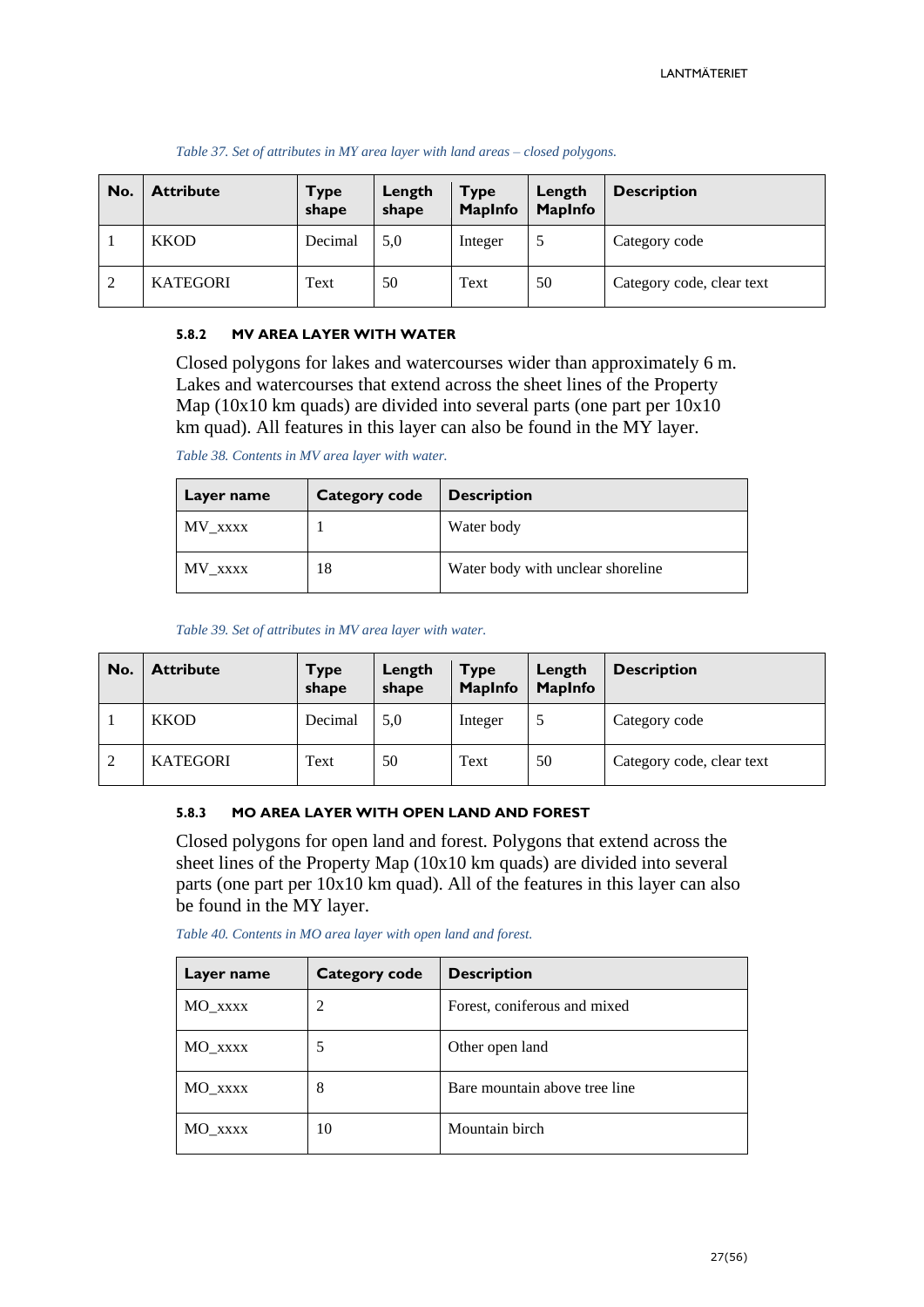| Layer name | <b>Category code</b> | <b>Description</b>                  |
|------------|----------------------|-------------------------------------|
| MO xxxx    |                      | Other open land with isolated trees |
| MO xxxx    | 19                   | Deciduous forest                    |

#### *Table 41. Set of attributes in MO area layer with open land and forest.*

| No.            | <b>Attribute</b> | Type<br>shape | Length<br>shape | <b>Type</b><br><b>MapInfo</b> | Length<br><b>MapInfo</b> | <b>Description</b>        |
|----------------|------------------|---------------|-----------------|-------------------------------|--------------------------|---------------------------|
|                | <b>KKOD</b>      | Decimal       | 5,0             | Integer                       |                          | Category code             |
| $\overline{2}$ | <b>KATEGORI</b>  | Text          | 50              | Text                          | 50                       | Category code, clear text |

#### <span id="page-27-0"></span>**5.8.4 MA AREA LAYER WITH CULTIVATED LAND**

Closed polygons for cultivated land. Polygons that extend across the sheet lines of the Property Map (10x10 km quads) are divided into several parts (one part per 10x10 km quad). All of the features in this layer can also be found in the MY layer.

*Table 42. Contents in MA area layer with cultivated land.*

| Layer name | Category code | <b>Description</b> |
|------------|---------------|--------------------|
| MA_xxxx    |               | Cultivated land    |
| MA_xxxx    |               | Fruit farm         |

#### *Table 43. Set of attributes in MA area layer with cultivated land.*

| No. | <b>Attribute</b> | Type<br>shape | Length<br>shape | <b>Type</b><br><b>MapInfo</b> | Length<br><b>MapInfo</b> | <b>Description</b>        |
|-----|------------------|---------------|-----------------|-------------------------------|--------------------------|---------------------------|
|     | <b>KKOD</b>      | Decimal       | 5,0             | Integer                       |                          | Category code             |
| 2   | <b>KATEGORI</b>  | Text          | 50              | Text                          | 50                       | Category code, clear text |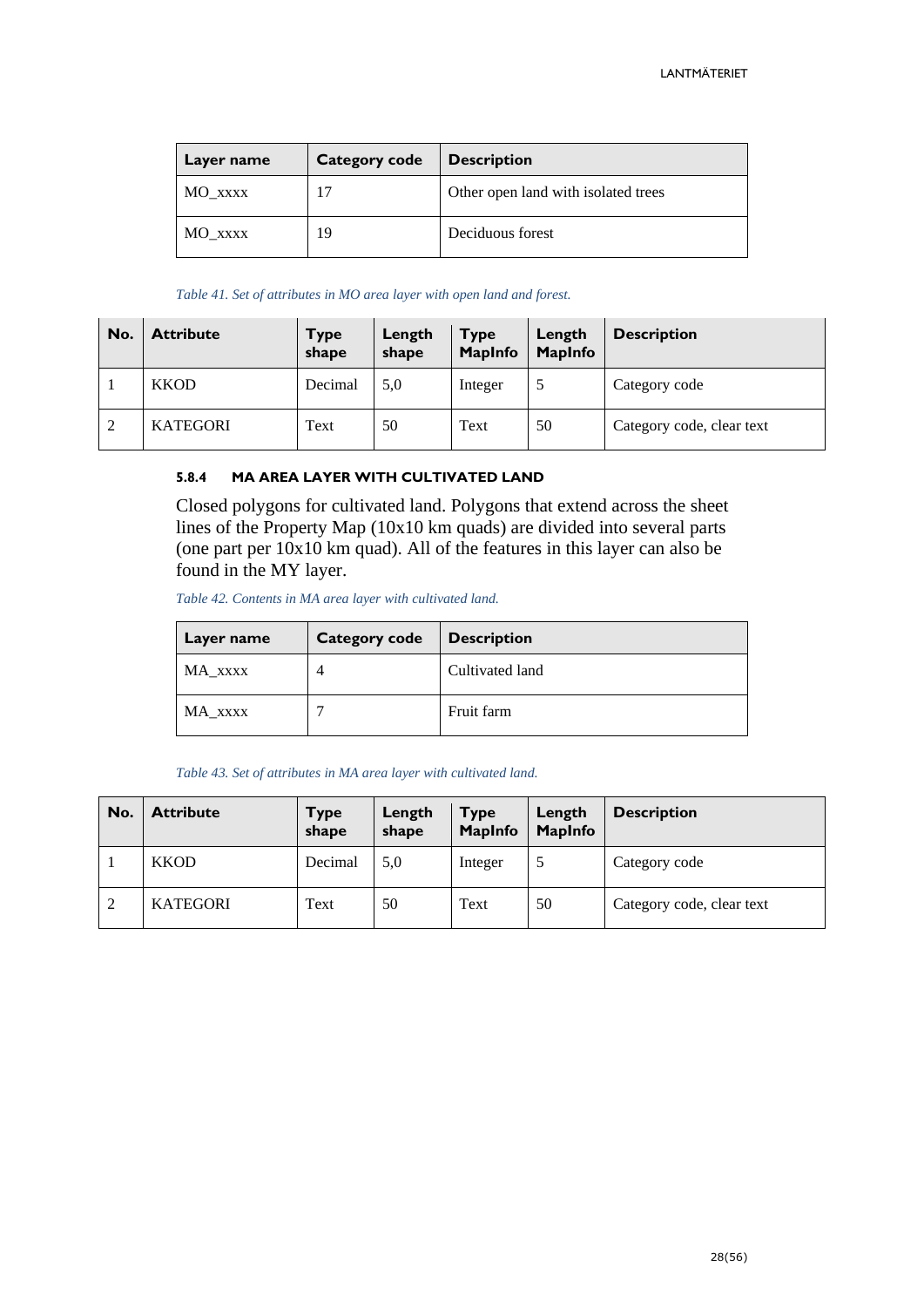#### <span id="page-28-0"></span>**5.8.5 MB AREA LAYER WITH BUILDINGS AND BUILT-UP AREAS**

Closed polygons for buildings and built-up areas. Polygons that extend across the Property Map's division into 10x10 km quads are divided into several parts (one part per 10x10 km quad). All of the features in this layer can also be found in the MY layer.

| Layer name | Category code | <b>Description</b>                |
|------------|---------------|-----------------------------------|
| MB_xxxx    | 12            | Group of buildings with courtyard |
| MB_xxxx    | 13            | High-rise buildings               |
| MB_xxxx    | 14            | Low-rise buildings                |
| MB_xxxx    | 15            | Industrial area                   |
| MB_xxxx    | 16            | Leisure homes                     |

*Table 44. Contents in MB area layer with buildings and built-up areas.*

*Table 45. Set of attributes in MB area layer with buildings and built-up areas.*

| No. | <b>Attribute</b> | <b>Type</b><br>shape | Length<br>shape | <b>Type</b><br><b>MapInfo</b> | Length<br><b>MapInfo</b> | <b>Description</b>        |
|-----|------------------|----------------------|-----------------|-------------------------------|--------------------------|---------------------------|
|     | <b>KKOD</b>      | Decimal              | 5.0             | Integer                       |                          | Category code             |
| 2   | <b>KATEGORI</b>  | Text                 | 50              | Text                          | 50                       | Category code, clear text |

#### <span id="page-28-1"></span>**5.8.6 MS AREA LAYER WITH MARSHLAND AND ROCK OUTCROPS**

Closed polygons for marshland and rock outcrops. The polygons are suitable for building in topology. The areas covered by these polygons can also be found, with another code, in the MY layer.

*Table 46. Contents in MS area layer with marshland and rock outcrops.*

| Layer name | <b>Category code</b> | <b>Description</b>            |
|------------|----------------------|-------------------------------|
| MS_xxxx    | 31                   | Marshland, liable to flooding |
| MS_xxxx    | 32                   | Marshland, normal             |
| MS_xxxx    | 33                   | Rock outcrop                  |
| MS_xxxx    | 35                   | Marshland, peat cutting area  |
| MS XXXX    | 37                   | Marshland, limestone bog      |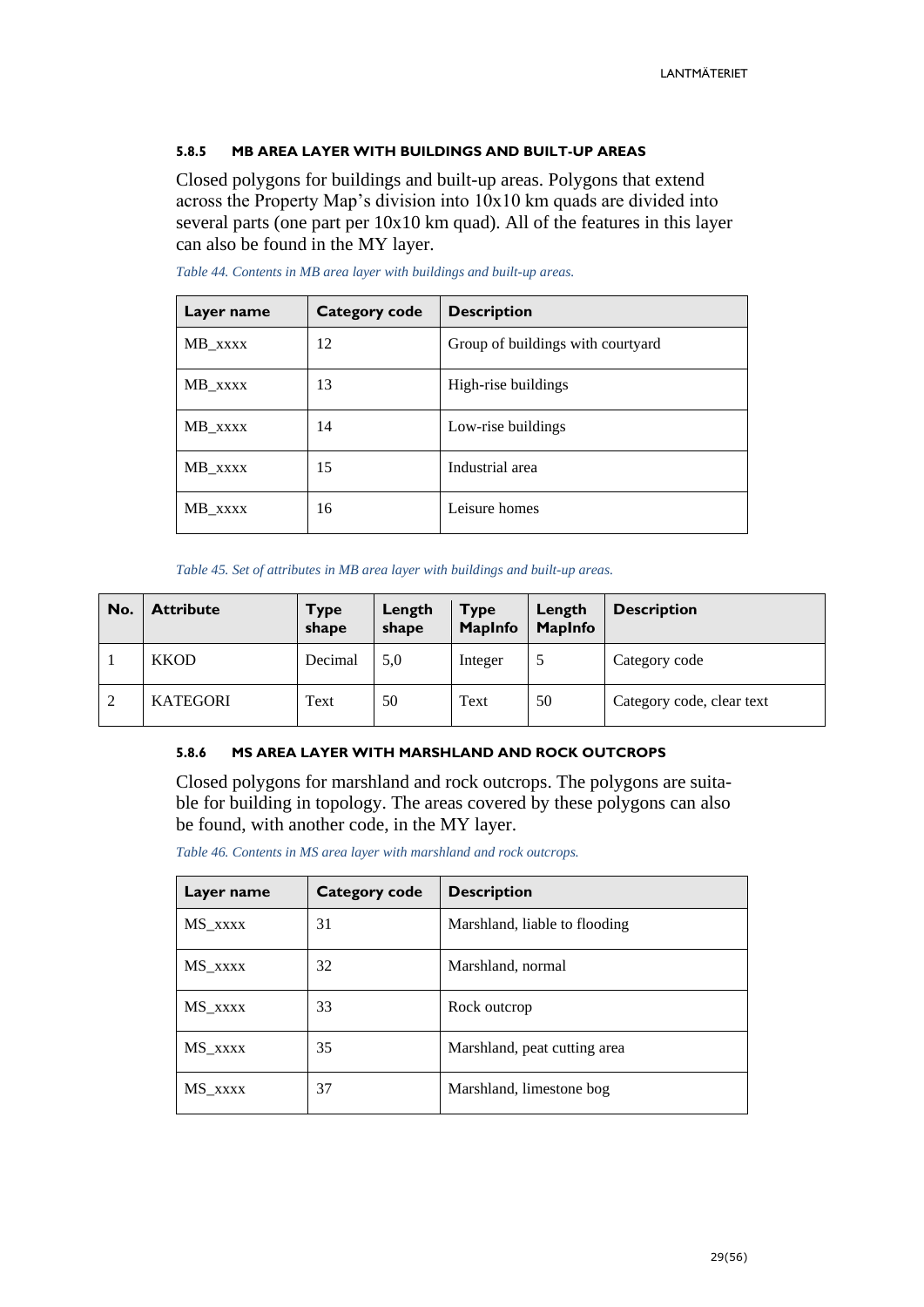| No. | <b>Attribute</b> | Type<br>shape | Length<br>shape | <b>Type</b><br><b>MapInfo</b> | Length<br><b>MapInfo</b> | <b>Description</b>        |
|-----|------------------|---------------|-----------------|-------------------------------|--------------------------|---------------------------|
|     | <b>KKOD</b>      | Decimal       | 5,0             | Integer                       |                          | Category code             |
| 2   | <b>KATEGORI</b>  | Text          | 50              | Text                          | 50                       | Category code, clear text |

#### *Table 47. Set of attributes in MS area layer with marshland and rock outcrops.*

#### <span id="page-29-0"></span>**5.8.7 MX AREA LAYER WITH TERRAIN WITH LARGE STONE BLOCKS AND BOULDERS**

Closed polygons for terrain with large stone blocks and boulders. The polygons are suitable for building in topology. The areas covered by these polygons can also be found, with another code, in the MY layer.

*Table 48. Contents in MX area layer with terrain with large stone blocks and boulders.*

| Layer name | <b>Category code</b> | <b>Description</b>                        |
|------------|----------------------|-------------------------------------------|
| MX xxxx    | 34                   | Area with large stone blocks and boulders |

*Table 49. Set of attributes in MX area layer with terrain with large stone blocks and boulders.*

| No. | <b>Attribute</b> | <b>Type</b><br>shape | Length<br>shape | <b>Type</b><br><b>MapInfo</b> | Length<br><b>MapInfo</b> | <b>Description</b>        |
|-----|------------------|----------------------|-----------------|-------------------------------|--------------------------|---------------------------|
|     | <b>KKOD</b>      | Decimal              | 5,0             | Integer                       |                          | Category code             |
| 2   | <b>KATEGORI</b>  | Text                 | 50              | Text                          | 50                       | Category code, clear text |

#### <span id="page-29-1"></span>**5.8.8 ML LINE LAYER WITH LAND AND VEGETATION COVER DATA**

Limiting lines for land types. The lines are double-coded based on both Id points for the abutting area polygons.

*Table 50. Contents in ML line layer with land and vegetation cover data.*

| Layer name | <b>Category code</b> | <b>Description</b>                       |
|------------|----------------------|------------------------------------------|
| ML XXXX    | 102                  | Water body - Forest                      |
| ML XXXX    | 104                  | Water body - Arable land                 |
| ML XXXX    | 105                  | Water body - Other open land             |
| ML_xxxx    | 107                  | Water body - Fruit farm                  |
| ML XXXX    | 108                  | Water body Bare mountain above tree line |
| ML XXXX    | 110                  | Water body - Mountain birch              |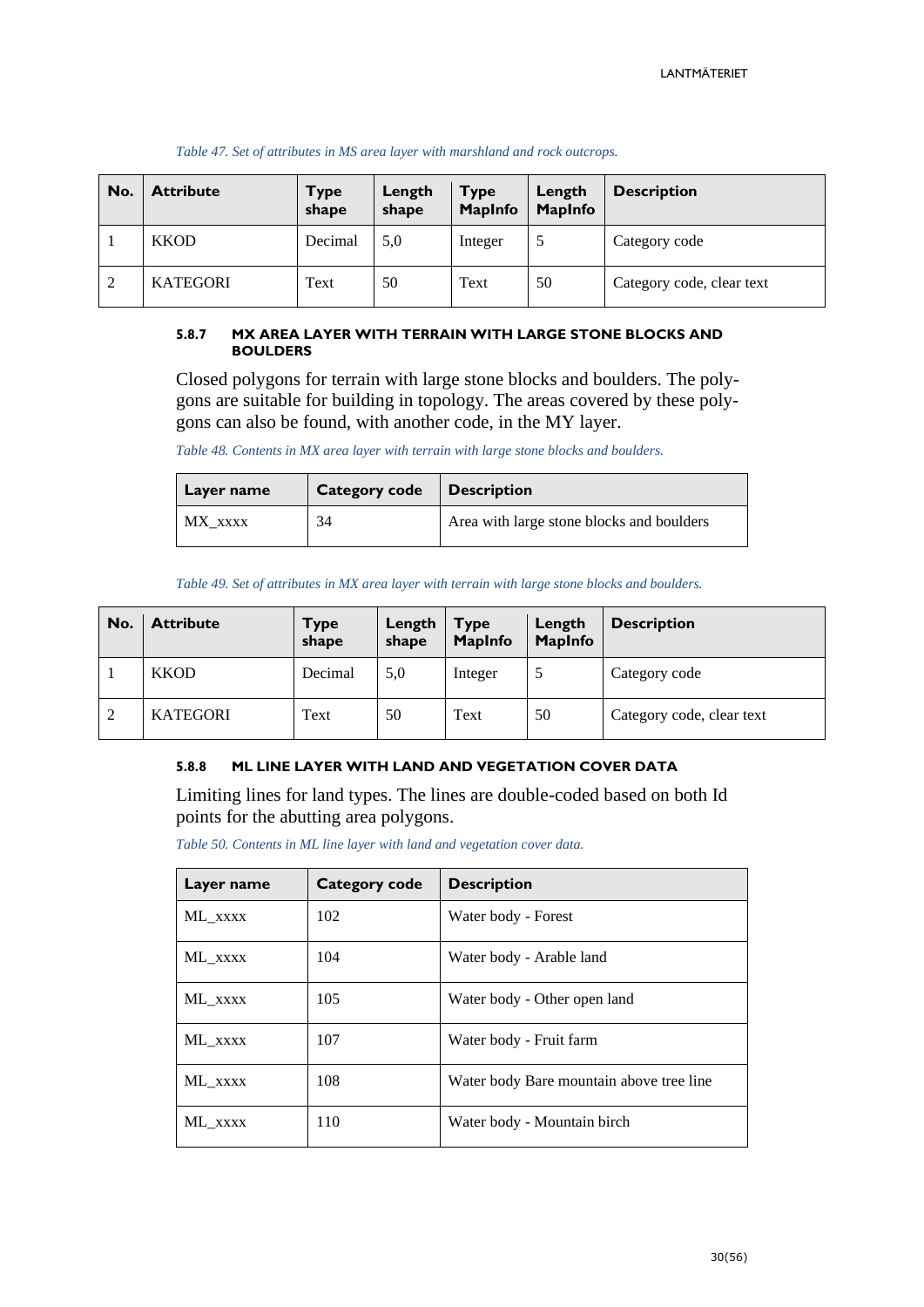| Layer name     | <b>Category code</b> | <b>Description</b>                                  |
|----------------|----------------------|-----------------------------------------------------|
| ML_xxxx        | 112                  | Water body - Group of buildings with court-<br>yard |
| ML_xxxx        | 113                  | Water body - High-rise buildings                    |
| ML_xxxx        | 114                  | Water body - Low-rise buildings                     |
| ML_xxxx        | 115                  | Water body - Industrial area                        |
| ML_xxxx        | 116                  | Water body - Leisure homed                          |
| ML_xxxx        | 117                  | Water body - Other open land with isolated<br>trees |
| ML_xxxx        | 118                  | Water body - Water with unclear shoreline           |
| ML_xxxx        | 119                  | Water body - Deciduous forest                       |
| ML_xxxx        | 120                  | Water body - Unmapped area                          |
| ML_xxxx        | 204                  | Forest - Arable land                                |
| ML_xxxx        | 205                  | Forest - Other open area                            |
| ML_xxxx        | 207                  | Forest - Fruit farm                                 |
| ML_xxxx        | 208                  | Forest Bare mountain above tree line                |
| ML_xxxx        | 210                  | Forest - Mountain birch                             |
| ML_xxxx        | 212                  | Forest - Group of buildings with courtyard          |
| $\rm ML\_xxxx$ | 213                  | Forest - High-rise buildings                        |
| ML_xxxx        | 214                  | Forest - Low-rise buildings                         |
| ML_xxxx        | 215                  | Forest - Industrial area                            |
| ML_xxxx        | 216                  | Forest - Leisure homes                              |
| ML_xxxx        | 217                  | Forest - Other open area with isolated trees        |
| ML_xxxx        | 218                  | Forest - Water with unclear shoreline               |
| ML_xxxx        | 219                  | Forest - Deciduous forest                           |
| ML_xxxx        | 220                  | Forest - Unmapped area                              |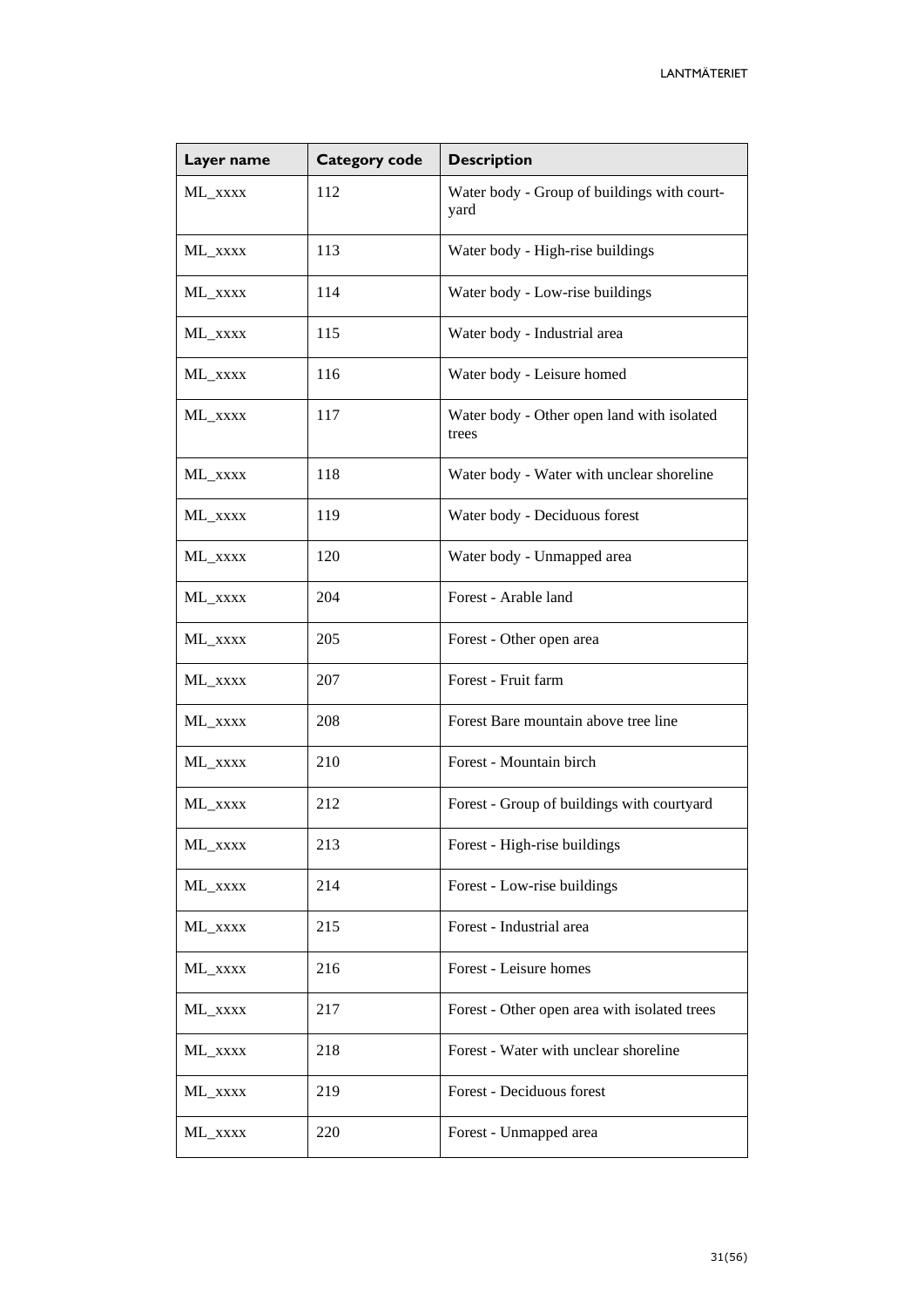| Layer name | <b>Category code</b> | <b>Description</b>                                         |
|------------|----------------------|------------------------------------------------------------|
| ML_xxxx    | 405                  | Arable land - Other open land                              |
| ML_xxxx    | 407                  | Arable land - Fruit farm                                   |
| ML_xxxx    | 408                  | Arable land - Bare mountain above tree line                |
| ML_xxxx    | 410                  | Arable land - Mountain birch                               |
| ML_xxxx    | 412                  | Arable land - Group of buildings with court-<br>yard       |
| ML_xxxx    | 413                  | Arable land - High-rise buildings                          |
| ML_xxxx    | 414                  | Arable land - Low-rise buildings                           |
| ML_xxxx    | 415                  | Arable land - Industrial area                              |
| ML_xxxx    | 416                  | Arable land - Leisure homes                                |
| ML_xxxx    | 417                  | Arable land - Other open area with isolated<br>trees       |
| ML_xxxx    | 418                  | Arable land - Water with unclear shoreline                 |
| ML_xxxx    | 419                  | Arable land - Deciduous forest                             |
| ML_xxxx    | 420                  | Arable land - Unmapped area                                |
| ML_xxxx    | 507                  | Other open land - Fruit farm                               |
| ML_xxxx    | 508                  | Other open land - Bare mountain above tree<br>line         |
| ML_xxxx    | 510                  | Other open land - Mountain birch                           |
| ML_xxxx    | 512                  | Other open land - Group of buildings with<br>courtyard     |
| ML_xxxx    | 513                  | Other open land - High-rise buildings                      |
| ML_xxxx    | 514                  | Other open land - Low-rise buildings                       |
| ML_xxxx    | 515                  | Other open land - Industrial area                          |
| ML_xxxx    | 516                  | Other open land - Leisure homes                            |
| ML_xxxx    | 517                  | Other open area - Other open area with iso-<br>lated trees |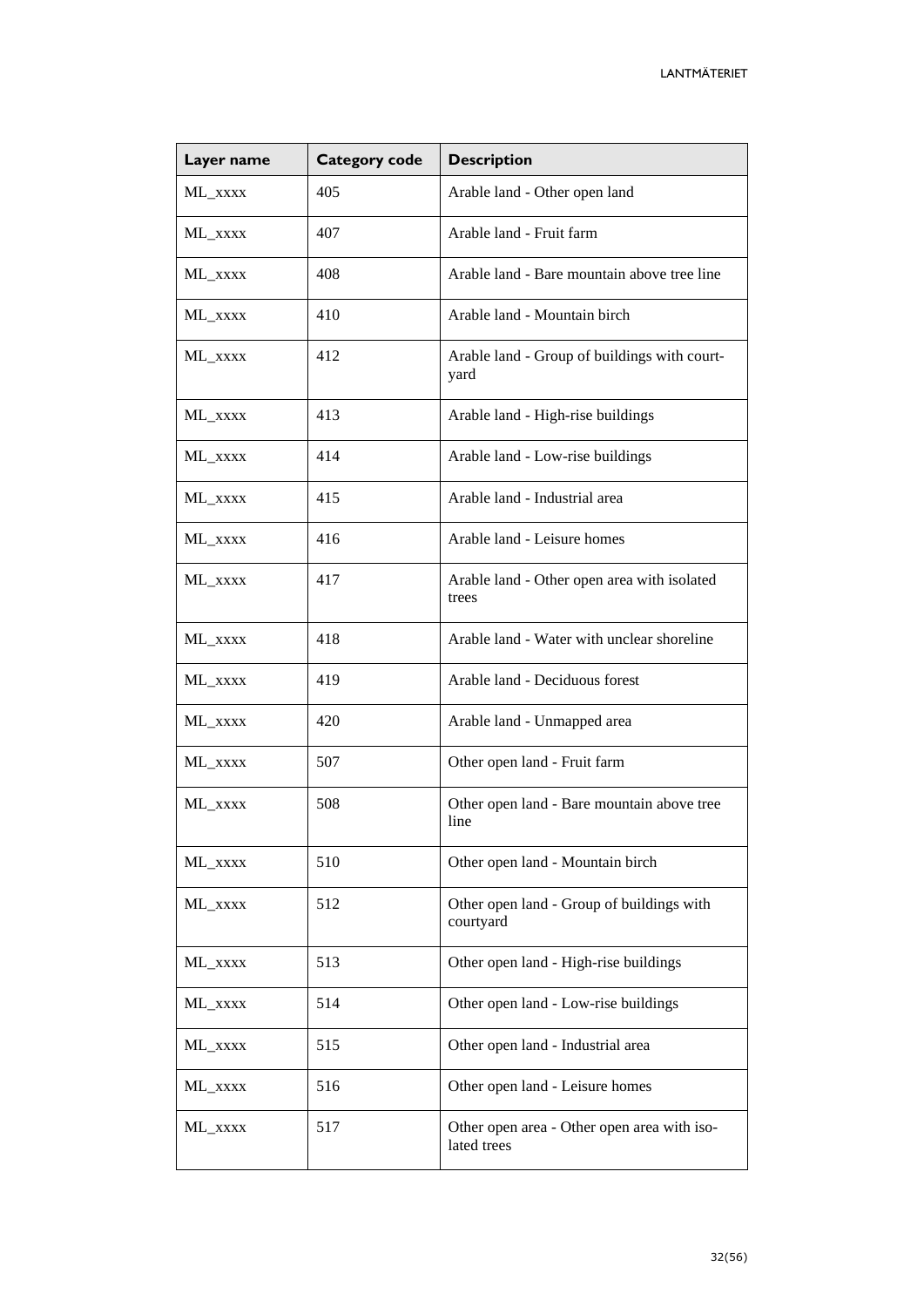| Layer name | <b>Category code</b> | <b>Description</b>                                                     |
|------------|----------------------|------------------------------------------------------------------------|
| ML_xxxx    | 518                  | Other open area - Water with unclear shore-<br>line                    |
| ML_xxxx    | 519                  | Other open area - Deciduous forest                                     |
| ML_xxxx    | 520                  | Other open land - Unmapped area                                        |
| ML_xxxx    | 712                  | Fruit farm - Group of buildings with courtyard                         |
| ML_xxxx    | 713                  | Fruit farm - High-rise buildings                                       |
| ML_xxxx    | 714                  | Fruit farm - Low-rise buildings                                        |
| ML_xxxx    | 715                  | Fruit farm - Industrial area                                           |
| ML_xxxx    | 716                  | Fruit farm - Leisure homes                                             |
| ML_xxxx    | 717                  | Fruit farm - Other open area with isolated<br>trees                    |
| ML_xxxx    | 718                  | Fruit farm - Water with unclear shoreline                              |
| ML_xxxx    | 719                  | Fruit farm - Deciduous forest                                          |
| ML_xxxx    | 720                  | Fruit farm - Unmapped area                                             |
| ML_xxxx    | 810                  | Bare mountain above tree line - Group of<br>buildings with courtyard   |
| ML_xxxx    | 813                  | Bare mountain above tree line - High-rise<br>buildings                 |
| ML_xxxx    | 814                  | Bare mountain above tree line - Low-rise<br>buildings                  |
| ML_xxxx    | 815                  | Bare mountain above tree line - Industrial area                        |
| ML_xxxx    | 816                  | Bare mountain above tree line - Leisure homes                          |
| ML_xxxx    | 817                  | Bare mountain above tree line - Other open<br>area with isolated trees |
| ML_xxxx    | 818                  | Bare mountain above tree line - Water with<br>unclear shoreline        |
| ML_xxxx    | 819                  | Bare mountain above tree line - Deciduous<br>forest                    |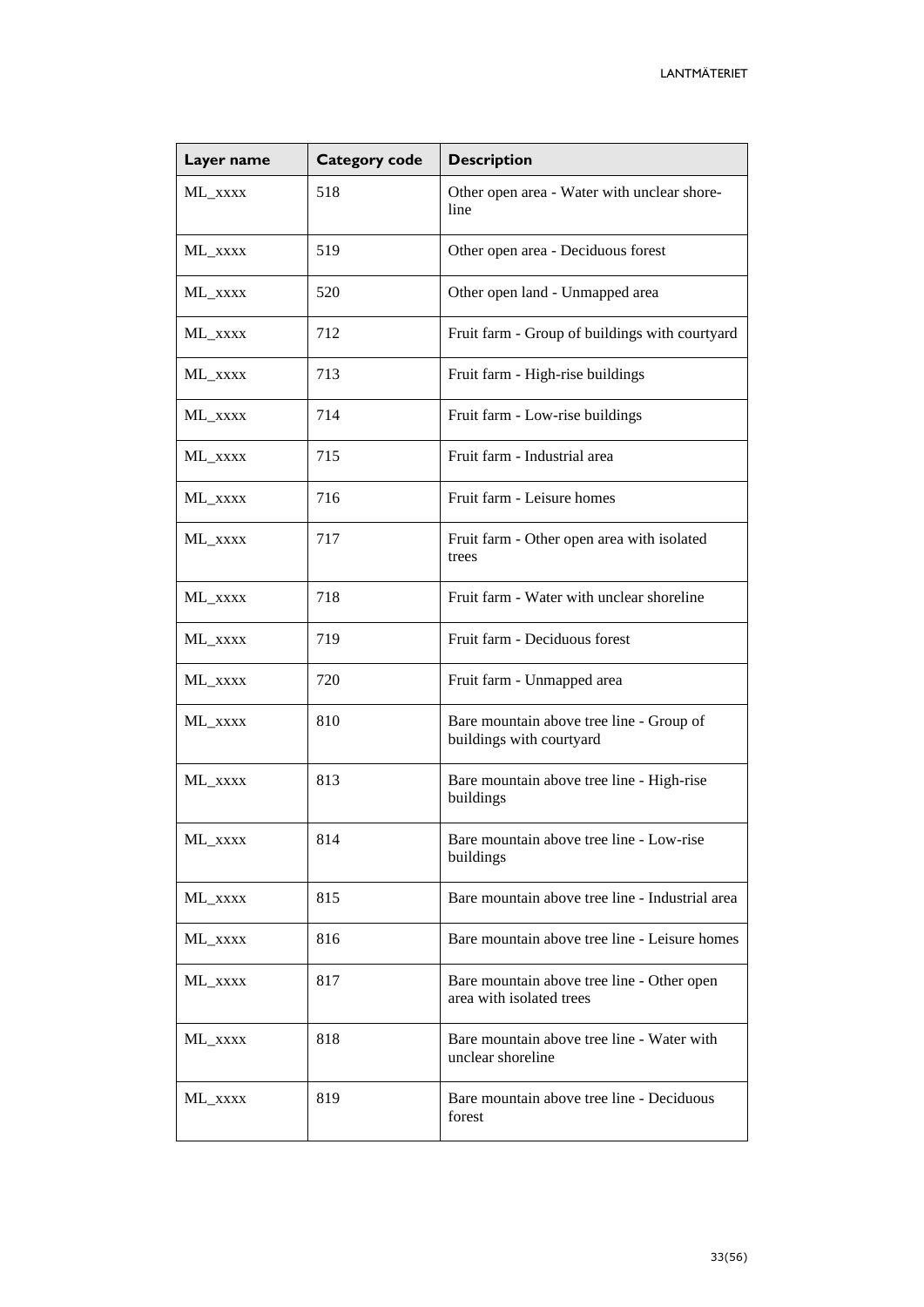| Layer name | <b>Category code</b> | <b>Description</b>                                                         |
|------------|----------------------|----------------------------------------------------------------------------|
| ML_xxxx    | 820                  | Bare mountain above tree line - Unmapped<br>area                           |
| ML XXXX    | 1013                 | Mountain birch - High-rise buildings                                       |
| ML_xxxx    | 1014                 | Mountain birch - Low-rise buildings                                        |
| ML_xxxx    | 1015                 | Mountain birch - Industrial area                                           |
| ML_xxxx    | 1016                 | Mountain birch - Leisure homes                                             |
| ML_xxxx    | 1017                 | Mountain birch - Other open area with iso-<br>lated trees                  |
| ML XXXX    | 1018                 | Mountain birch - Water with unclear shoreline                              |
| ML XXXX    | 1019                 | Mountain birch - Deciduous forest                                          |
| ML_xxxx    | 1020                 | Mountain birch - Unmapped area                                             |
| ML_xxxx    | 1213                 | Group of buildings with courtyard - High-rise<br>buildings                 |
| ML_xxxx    | 1214                 | Group of buildings with courtyard - Low-rise<br>buildings                  |
| ML_xxxx    | 1215                 | Group of buildings with courtyard - Industrial<br>area                     |
| ML_xxxx    | 1216                 | Group of buildings with courtyard - Leisure<br>homes                       |
| ML_xxxx    | 1217                 | Group of buildings with courtyard - Other<br>open area with isolated trees |
| ML_xxxx    | 1218                 | Group of buildings with courtyard - Water<br>with unclear shoreline        |
| ML_xxxx    | 1219                 | Group of buildings with courtyard - Decidu-<br>ous forest                  |
| ML_xxxx    | 1220                 | Group of buildings with courtyard - Un-<br>mapped area                     |
| ML_xxxx    | 1314                 | High-rise buildings - Low-rise buildings                                   |
| ML_xxxx    | 1315                 | High-rise buildings - Industrial area                                      |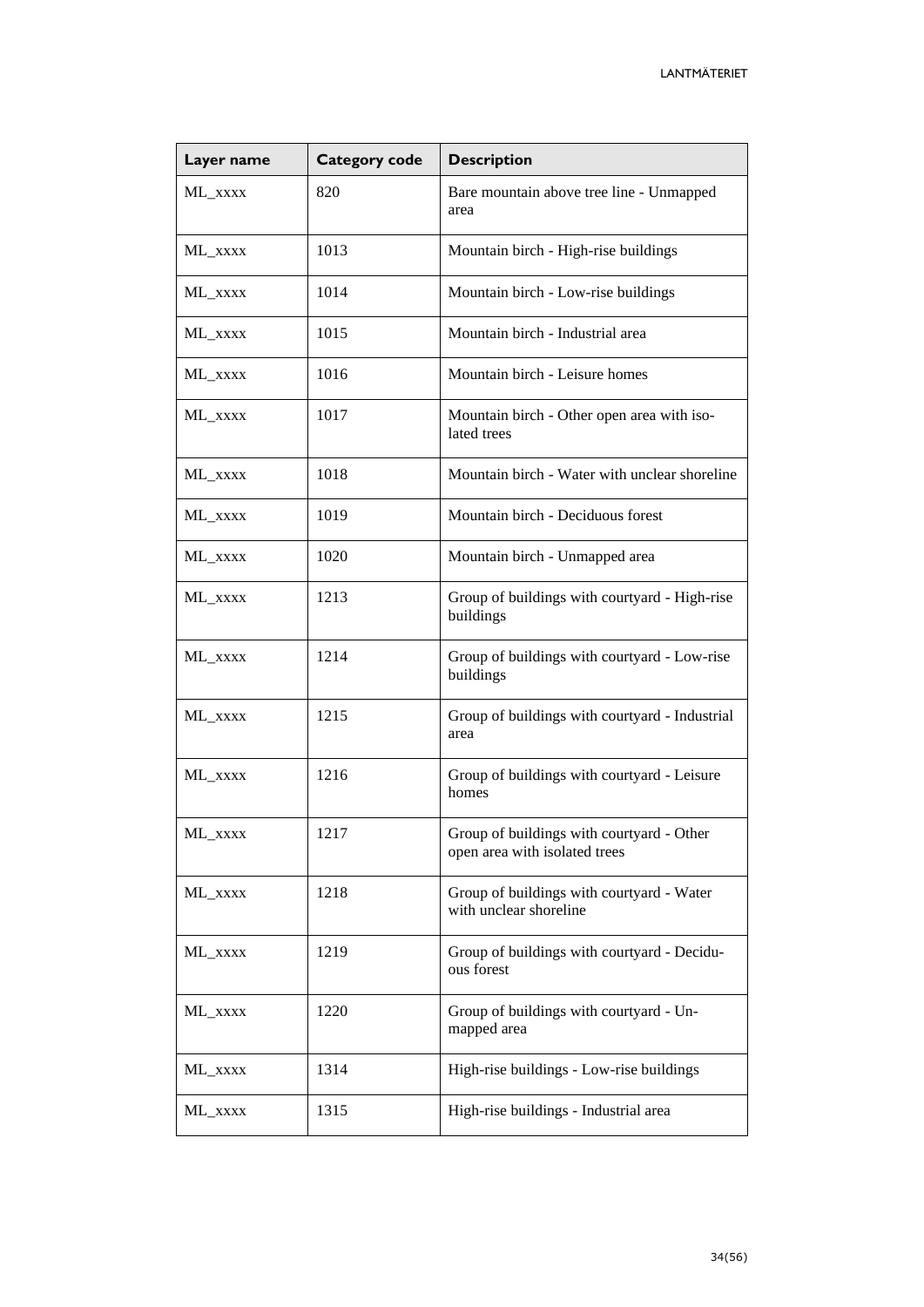| Layer name | <b>Category code</b> | <b>Description</b>                                                    |
|------------|----------------------|-----------------------------------------------------------------------|
| ML_xxxx    | 1316                 | High-rise buildings - Leisure homes                                   |
| ML_xxxx    | 1317                 | High-rise buildings - Other open area with iso-<br>lated trees        |
| ML_xxxx    | 1318                 | High-rise buildings - Water with unclear<br>shoreline                 |
| ML_xxxx    | 1319                 | High-rise buildings - Deciduous forest                                |
| ML_xxxx    | 1320                 | High-rise buildings - Unmapped area                                   |
| ML_xxxx    | 1415                 | Low-rise buildings - Industrial area                                  |
| ML_xxxx    | 1416                 | Low-rise buildings - Leisure homes                                    |
| ML XXXX    | 1417                 | Low-rise buildings - Other open area with iso-<br>lated trees         |
| ML_xxxx    | 1418                 | Low-rise buildings - Water with unclear<br>shoreline                  |
| ML_xxxx    | 1419                 | Low-rise buildings - Deciduous forest                                 |
| ML_xxxx    | 1420                 | Low-rise buildings - Unmapped area                                    |
| ML_xxxx    | 1516                 | Industrial area - Leisure homes                                       |
| ML_xxxx    | 1517                 | Industrial area - Other open area with isolated<br>trees              |
| ML_xxxx    | 1518                 | Industrial area - Water with unclear shoreline                        |
| ML_xxxx    | 1519                 | Industrial area - Deciduous forest                                    |
| ML_xxxx    | 1520                 | Industrial area - Unmapped area                                       |
| ML_xxxx    | 1617                 | Industrial area - Other open area with isolated<br>trees              |
| ML_xxxx    | 1618                 | Industrial area - Water with unclear shoreline                        |
| ML_xxxx    | 1619                 | Industrial area - Deciduous forest                                    |
| ML_xxxx    | 1718                 | Other open area with isolated trees - Water<br>with unclear shoreline |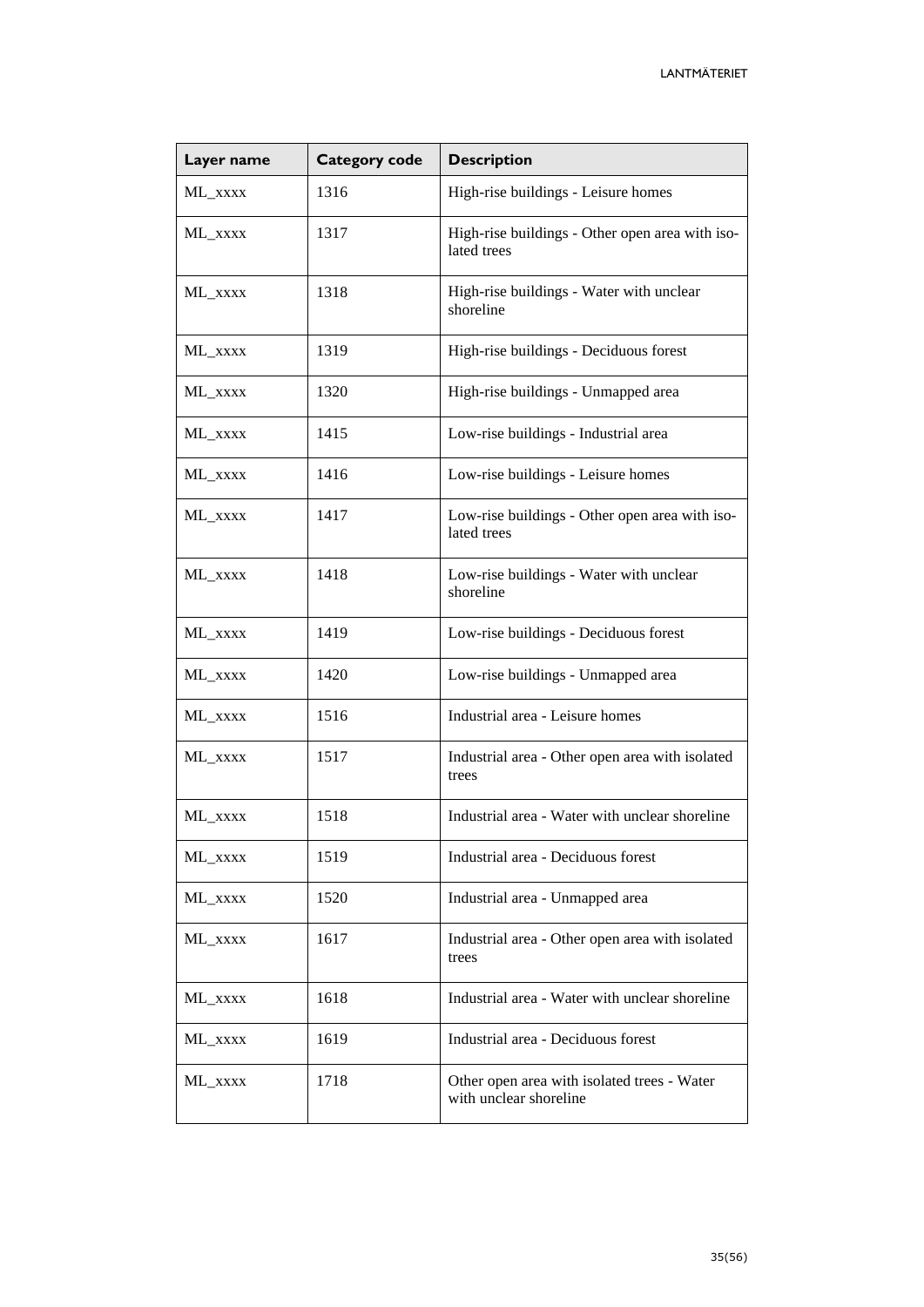| Layer name | Category code | <b>Description</b>                                          |
|------------|---------------|-------------------------------------------------------------|
| ML XXXX    | 1719          | Other open area with isolated trees - Decidu-<br>ous forest |
| ML XXXX    | 1720          | Other open area with isolated trees - Un-<br>mapped area    |
| ML XXXX    | 1819          | Water with unclear shoreline - Deciduous for-<br>est.       |
| ML XXXX    | 1820          | Water with unclear shoreline - Unmapped area                |
| ML XXXX    | 1920          | Deciduous forest - Unmapped area                            |

#### *Table 51. Set of attributes in ML line layer with land and vegetation cover data.*

| No.            | <b>Attribute</b> | Type<br>shape | Length<br>shape | <b>Type</b><br><b>MapInfo</b> | Length<br><b>MapInfo</b> | <b>Description</b>        |
|----------------|------------------|---------------|-----------------|-------------------------------|--------------------------|---------------------------|
|                | <b>KKOD</b>      | Decimal       | 5,0             | Integer                       |                          | Category code             |
| $\overline{2}$ | <b>KATEGORI</b>  | Text          | 50              | Text                          | 50                       | Category code, clear text |

#### <span id="page-35-0"></span>**5.8.9 SL LINE LAYER WITH VEGETATION COVER**

Belts of forest and windbreaks.

*Table 52. Contents in SL line layer with vegetation cover.*

| Layer name | <b>Category code</b> | <b>Description</b>       |
|------------|----------------------|--------------------------|
| SL XXXX    | 447                  | Belt of forest/windbreak |

*Table 53. Set of attributes in SL line layer with vegetation cover.*

| No.            | <b>Attribute</b> | Type<br>shape | Length<br>shape | <b>Type</b><br><b>MapInfo</b> | Length<br><b>MapInfo</b> | <b>Description</b>        |
|----------------|------------------|---------------|-----------------|-------------------------------|--------------------------|---------------------------|
|                | <b>KKOD</b>      | Decimal       | 5.0             | Integer                       |                          | Category code             |
| $\overline{2}$ | <b>KATEGORI</b>  | Text          | 50              | Text                          | 50                       | Category code, clear text |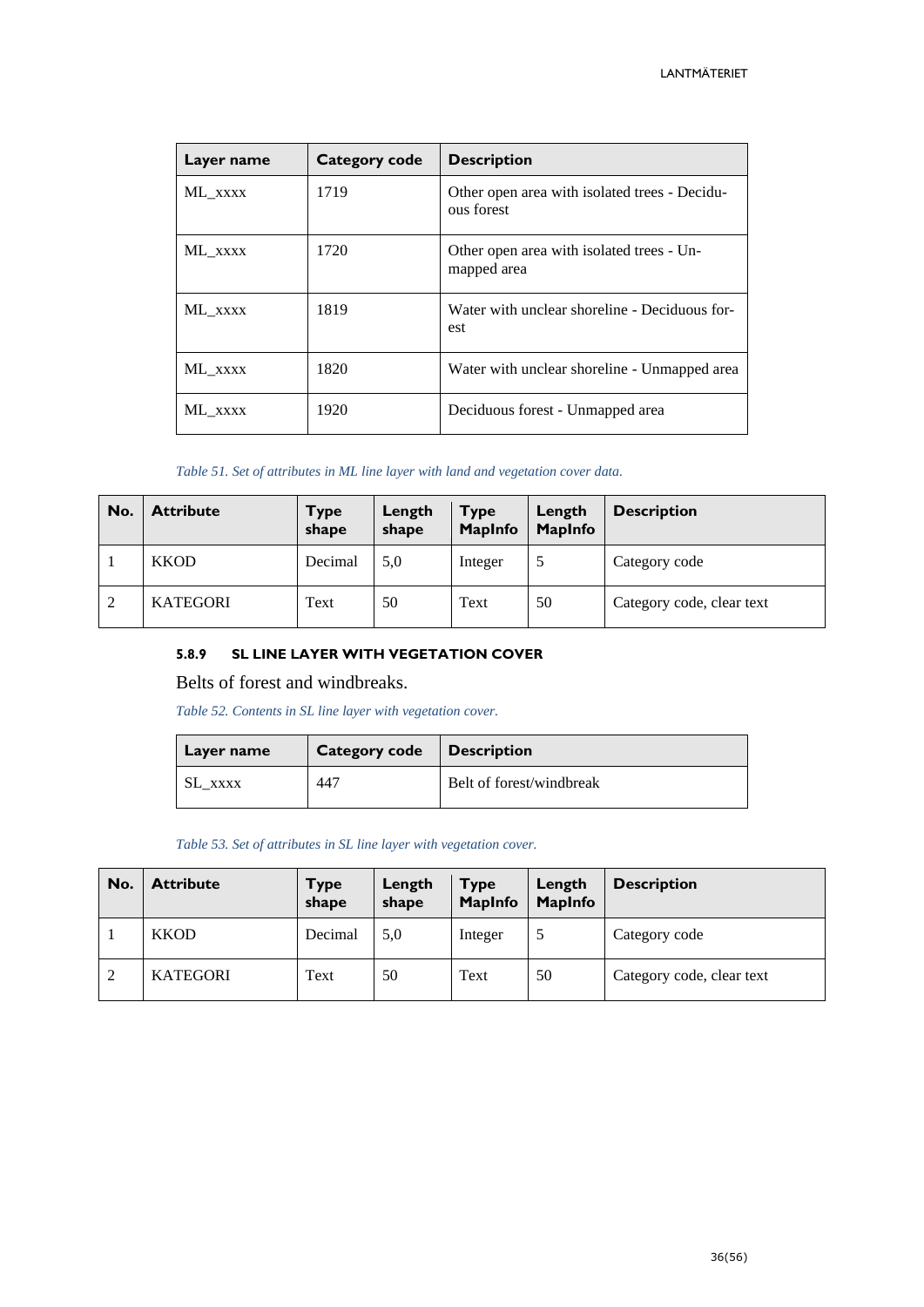#### <span id="page-36-0"></span>**5.8.10 SS POINT LAYER WITH VEGETATION COVER**

## Symbols for isolated trees.

*Table 54. Contents in SS point layer with vegetation cover.*

| Layer name | <b>Category code</b> | $\mid$ Description |
|------------|----------------------|--------------------|
| SS XXXX    | 451                  | Isolated trees     |

*Table 55. Set of attributes in SS point layer with vegetation cover.*

| No. | <b>Attribute</b> | Type<br>shape | Length<br>shape | <b>Type</b><br><b>MapInfo</b> | Length<br><b>MapInfo</b> | <b>Description</b>                                                                                                              |
|-----|------------------|---------------|-----------------|-------------------------------|--------------------------|---------------------------------------------------------------------------------------------------------------------------------|
|     | <b>KKOD</b>      | Decimal       | 5,0             | Integer                       | 5                        | Category code                                                                                                                   |
| 2   | <b>KATEGORI</b>  | Text          | 50              | Text                          | 50                       | Category code, clear text                                                                                                       |
| 3   | <b>SRIKT</b>     | Decimal       | 6.2             | Decimal                       | 6.2                      | Orientation of symbol. Unit: de-<br>grees $(0.00-360.00,$ increasing<br>anti-clockwise) $0.00 =$ symbol<br>without orientation. |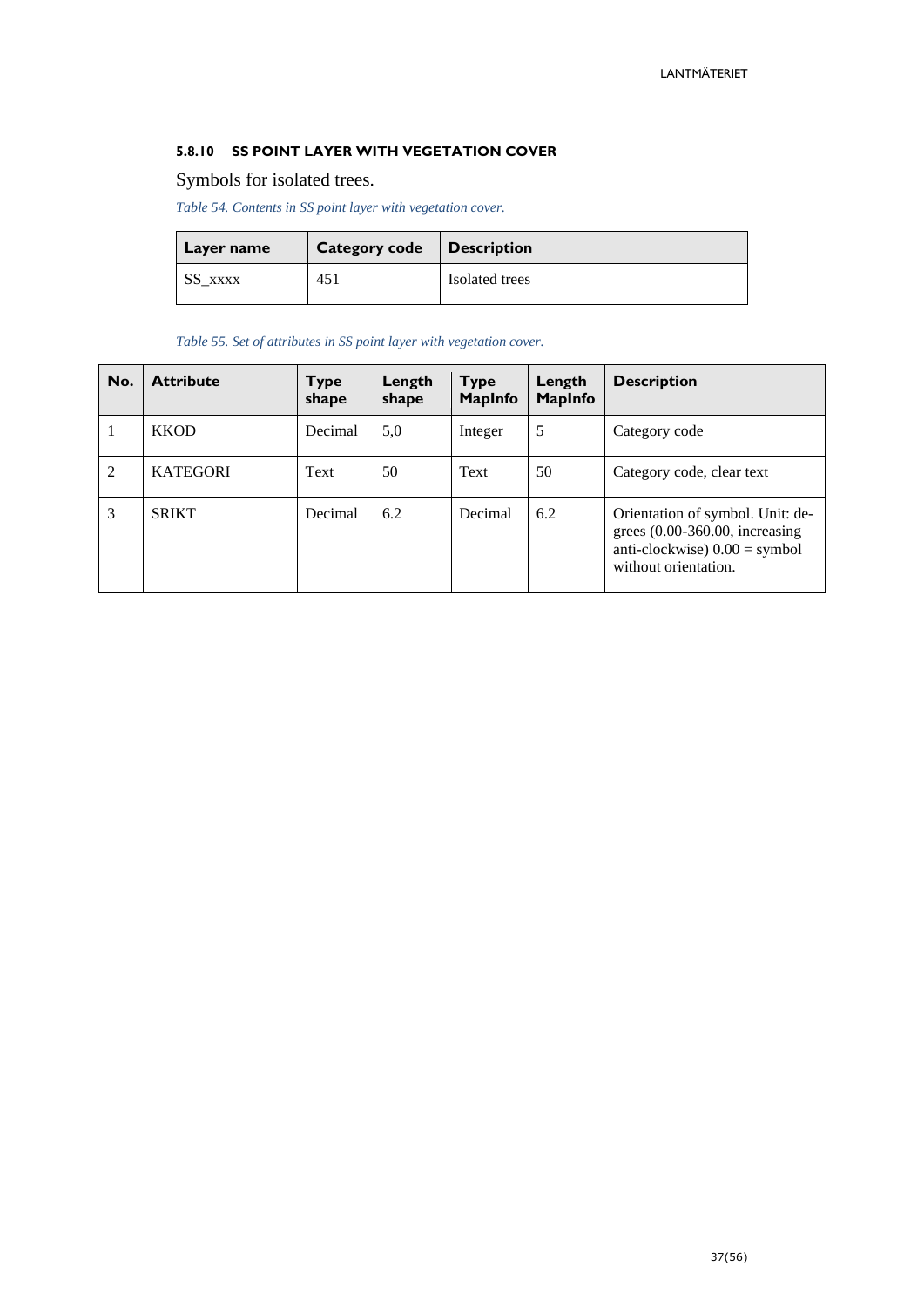# <span id="page-37-0"></span>5.9 Nature conservancy

#### <span id="page-37-1"></span>**5.9.1 NL LINE LAYER WITH NATURE CONSERVANCY**

Limiting lines for nature conservancy features.

*Table 56. Contents in NL line layer with nature conservancy.*

| Layer name | <b>Category code</b> | <b>Description</b>                                                 |
|------------|----------------------|--------------------------------------------------------------------|
| NL_xxxx    | 11                   | National park                                                      |
| NL XXXX    | 12                   | Nature reserve                                                     |
| NL_xxxx    | 19                   | Other reserve                                                      |
| NL_xxxx    | 54                   | National park with boundary coinciding with<br>other boundary      |
| NL_xxxx    | 55                   | Nature reserve with boundary coinciding with<br>other boundary     |
| NL_xxxx    | 56                   | Other reserve with boundary coinciding with<br>other boundary      |
| NL_xxxx    | 57                   | Wildlife sanctuary with boundary coinciding<br>with other boundary |
| NL_xxxx    | 70                   | Nature reserve, centre line                                        |
| NL_xxxx    | 72                   | Wildlife sanctuary                                                 |
| NL_xxxx    | 73                   | Cultural reserve                                                   |
| NL_xxxx    | 74                   | Cultural reserve with boundary coinciding<br>with other boundary   |
| NL_xxxx    | 79                   | Nature reserve, centre line, coinciding with<br>other boundary     |
| NL_xxxx    | 98                   | Prohibited area for terrain vehicle                                |

#### *Table 57. Set of attributes in NL line layer with nature conservancy.*

| No. | <b>Attribute</b> | <b>Type</b><br>shape | Length<br>shape | <b>Type</b><br><b>MapInfo</b> | Length<br><b>MapInfo</b> | <b>Description</b>        |
|-----|------------------|----------------------|-----------------|-------------------------------|--------------------------|---------------------------|
|     | <b>KKOD</b>      | Decimal              | 5.0             | Integer                       |                          | Category code             |
| 2   | <b>KATEGORI</b>  | Text                 | 50              | Text                          | 50                       | Category code, clear text |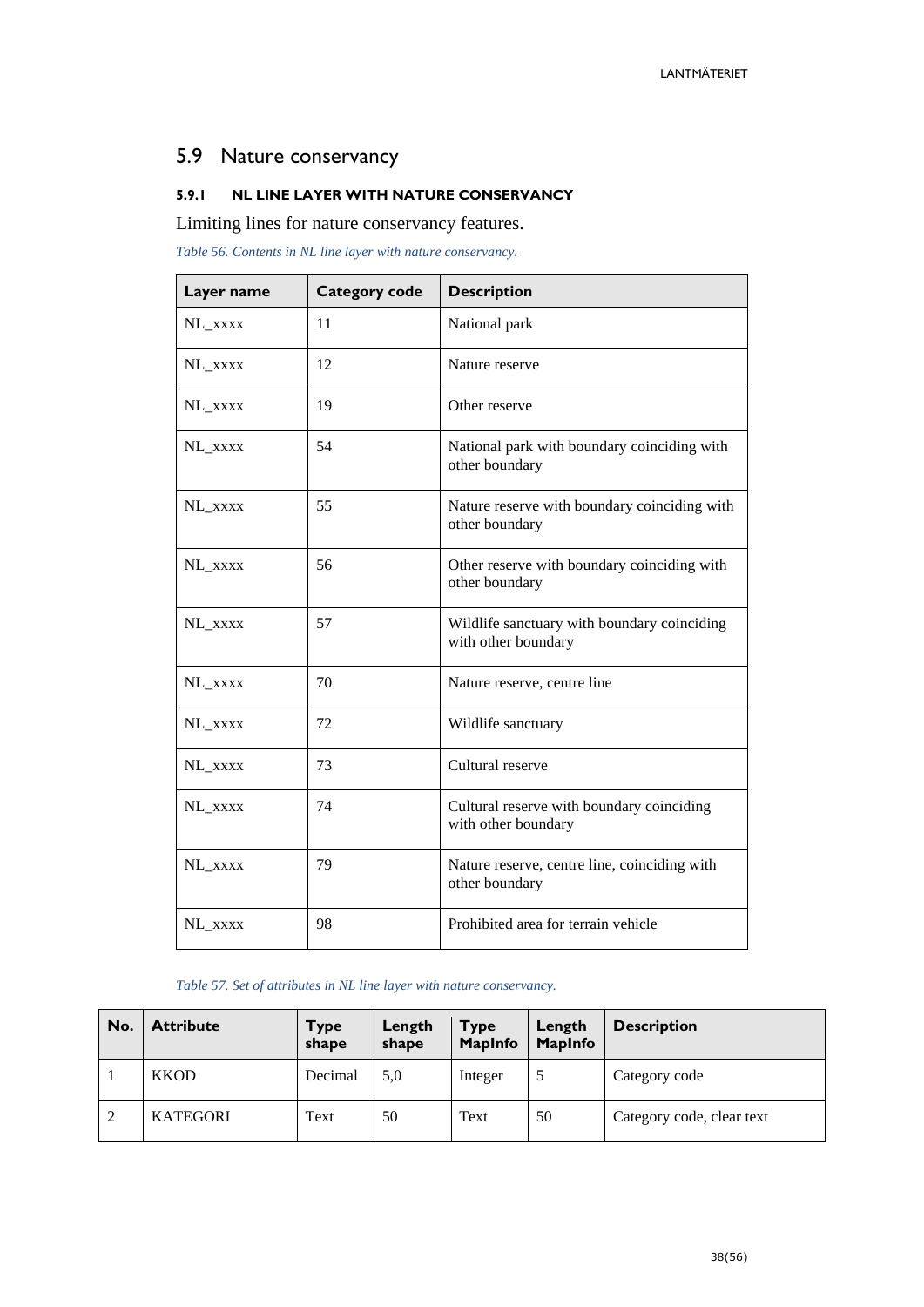#### <span id="page-38-0"></span>**5.9.2 NS POINT LAYER WITH NATURE CONSERVANCY SYMBOLS**

Point symbols for smaller nature conservancy features. The layer also contains symbols that are only for information purposes.

| Layer name | Category code | <b>Description</b>                                        |
|------------|---------------|-----------------------------------------------------------|
| NS XXXX    | 781           | Natural monument of biological interest, in-<br>formation |
| NS XXXX    | 782           | Natural monument of geological interest, in-<br>formation |
| NS XXXX    | 785           | Natural monument of geological or biological<br>interest  |

*Table 58. Contents in NS point layer with nature conservancy symbols.*

*Table 59. Set of attributes in NS point layer with nature conservancy symbols.*

| No. | <b>Attribute</b> | <b>Type</b><br>shape | Length<br>shape | <b>Type</b><br><b>MapInfo</b> | Length<br><b>MapInfo</b> | <b>Description</b>                                                                                                              |
|-----|------------------|----------------------|-----------------|-------------------------------|--------------------------|---------------------------------------------------------------------------------------------------------------------------------|
|     | <b>KKOD</b>      | Decimal              | 5,0             | Integer                       | 5                        | Category code                                                                                                                   |
| 2   | <b>KATEGORI</b>  | Text                 | 50              | Text                          | 50                       | Category code, clear text                                                                                                       |
| 3   | <b>SRIKT</b>     | Decimal              | 6.2             | Decimal                       | 6.2                      | Orientation of symbol. Unit: de-<br>grees $(0.00-360.00,$ increasing<br>anti-clockwise) $0.00 =$ symbol<br>without orientation. |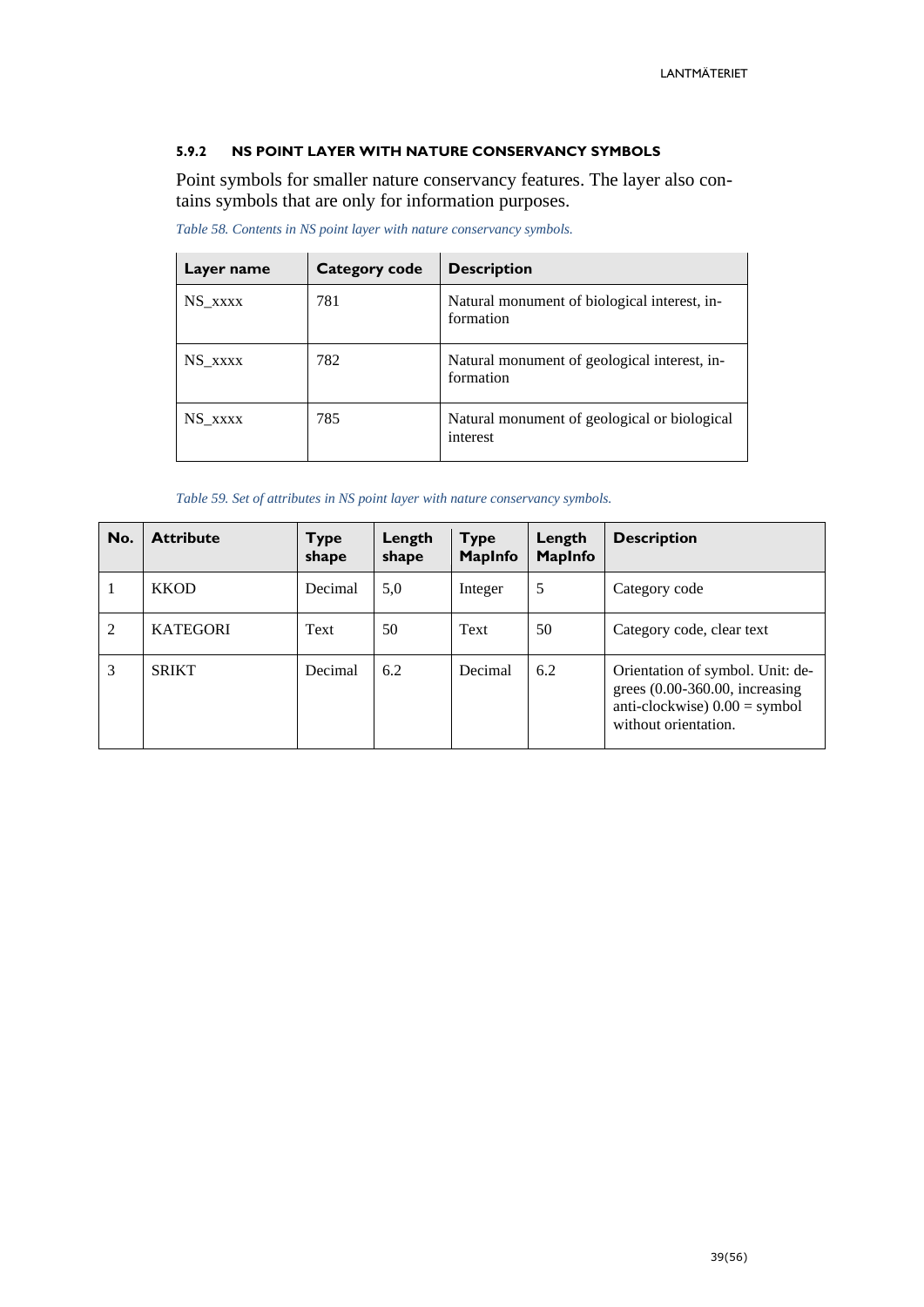# <span id="page-39-0"></span>5.10 Military areas

### <span id="page-39-1"></span>**5.10.1 QL LINE LAYER WITH MILITARY AREAS**

Limiting lines for military areas.

*Table 60. Contents in QL line layer with military areas.*

| Layer name | Category code | <b>Description</b>                                                          |
|------------|---------------|-----------------------------------------------------------------------------|
| QL XXXX    | 16            | Military restricted area                                                    |
| OL XXXX    | 17            | Military firing/artillery range                                             |
| OL XXXX    | 58            | Military training area with boundary coincid-<br>ing with other area        |
| QL_xxxx    | 59            | Military firing/artillery range with boundary<br>coinciding with other area |
| OL XXXX    | 96            | Military training area                                                      |

*Table 61. Set of attributes in QL line layer with military areas.*

| No. | <b>Attribute</b> | <b>Type</b><br>shape | Length<br>shape | <b>Type</b><br><b>MapInfo</b> | Length<br><b>MapInfo</b> | <b>Description</b>        |
|-----|------------------|----------------------|-----------------|-------------------------------|--------------------------|---------------------------|
|     | <b>KKOD</b>      | Decimal              | 5,0             | Integer                       |                          | Category code             |
| 2   | <b>KATEGORI</b>  | Text                 | 50              | Text                          | 50                       | Category code, clear text |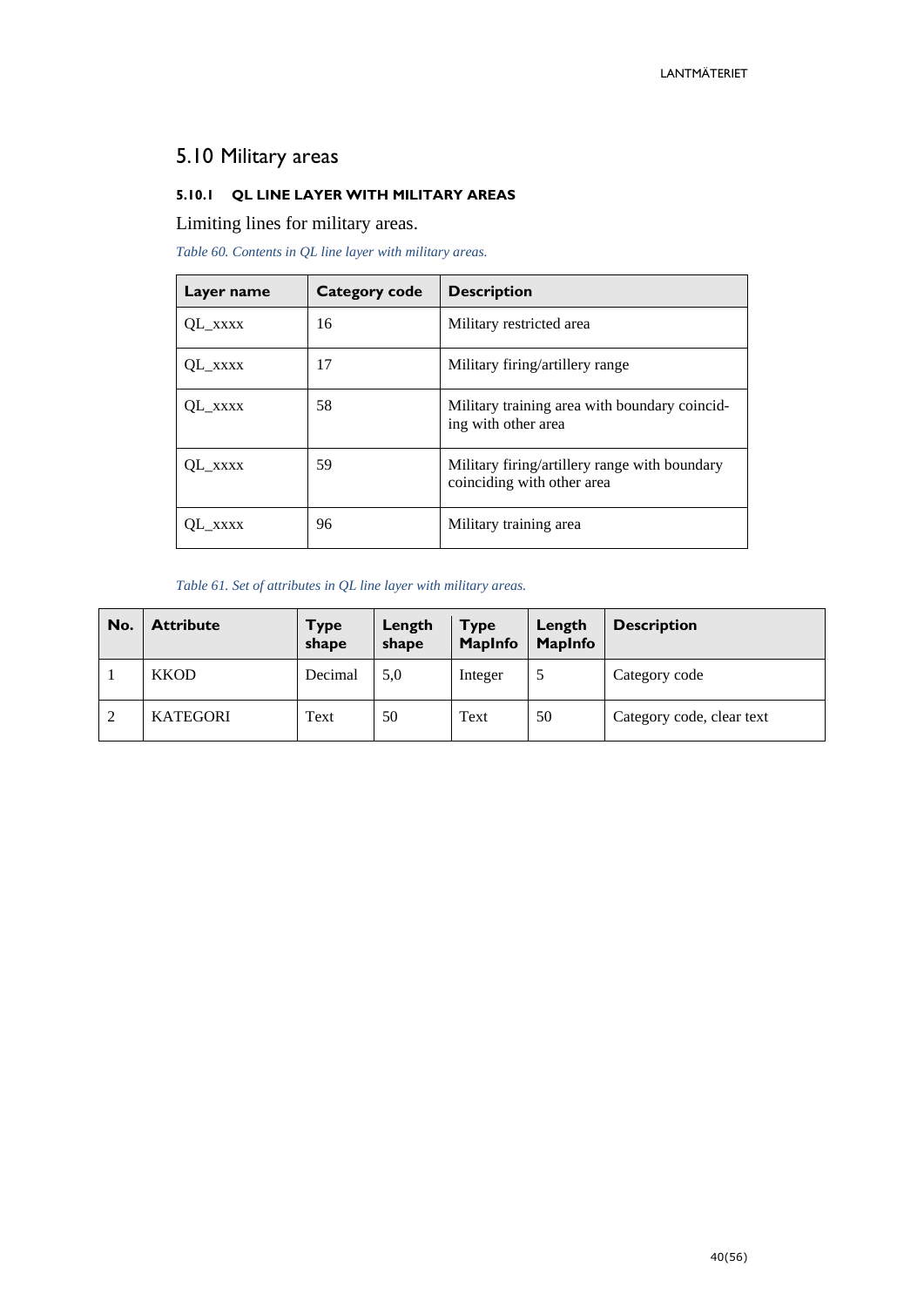# <span id="page-40-0"></span>5.11 Roads

#### <span id="page-40-1"></span>**5.11.1 VL LINE LAYER WITH PUBLIC AND PRIVATE ROADS**

Networks for both public and private roads Underpass/tunnels have separate codes for the respective road classes.

*Restrictions:*

• Line features for motor roads are, for the greater part, connected, but they do not form a complete network.

| Layer name | <b>Category code</b> | <b>Description</b>                      |
|------------|----------------------|-----------------------------------------|
| VL_xxxx    | 336                  | Ferry route                             |
| VL_xxxx    | 5011                 | Motorway                                |
| VL_xxxx    | 5014                 | Public road under construction          |
| VL_xxxx    | 5022                 | Public road, Class I                    |
| VL_xxxx    | 5025                 | Public road, Class 2                    |
| VL_xxxx    | 5029                 | Public road, Class 3                    |
| VL_xxxx    | 5032                 | Entry and exit road Class 1             |
| VL_xxxx    | 5033                 | Entry and exit road Class 2             |
| VL_xxxx    | 5034                 | Entry and exit road Class 3             |
| VL_xxxx    | 5044                 | Through road                            |
| VL_xxxx    | 5051                 | Main street                             |
| VL_xxxx    | 5056                 | <b>Street</b>                           |
| VL_xxxx    | 5058                 | Street within closed group of buildings |
| VL_xxxx    | 5061                 | Better quality road                     |
| VL_xxxx    | 5071                 | Motor road                              |
| VL_xxxx    | 5082                 | Poorer quality road                     |
| VL_xxxx    | 5091                 | Entry road                              |
| VL_xxxx    | 5811                 | Motorway, in underpass                  |

#### *Table 62. Contents in VL line layer with public and private roads.*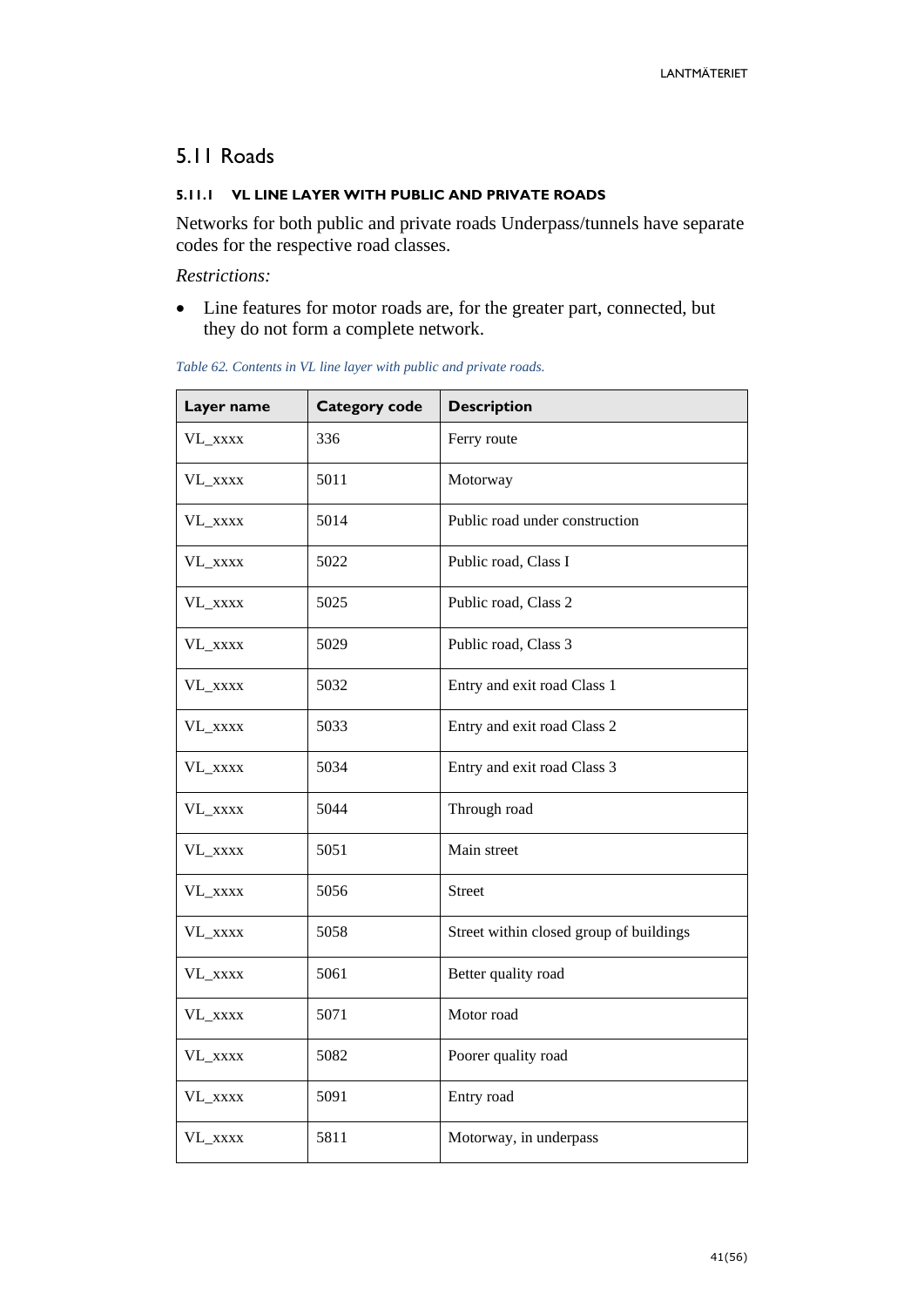| Layer name | <b>Category code</b> | <b>Description</b>                                      |
|------------|----------------------|---------------------------------------------------------|
| VL_xxxx    | 5822                 | Public road Class 1, in underpass                       |
| VL_xxxx    | 5825                 | Public road Class 2, in underpass                       |
| VL_xxxx    | 5829                 | Public road Class 3, in underpass                       |
| VL_xxxx    | 5832                 | Exit and entry road Class 1, in underpass               |
| VL_xxxx    | 5833                 | Exit and entry road Class2, in underpass                |
| VL_xxxx    | 5834                 | Exit and entry road Class 3, in underpass               |
| VL_xxxx    | 5844                 | Through street/route in underpass                       |
| VL_xxxx    | 5851                 | Main street, in underpass                               |
| VL_xxxx    | 5856                 | Street, in underpass                                    |
| VL XXXX    | 5858                 | Street within closed group of buildings, under-<br>pass |
| VL_xxxx    | 5861                 | Better quality road, in underpass                       |
| VL_xxxx    | 5871                 | Motor road, in underpass                                |
| VL_xxxx    | 5882                 | Poorer quality road, in underpass                       |
| VL_xxxx    | 5891                 | Entry road, in underpass                                |

#### *Table 63. Set of attributes in VL line layer with public and private roads.*

| No.            | <b>Attribute</b> | Type<br>shape | Length<br>shape | <b>Type</b><br><b>MapInfo</b> | Length<br><b>MapInfo</b> | <b>Description</b>        |
|----------------|------------------|---------------|-----------------|-------------------------------|--------------------------|---------------------------|
|                | <b>KKOD</b>      | Decimal       | 5,0             | Integer                       |                          | Category code             |
| $\overline{2}$ | <b>KATEGORI</b>  | Text          | 50              | Text                          | 50                       | Category code, clear text |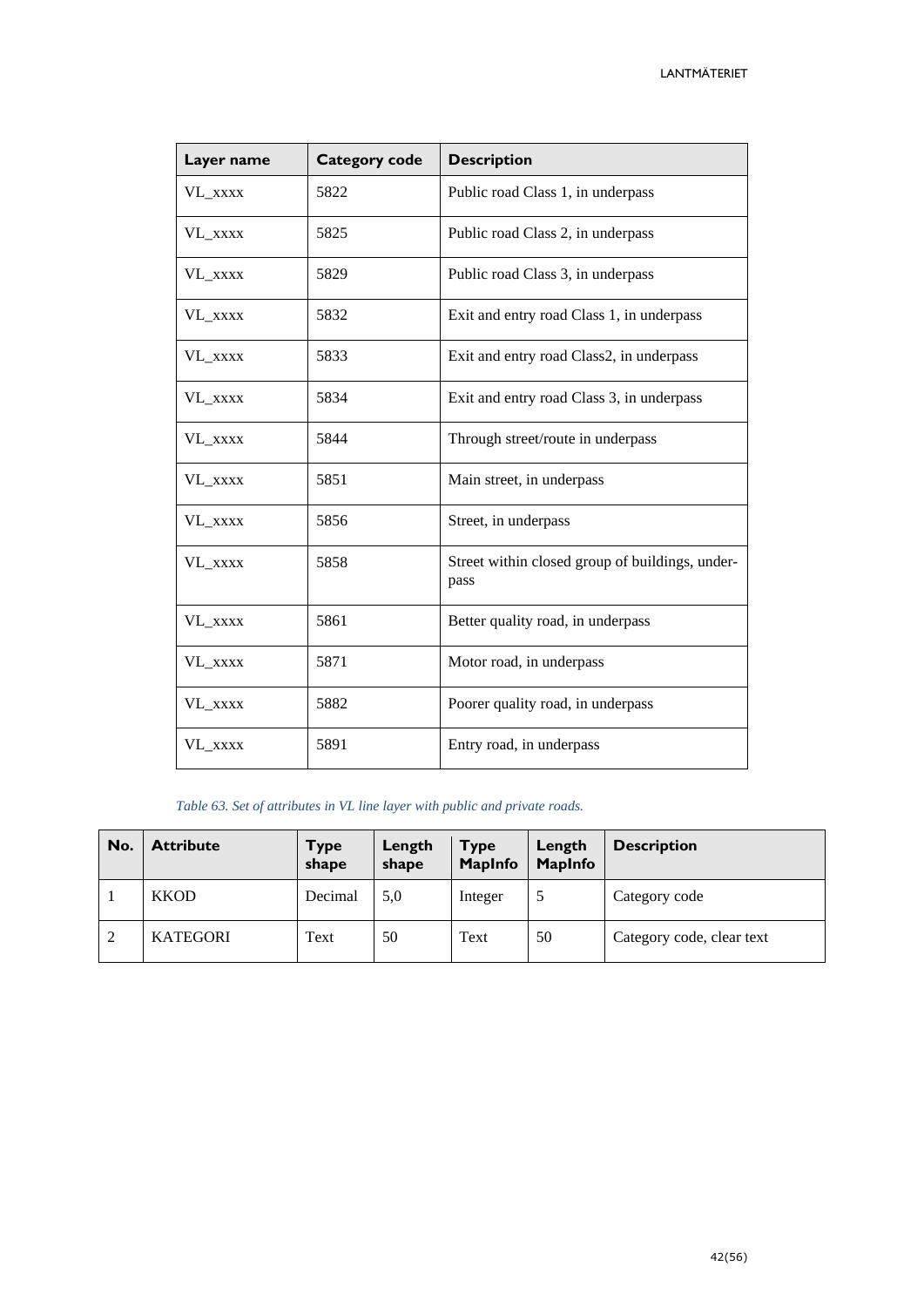#### <span id="page-42-0"></span>**5.11.2 VO LINE LAYER WITH OTHER ROADS**

Other roads, footpaths and trails. Hiking trails and illuminated tracks overlay other objects in the layer.

| Layer name | <b>Category code</b> | <b>Description</b>                  |
|------------|----------------------|-------------------------------------|
| VO_xxxx    | 264                  | Footpath                            |
| VO_xxxx    | 265                  | Hiking trail                        |
| VO_xxxx    | 266                  | Illuminated track (running, skiing) |
| VO_xxxx    | 268                  | Hiking trail, along road            |
| VO_xxxx    | 284                  | Cableway                            |
| VO_xxxx    | 332                  | Footbridge or crossing              |
| VO_xxxx    | 5095                 | Tractor road/track                  |
| VO_xxxx    | 5098                 | Road in park, cycle path            |
| VO_xxxx    | 5899                 | Underpass for other road or track   |

*Table 64. Contents in VO line layer with other roads.*

*Table 65. Set of attributes in VO line layer with other roads.*

| No. | <b>Attribute</b> | <b>Type</b><br>shape | Length<br>shape | <b>Type</b><br><b>MapInfo</b> | Length<br><b>MapInfo</b> | <b>Description</b>        |
|-----|------------------|----------------------|-----------------|-------------------------------|--------------------------|---------------------------|
|     | <b>KKOD</b>      | Decimal              | 5.0             | Integer                       |                          | Category code             |
| 2   | <b>KATEGORI</b>  | Text                 | 50              | Text                          | 50                       | Category code, clear text |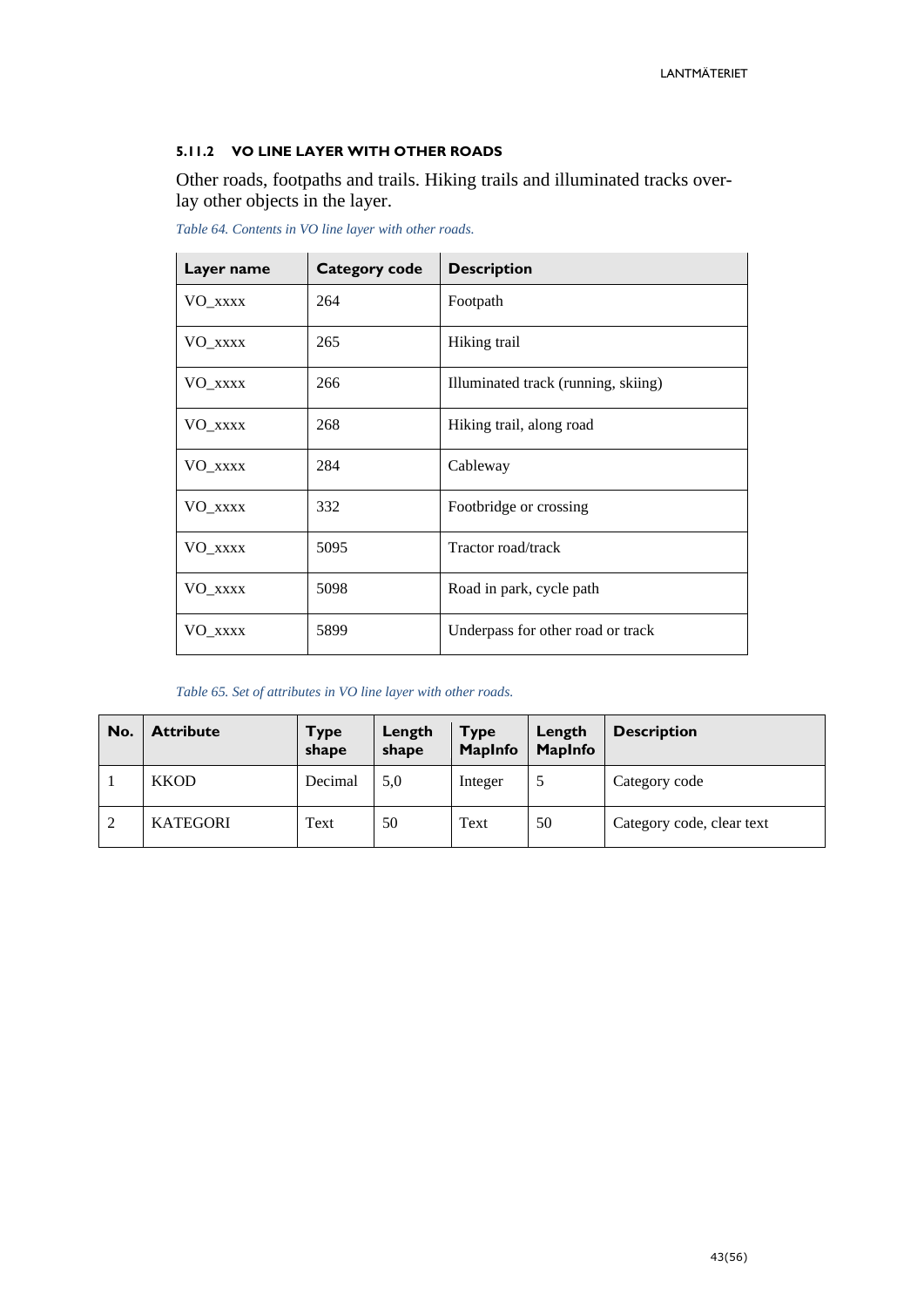#### <span id="page-43-0"></span>**5.11.3 VS POINT LAYER WITH ROAD SYMBOLS**

Point symbols that are associated with the road network.

*Table 66. Contents in VS point layer with road symbols.*

| Layer name | Category code | <b>Description</b> |
|------------|---------------|--------------------|
| VS_xxxx    | 323           | Opening bridge     |
| VS_xxxx    | 343           | Road tunnel        |
| VS_xxxx    | 345           | Road barrier       |
| VS_xxxx    | 346           | Turning place      |
| VS_xxxx    | 776           | Lay-by             |

*Table 67. Set of attributes in VS point layer with road symbols.*

| No.            | <b>Attribute</b> | <b>Type</b><br>shape | Length<br>shape | <b>Type</b><br><b>MapInfo</b> | Length<br><b>MapInfo</b> | <b>Description</b>                                                                                                             |
|----------------|------------------|----------------------|-----------------|-------------------------------|--------------------------|--------------------------------------------------------------------------------------------------------------------------------|
| 1              | <b>KKOD</b>      | Decimal              | 5,0             | Integer                       | 5                        | Category code                                                                                                                  |
| $\overline{2}$ | <b>KATEGORI</b>  | Text                 | 50              | Text                          | 50                       | Category code, clear text                                                                                                      |
| 3              | <b>SRIKT</b>     | Decimal              | 6.2             | Decimal                       | 6.2                      | Orientation of symbol. Unit: de-<br>grees $(0.00-360.00,$ increasing<br>anti-clockwise $0.00 =$ symbol<br>without orientation. |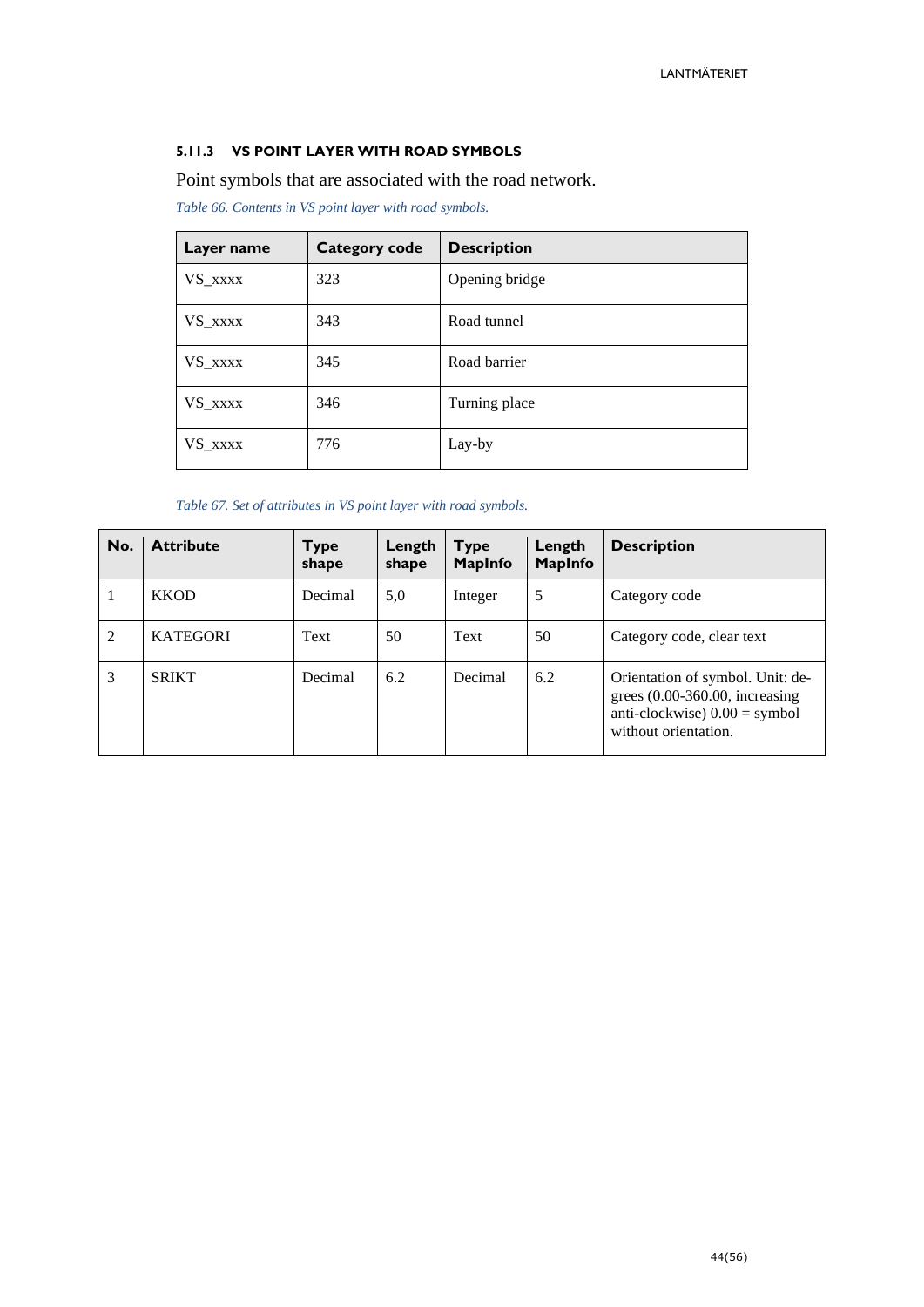# <span id="page-44-0"></span>5.12 Land contours

#### <span id="page-44-1"></span>**5.12.1 OH LINE LAYER WITH CONTOURS**

Contains lines with contours and depressions, as well as cuttings.

*Table 68. Contents in OH line layer with contours.*

| Layer name | Detail type     | Category code | <b>Description</b>                 |
|------------|-----------------|---------------|------------------------------------|
| OH_XXXX    | HÖJDK5          | 568           | Contour, normal                    |
| OH XXXX    | HÖJDK25         | 571           | Contour, 25 m vertical interval    |
| OH_XXXX    | GROP5.K         | 575           | Depression, normal                 |
| OH_XXXX    | GROP25.K        | 576           | Depression, 25 m vertical interval |
| OH XXXX    | <b>SKÄRNING</b> | 598           | Cutting                            |

#### *Table 69. Set of attributes in OH line layer with contours.*

| No.                | <b>Attribute</b> | <b>Type</b><br>shape | Length<br>shape | <b>Type</b><br><b>MapInfo</b> | Length<br><b>MapInfo</b> | <b>Description</b>        |
|--------------------|------------------|----------------------|-----------------|-------------------------------|--------------------------|---------------------------|
|                    | <b>KKOD</b>      | Decimal              | 5,0             | Integer                       |                          | Category code             |
| $\mathcal{D}$<br>∠ | <b>KATEGORI</b>  | Text                 | 50              | Text                          | 50                       | Category code, clear text |

#### <span id="page-44-2"></span>**5.12.2 OS POINT LAYER WITH HEIGHT INFORMATION**

#### Contains symbols for hachuring.

*Table 70. Contents in OS point layer with height information.*

| Layer name | Detail type       | Category code | <b>Description</b> |
|------------|-------------------|---------------|--------------------|
| OS XXXX    | <b>GROPSTRECK</b> | 577           | Hachuring          |

| Table 71. Set of attributes in OS point layer with height information. |  |  |  |
|------------------------------------------------------------------------|--|--|--|
|------------------------------------------------------------------------|--|--|--|

| No.            | <b>Attribute</b> | <b>Type</b><br>shape | Length<br>shape | <b>Type</b><br><b>MapInfo</b> | Length<br><b>MapInfo</b> | <b>Description</b>                                                                                                        |
|----------------|------------------|----------------------|-----------------|-------------------------------|--------------------------|---------------------------------------------------------------------------------------------------------------------------|
|                | <b>KKOD</b>      | Decimal              | 5,0             | Integer                       | 5                        | Category code                                                                                                             |
| $\overline{2}$ | <b>KATEGORI</b>  | Text                 | 50              | Text                          | 50                       | Category code, clear text                                                                                                 |
| 3              | <b>SRIKT</b>     | Decimal              | 8,2             | Decimal                       | 8,2                      | Symbol orientation in degrees<br>$(0.00-360.00,$ increasing anti-<br>clockwise) $0.00 =$ symbol with-<br>out orientation. |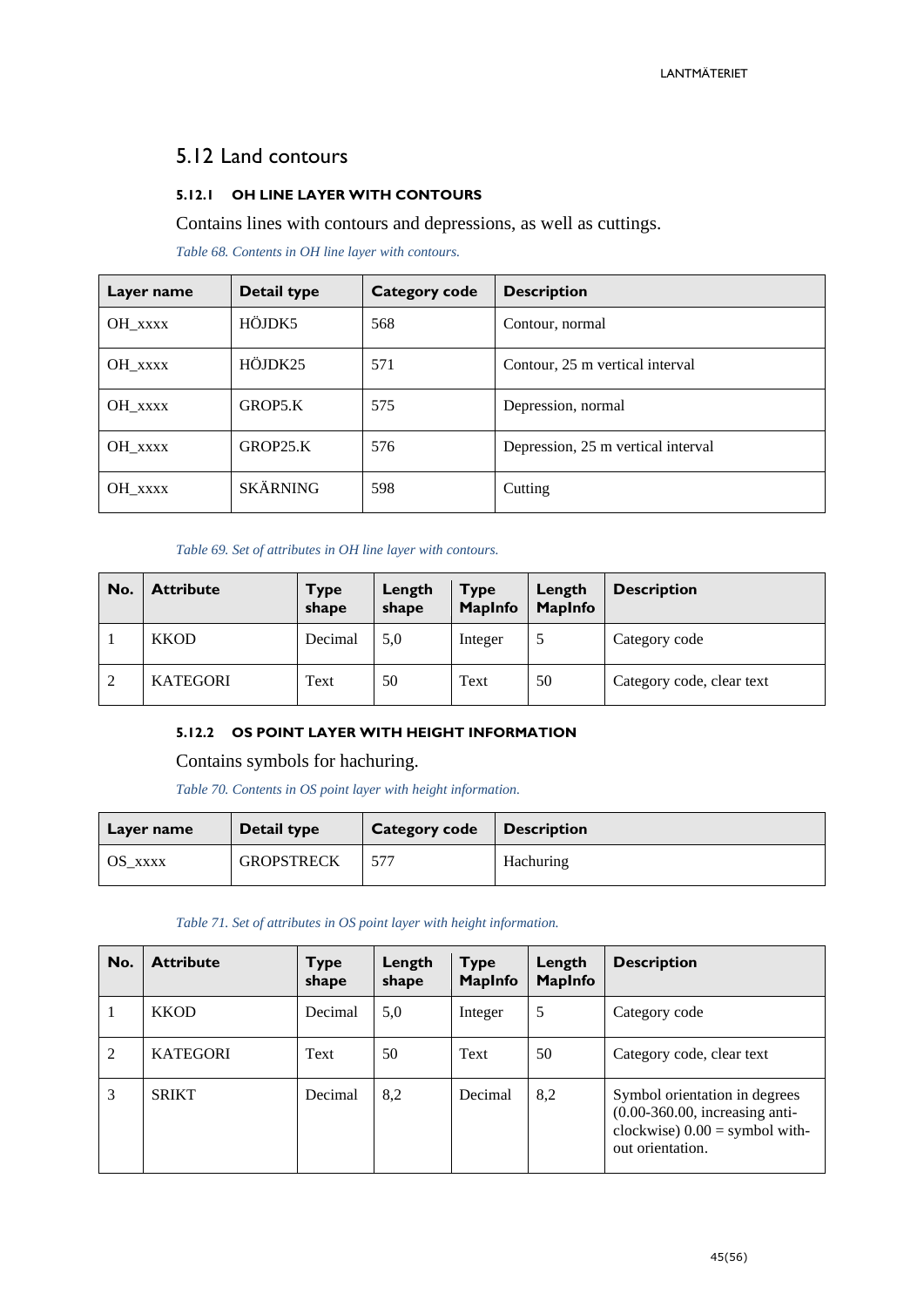#### <span id="page-45-0"></span>**5.12.3 OT TEXT LAYER WITH HEIGHT TEXT**

Contains the height text supplied with contours.

#### The texts for height curves are presented in the following style:

*Table 72. Font.*

| Font 5 | Swiss 721 roman italic (italic) |
|--------|---------------------------------|
|        |                                 |

#### *Table 73. Contents in OT text layer with height text.*

| Layer name     | Category<br>code | <b>Description</b>       | <b>Text</b><br>colour | Font | Size/<br>points |
|----------------|------------------|--------------------------|-----------------------|------|-----------------|
| OT XXXX        | 98               | Depth figure             | Blue                  |      | 05              |
| $OT_{\_}$ xxxx | 99               | Height figure on contour | <b>Brown</b>          |      | 05              |

#### *Table 74. Set of attributes in OT text layer with height text.*

| No.            | <b>Attribute</b>     | <b>Type</b><br>shape | Length<br>shape | <b>Type</b><br><b>MapInfo</b> | Length<br>MapInfo | <b>Type</b><br><b>ArcInfo</b> | Length<br><b>ArcInfo</b> | <b>Description</b>                                                                                                                               |
|----------------|----------------------|----------------------|-----------------|-------------------------------|-------------------|-------------------------------|--------------------------|--------------------------------------------------------------------------------------------------------------------------------------------------|
| $\mathbf{1}$   | <b>KKOD</b>          | Integer              | 5               | Integer                       | 5                 | Integer                       | 5                        | Category code                                                                                                                                    |
| $\overline{2}$ | KATE-<br><b>GORI</b> | Text                 | 50              | Text                          | 50                | Text                          | 50                       | Category code in<br>clear text                                                                                                                   |
| 3              | <b>TEXT</b>          | Text                 | 40              | Text                          | 40                | Text                          | 320                      | Text string                                                                                                                                      |
| $\overline{4}$ | <b>TEXTTYP</b>       | Text                 | $\mathbf{1}$    | Text                          | $\mathbf{1}$      | Text                          | $\mathbf{1}$             | Indicates text type:<br>normal or in-<br>formative, O/U.                                                                                         |
| 5              | <b>TRIKT</b>         | Decimal              | 6,2             | Decimal                       | 6,2               | Decimal                       | 6,2                      | Text orientation<br>(0-360 anti-clock-<br>wise)                                                                                                  |
| 6              | <b>TJUST</b>         | Integer              | $\mathbf{1}$    | Integer                       | $\mathbf{1}$      | Integer                       | 1                        | Text anchor point<br>$(1-9)$ . Anchor<br>point in decimal<br>point.<br>Figure 3. Figure<br>showing nine possi-<br>ble anchor points for<br>text. |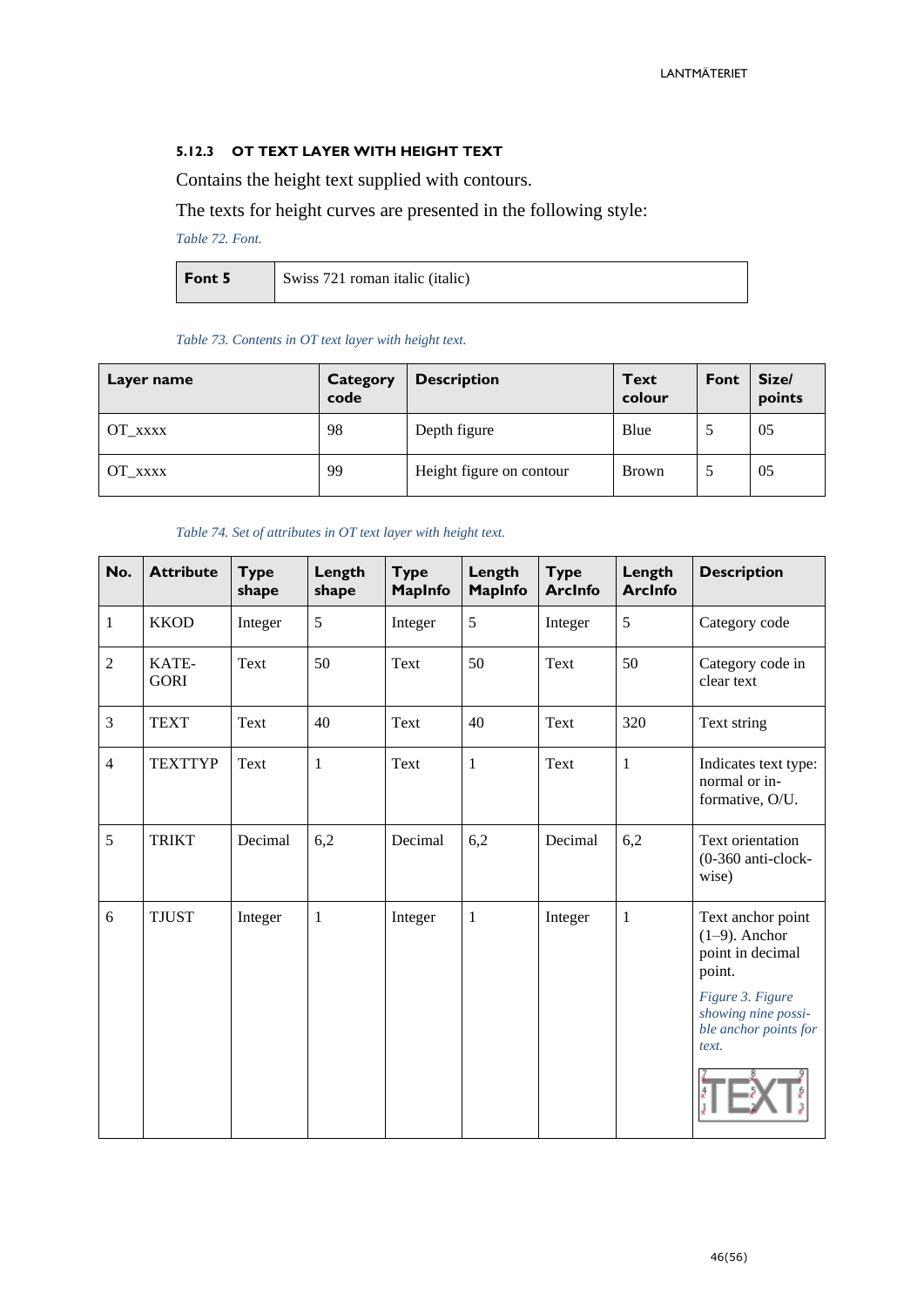### <span id="page-46-0"></span>5.13 Text for place-names

#### <span id="page-46-1"></span>**5.13.1 POINT, LINE OR TEXT LAYERS WITH PLACE-NAMES**

Contains cartographically placed text and is delivered either in two layers in Shape format and one layer in ArcInfo Coverage format or in two layers in MapInfo format:

| Table 75. Textlayer in Shape-<br>format. | Table 76. Textlayer in ArcInfo-<br>coverage-format. | Table 77. Textlayer in MapInfo-<br><i>format.</i> |  |  |
|------------------------------------------|-----------------------------------------------------|---------------------------------------------------|--|--|
| <b>Shape</b>                             | <b>Arcinfo Coverage</b>                             | <b>MapInfo</b>                                    |  |  |
| Point layer (TX)                         | Text layer (TX)                                     | Text layer (TX)                                   |  |  |
| Line layer (TL)                          |                                                     | Point/line layer (TG)                             |  |  |

The placing of point text depends on the text string's anchor point. The text has been created starting from this point. For MapInfo, the point has been placed so that text position 1 (lower left-hand corner) can be used for all texts.

Line texts are defined by the centre line of the string. The length of the line is the same as the length the text will have in production. This is only partly the case for snaking text.

Texts that lie within the delivered area will be included in the delivery irrespective of whether their anchor points lie within or outside the area. In this way, you will always receive the same number of texts.

All text layers also come GIS-enabled where hyphenate text, which would otherwise come in two or more points, are written together into a coherent string of text in one point. These layers come in the folder *gistext*.

The texts are presented on printed maps with the following styles:

*Table 78. Font.*

| Font I | Swiss 721 roman                      |
|--------|--------------------------------------|
| Font 2 | Swiss 721 light (thin)               |
| Font 4 | Swiss 721 light italic (thin/italic) |
| Font 5 | Swiss 721 roman italic (italic)      |
| Font 9 | Swiss 721 bold (bold)                |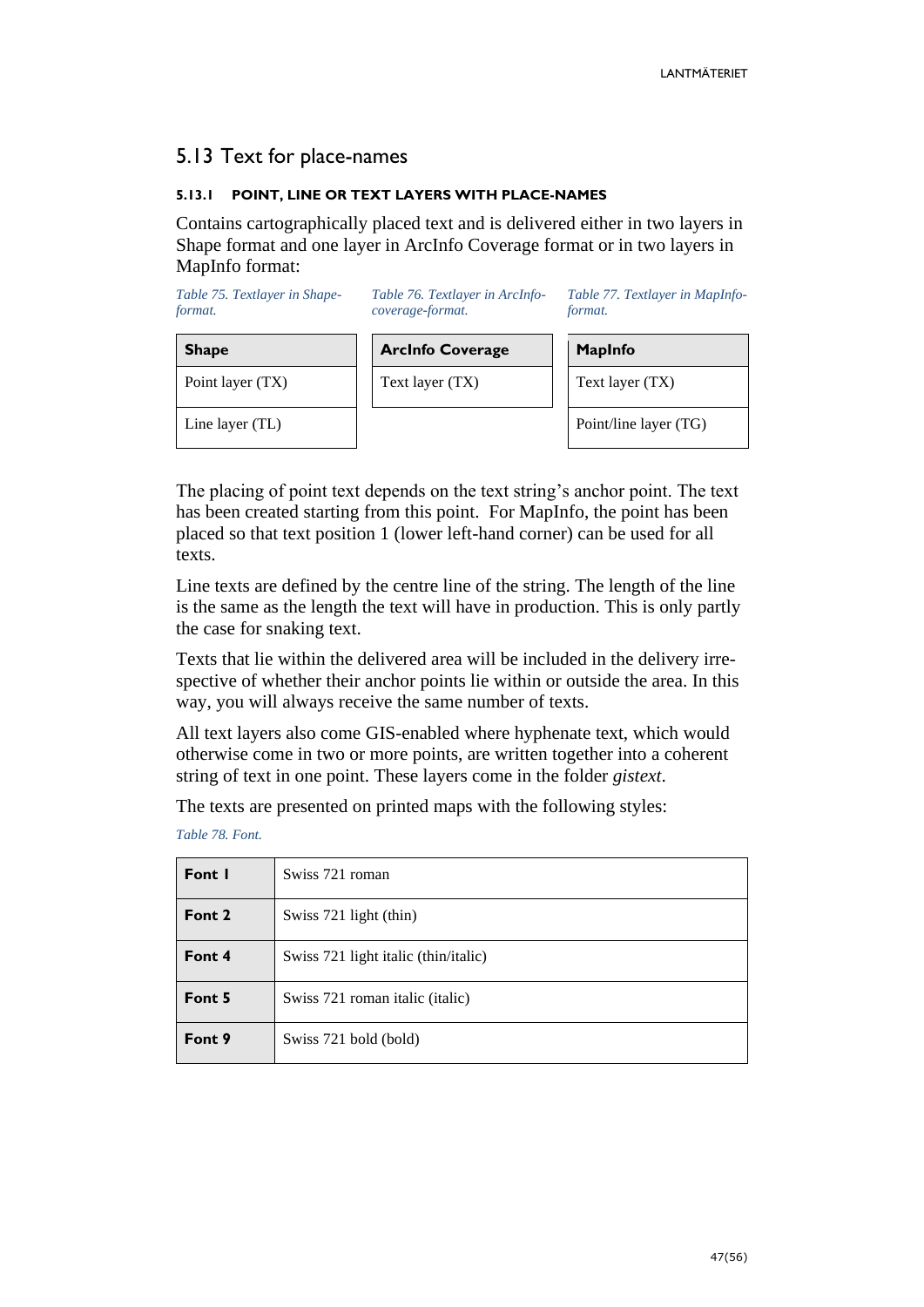| Layer name                | <b>Category</b><br>code | <b>Description</b>                                           | <b>Text</b><br>colour | Font         | Size/<br>points |
|---------------------------|-------------------------|--------------------------------------------------------------|-----------------------|--------------|-----------------|
| TX_XXXX, TL_XXXX, TG_XXXX | $\mathbf{1}$            | Built-up area, individual<br>farms, houses                   | <b>Black</b>          | 1            | 06              |
| TX_xxxx, TL_xxxx, TG_xxxx | $\mathfrak{2}$          | Built-up area, village, larger<br>farm, small municipal area | <b>Black</b>          | $\mathbf{1}$ | 07              |
| TX_XXXX, TL_XXXX, TG_XXXX | 3                       | Built-up area, village,<br>municipal area                    | <b>Black</b>          | $\mathbf{1}$ | 08              |
| TX_XXXX, TL_XXXX, TG_XXXX | $\overline{4}$          | Built-up area, locality, village<br>(denser development)     | <b>Black</b>          | $\mathbf{1}$ | 09              |
| TX_XXXX, TL_XXXX, TG_XXXX | 5                       | Locality 200 - 499<br>inhabitants, larger municipal<br>area  | <b>Black</b>          | $\mathbf{1}$ | 10              |
| TX_XXXX, TL_XXXX, TG_XXXX | 6                       | Locality 500 - 1 999<br>inhabitants.                         | <b>Black</b>          | $\mathbf{1}$ | 12              |
| TX_XXXX, TL_XXXX, TG_XXXX | $\tau$                  | Locality 2 000 - 9 999<br>inhabitants.                       | <b>Black</b>          | $\mathbf{1}$ | 14              |
| TX_XXXX, TL_XXXX, TG_XXXX | 8                       | Locality 10 000 - 49 999<br>inhabitants.                     | <b>Black</b>          | $\mathbf{1}$ | 16              |
| TX_XXXX, TL_XXXX, TG_XXXX | 9                       | Locality 50 000 or more<br>inhabitants.                      | <b>Black</b>          | $\mathbf{1}$ | 20              |
| TX_XXXX, TL_XXXX, TG_XXXX | 14                      | Country house, size<br>classification = $1$                  | <b>Black</b>          | 1            | 06              |
| TX_XXXX, TL_XXXX, TG_XXXX | 15                      | Palace                                                       | <b>Black</b>          | 1            | 09              |
| TX_XXXX, TL_XXXX, TG_XXXX | 16                      | Country house, size<br>classification = $2$                  | <b>Black</b>          | $\mathbf{1}$ | ${\bf 08}$      |
| TX_XXXX, TL_XXXX, TG_XXXX | 17                      | Church, size classification $= 1$                            | <b>Black</b>          | 1            | 07              |
| TX_XXXX, TL_XXXX, TG_XXXX | 18                      | Church, size classification = $2$                            | <b>Black</b>          | 9            | 09              |
| TX_XXXX, TL_XXXX, TG_XXXX | 24                      | Airport, size classification $= 1$                           | Black                 | $\mathbf{1}$ | 07              |
| TX_XXXX, TL_XXXX, TG_XXXX | 25                      | Airport, size classification = $2$                           | <b>Black</b>          | $\mathbf{1}$ | 09              |
| TX_XXXX, TL_XXXX, TG_XXXX | $27\,$                  | Other facility, size<br>classification = $1$                 | <b>Black</b>          | 1            | 06              |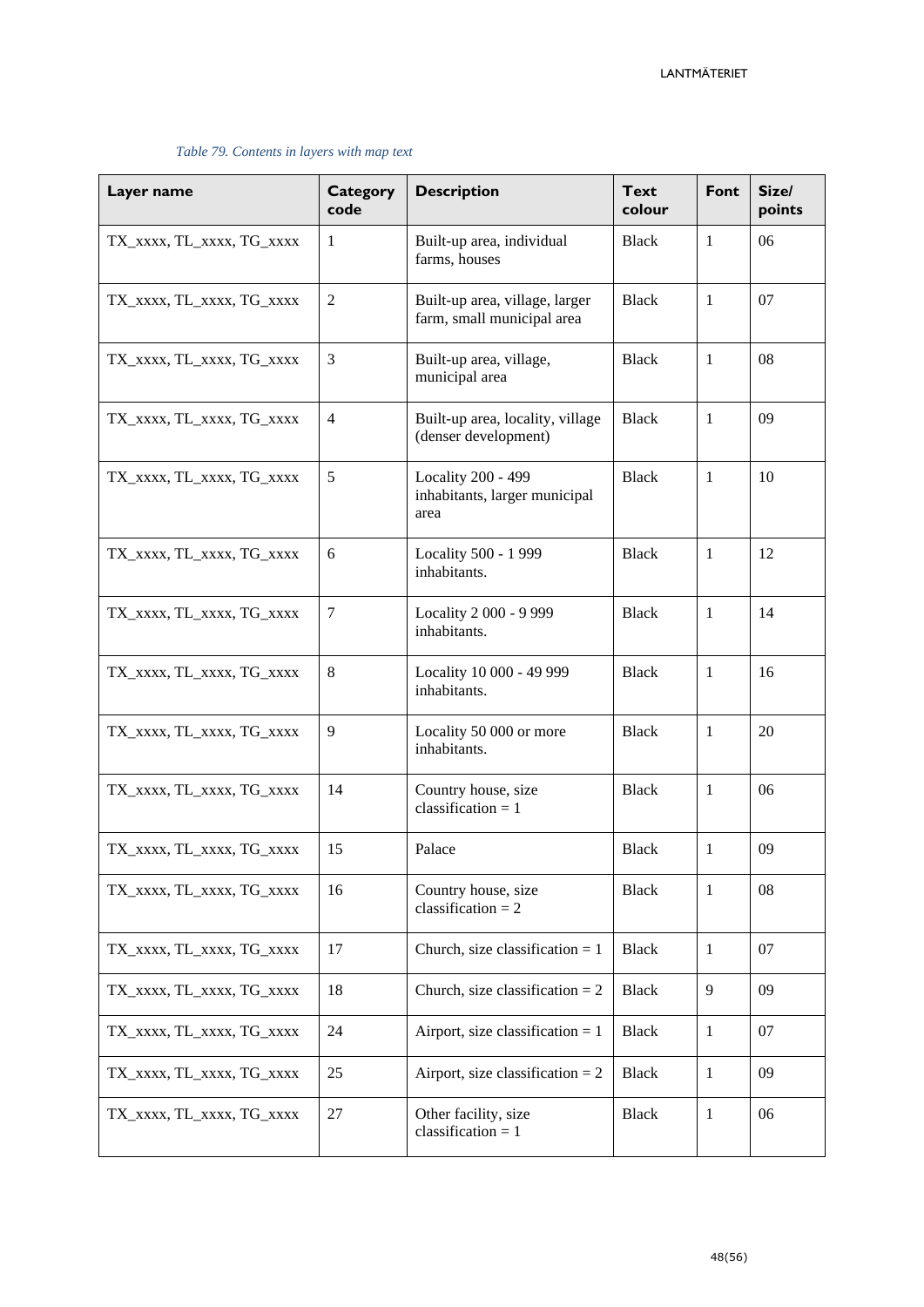| Layer name                | <b>Category</b><br>code | <b>Description</b>                                                      | <b>Text</b><br>colour | Font | Size/<br>points |
|---------------------------|-------------------------|-------------------------------------------------------------------------|-----------------------|------|-----------------|
| TX_XXXX, TL_XXXX, TG_XXXX | 28                      | Other facility, size<br>classification = $2$                            | Black                 | 1    | 07              |
| TX_XXXX, TL_XXXX, TG_XXXX | 42                      | Proclaimed nature area, size<br>classification $= 1$                    | <b>Black</b>          | 5    | 06              |
| TX_XXXX, TL_XXXX, TG_XXXX | 43                      | Proclaimed nature area, size<br>classification = $2$                    | <b>Black</b>          | 5    | 07              |
| TX_XXXX, TL_XXXX, TG_XXXX | 44                      | Proclaimed nature area, size<br>classification = $3$                    | <b>Black</b>          | 5    | 08              |
| TX_XXXX, TL_XXXX, TG_XXXX | 45                      | Proclaimed nature area, size<br>classification = $4$                    | <b>Black</b>          | 5    | 10              |
| TX_XXXX, TL_XXXX, TG_XXXX | 46                      | Proclaimed nature area, size<br>classification = $5$                    | <b>Black</b>          | 5    | 12              |
| TX_XXXX, TL_XXXX, TG_XXXX | 47                      | Proclaimed nature area, size<br>classification = $6$                    | <b>Black</b>          | 5    | 14              |
| TX_XXXX, TL_XXXX, TG_XXXX | 48                      | Proclaimed nature area, size<br>classification = $7$                    | <b>Black</b>          | 5    | 16              |
| TX_XXXX, TL_XXXX, TG_XXXX | 49                      | Proclaimed nature area, size<br>classification = $8$                    | <b>Black</b>          | 5    | 20              |
| TX_XXXX, TL_XXXX, TG_XXXX | 51                      | Natural feature, terrain and<br>marshland, size classification<br>$=1$  | <b>Black</b>          | 5    | 05              |
| TX_XXXX, TL_XXXX, TG_XXXX | 52                      | Natural feature, terrain and<br>marshland, size classification<br>$=2$  | <b>Black</b>          | 5    | 06              |
| TX_XXXX, TL_XXXX, TG_XXXX | 53                      | Natural feature, terrain and<br>marshland, size classification<br>$=$ 3 | <b>Black</b>          | 5    | 07              |
| TX_XXXX, TL_XXXX, TG_XXXX | 54                      | Natural feature, terrain and<br>marshland, size classification<br>$=4$  | <b>Black</b>          | 5    | 08              |
| TX_XXXX, TL_XXXX, TG_XXXX | 55                      | Natural feature, terrain and<br>marshland, size classification<br>$= 5$ | <b>Black</b>          | 5    | 10              |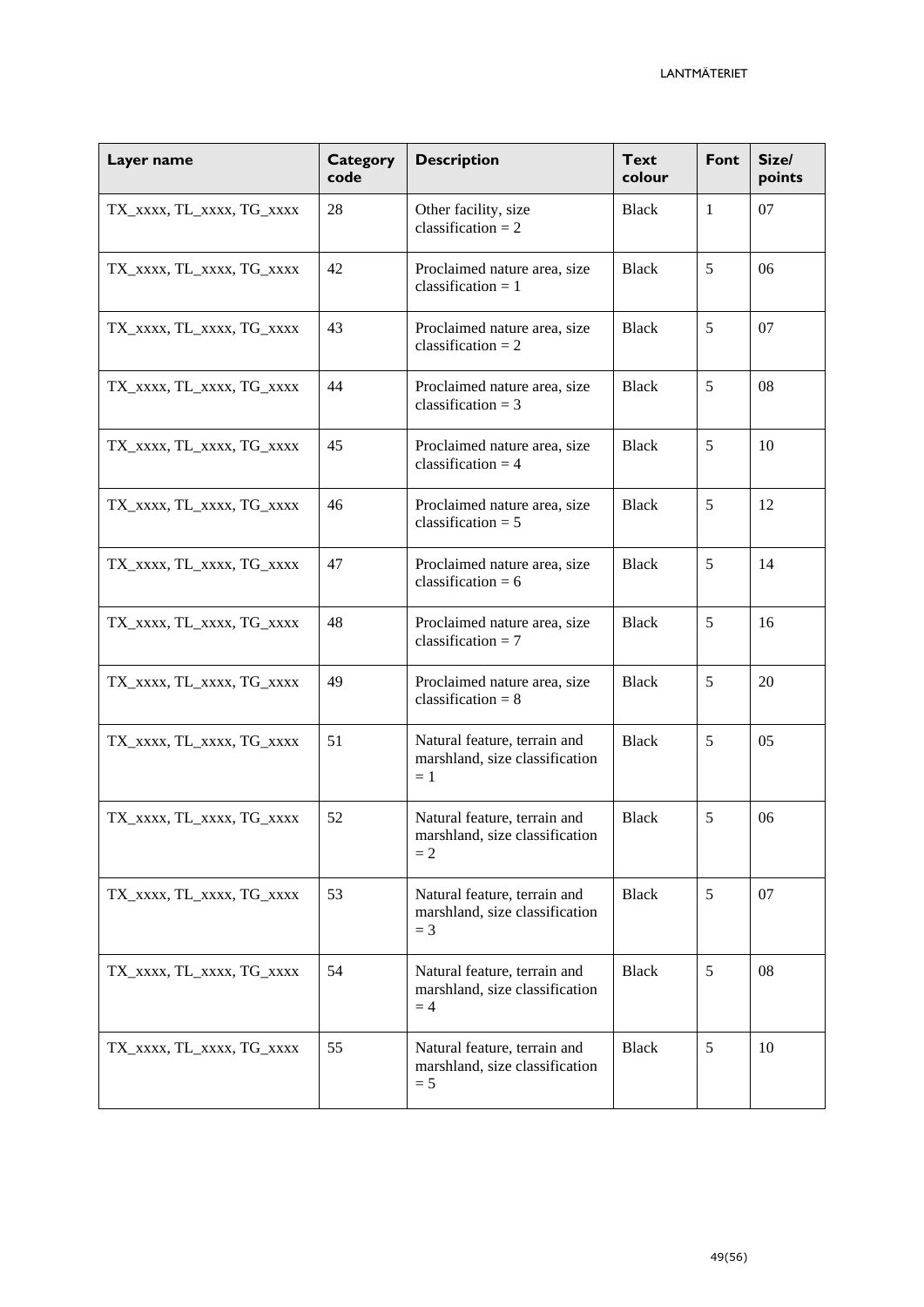| Layer name                | <b>Category</b><br>code | <b>Description</b>                                                      | <b>Text</b><br>colour | Font           | Size/<br>points |
|---------------------------|-------------------------|-------------------------------------------------------------------------|-----------------------|----------------|-----------------|
| TX_XXXX, TL_XXXX, TG_XXXX | 56                      | Natural feature, terrain and<br>marshland, size classification<br>$= 6$ | <b>Black</b>          | 5              | 12              |
| TX_XXXX, TL_XXXX, TG_XXXX | 57                      | Natural feature, terrain and<br>marshland, size classification<br>$= 7$ | Black                 | 5              | 14              |
| TX_XXXX, TL_XXXX, TG_XXXX | 58                      | Natural feature, terrain and<br>marshland, size classification<br>$= 8$ | <b>Black</b>          | 5              | 16              |
| TX_XXXX, TL_XXXX, TG_XXXX | 59                      | Natural feature, terrain and<br>marshland, size classification<br>$= 9$ | <b>Black</b>          | 5              | 20              |
| TX_XXXX, TL_XXXX, TG_XXXX | 61                      | Informatory text, size<br>classification = $1$                          | <b>Black</b>          | $\overline{4}$ | 06              |
| TX_XXXX, TL_XXXX, TG_XXXX | 62                      | Informatory text, size<br>classification = $2$                          | <b>Black</b>          | $\overline{4}$ | 07              |
| TX_XXXX, TL_XXXX, TG_XXXX | 63                      | Informatory text, size<br>classification = $3$                          | <b>Black</b>          | $\overline{4}$ | 08              |
| TX_XXXX, TL_XXXX, TG_XXXX | 64                      | Informatory text, size<br>classification = $4$                          | <b>Black</b>          | $\overline{4}$ | 10              |
| TX_xxxx, TL_xxxx, TG_xxxx | 65                      | Informatory text, size<br>classification = $5$                          | <b>Black</b>          | $\overline{4}$ | 12              |
| TX_XXXX, TL_XXXX, TG_XXXX | 66                      | Informatory text, size<br>classification = $6$                          | <b>Black</b>          | $\overline{4}$ | 16              |
| TX_XXXX, TL_XXXX, TG_XXXX | 67                      | Informatory text, size<br>classification = $7$                          | <b>Black</b>          | $\overline{4}$ | 20              |
| TX_XXXX, TL_XXXX, TG_XXXX | 71                      | Lighthouse, size classification<br>$=1$                                 | <b>Black</b>          | $\mathbf{1}$   | 06              |
| TX_XXXX, TL_XXXX, TG_XXXX | 72                      | Lighthouse, size classification<br>$=2$                                 | <b>Black</b>          | $\mathbf{1}$   | 07              |
| TX_XXXX, TL_XXXX, TG_XXXX | 73                      | Ancient monument, larger<br>building                                    | <b>Black</b>          | -1             | 06              |
| TX_XXXX, TL_XXXX, TG_XXXX | 74                      | Ancient site/monument                                                   | <b>Black</b>          | 5              | 06              |
| TX_XXXX, TL_XXXX, TG_XXXX | 75                      | Remains of building                                                     | Black                 | 5              | 06              |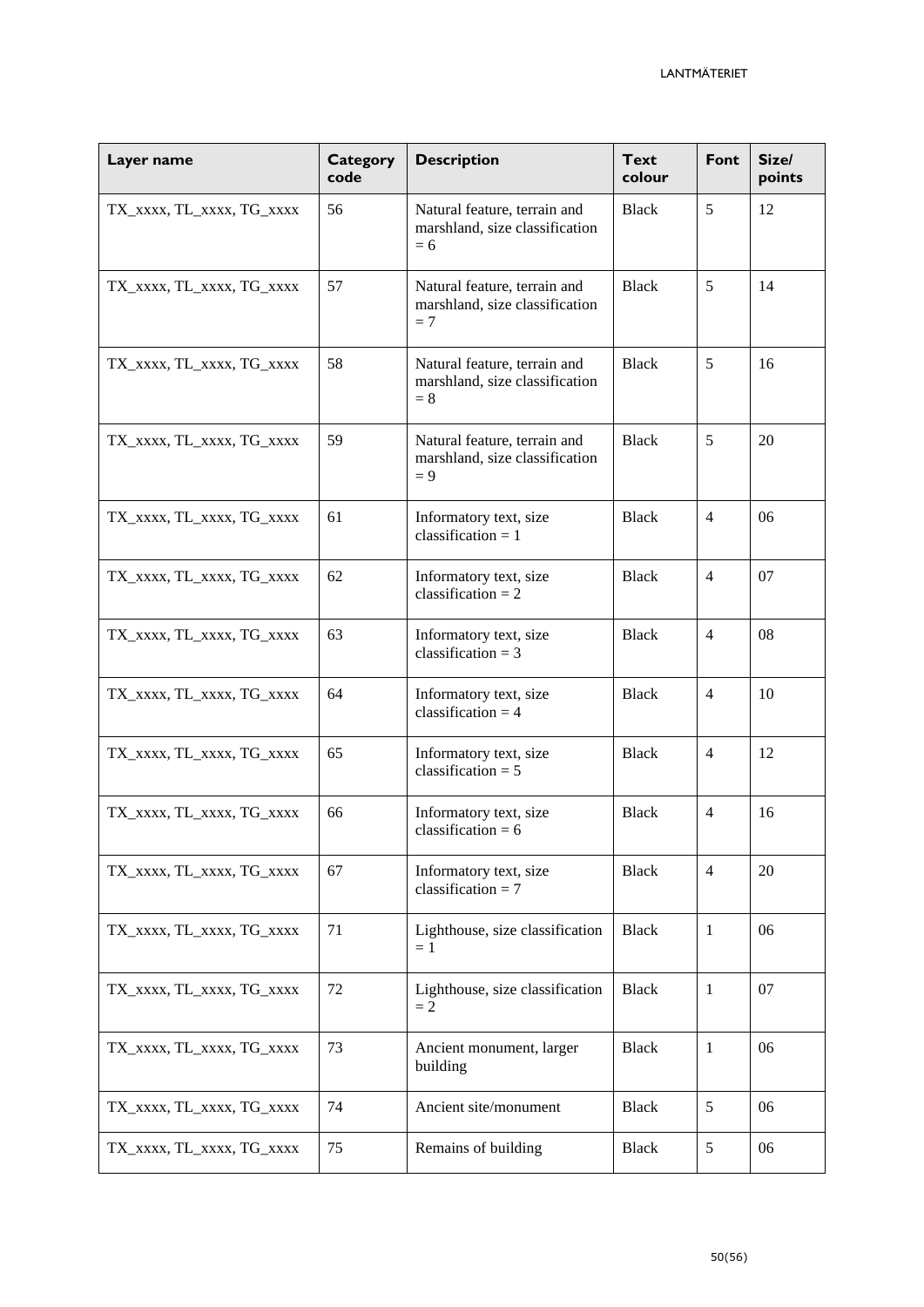| Layer name                | <b>Category</b><br>code | <b>Description</b>                          | <b>Text</b><br>colour | Font         | Size/<br>points |
|---------------------------|-------------------------|---------------------------------------------|-----------------------|--------------|-----------------|
| TX_XXXX, TL_XXXX, TG_XXXX | 76                      | Elevation value                             | Black                 | 5            | 06              |
| TX_XXXX, TL_XXXX, TG_XXXX | 78                      | National boundary cairn                     | <b>Black</b>          | $\mathbf{1}$ | 07              |
| TX_XXXX, TL_XXXX, TG_XXXX | 79                      | Road number                                 | <b>Black</b>          | $\mathbf{1}$ | 06              |
| TX_XXXX, TL_XXXX, TG_XXXX | 82                      | Watercourse, size classifica-<br>$tion = 1$ | Blue                  | 5            | 06              |
| TX_XXXX, TL_XXXX, TG_XXXX | 83                      | Watercourse, size classifica-<br>$tion = 2$ | Blue                  | 5            | 07              |
| TX_XXXX, TL_XXXX, TG_XXXX | 84                      | Watercourse, size classifica-<br>$tion = 3$ | Blue                  | 5            | 08              |
| TX_XXXX, TL_XXXX, TG_XXXX | 85                      | Watercourse, size classifica-<br>$tion = 4$ | Blue                  | 5            | 10              |
| TX_XXXX, TL_XXXX, TG_XXXX | 86                      | Watercourse, size classifica-<br>$tion = 5$ | Blue                  | 5            | 12              |
| TX_XXXX, TL_XXXX, TG_XXXX | 87                      | Watercourse, size classifica-<br>$tion = 6$ | Blue                  | 5            | 14              |
| TX_XXXX, TL_XXXX, TG_XXXX | 88                      | Watercourse, size classifica-<br>$tion = 7$ | Blue                  | 5            | 16              |
| TX_XXXX, TL_XXXX, TG_XXXX | 89                      | Watercourse, size classifica-<br>$tion = 8$ | Blue                  | 5            | 20              |
| TX_XXXX, TL_XXXX, TG_XXXX | 182                     | Lake, size classification $= 1$             | Blue                  | 5            | 06              |
| TX_xxxx, TL_xxxx, TG_xxxx | 183                     | Lake, size classification $= 2$             | Blue                  | 5            | 07              |
| TX_XXXX, TL_XXXX, TG_XXXX | 184                     | Lake, size classification = $3$             | Blue                  | $5\,$        | 08              |
| TX_XXXX, TL_XXXX, TG_XXXX | 185                     | Lake, size classification = $4$             | Blue                  | 5            | 10              |
| TX_XXXX, TL_XXXX, TG_XXXX | 186                     | Lake, size classification $= 5$             | Blue                  | 5            | 12              |
| TX_XXXX, TL_XXXX, TG_XXXX | 187                     | Lake, size classification = $6$             | Blue                  | 5            | 14              |
| TX_xxxx, TL_xxxx, TG_xxxx | 188                     | Lake, size classification $= 7$             | Blue                  | 5            | 16              |
| TX_XXXX, TL_XXXX, TG_XXXX | 189                     | Lake, size classification = $8$             | Blue                  | 5            | 20              |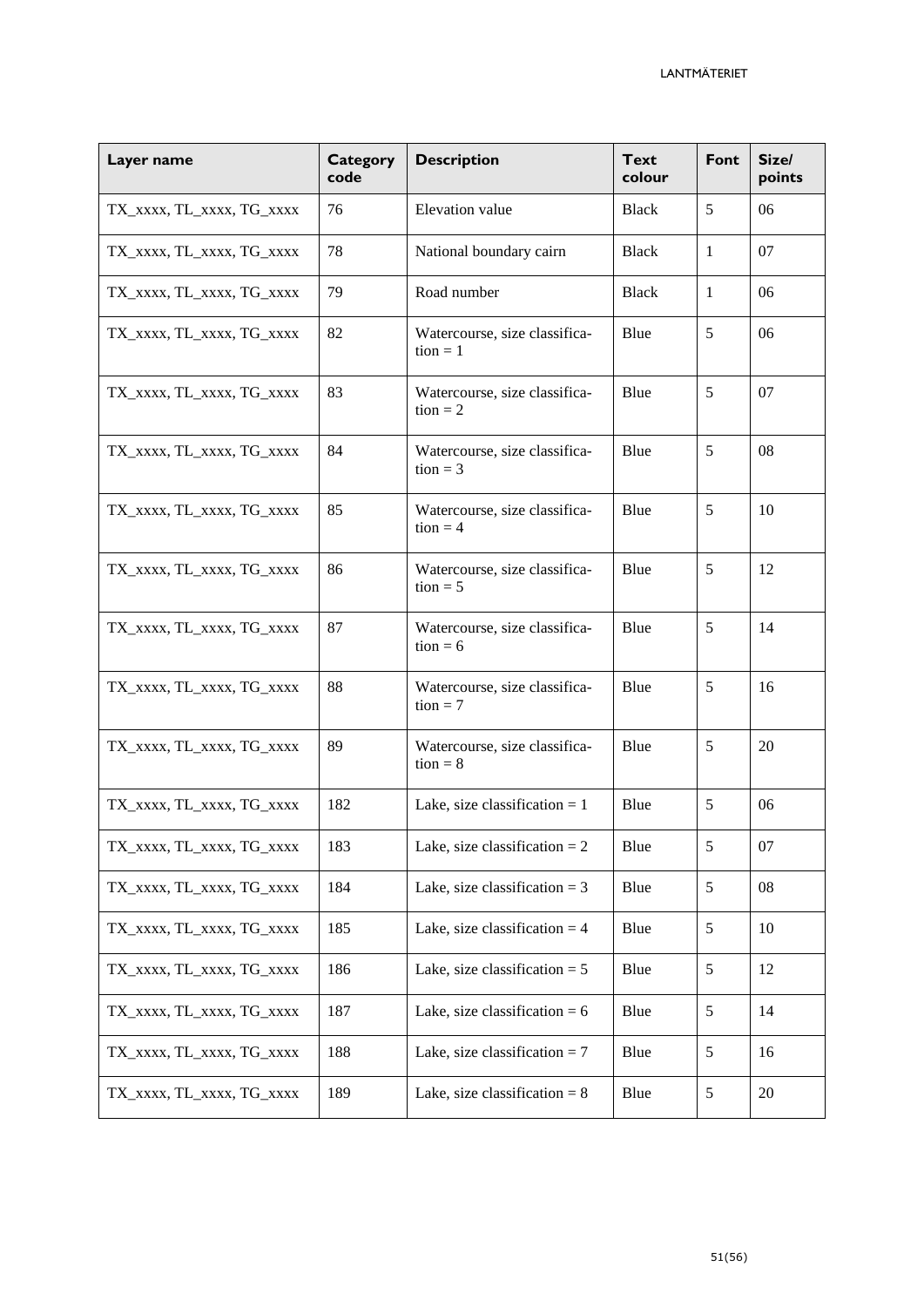| Layer name                | <b>Category</b><br>code | <b>Description</b>                      | <b>Text</b><br>colour | Font | Size/<br>points |
|---------------------------|-------------------------|-----------------------------------------|-----------------------|------|-----------------|
| TX_xxxx, TL_xxxx, TG_xxxx | 192                     | Part of water body, size class<br>$=1$  | Blue                  | 5    | 06              |
| TX_XXXX, TL_XXXX, TG_XXXX | 193                     | Part of water body, size class<br>$=2$  | Blue                  | 5    | 07              |
| TX_xxxx, TL_xxxx, TG_xxxx | 194                     | Part of water body, size class<br>$=$ 3 | Blue                  | 5    | 08              |
| TX_xxxx, TL_xxxx, TG_xxxx | 195                     | Part of water body, size class<br>$=4$  | Blue                  | 5    | 10              |
| TX_XXXX, TL_XXXX, TG_XXXX | 196                     | Part of water body, size class<br>$= 5$ | Blue                  | 5    | 12              |
| TX_XXXX, TL_XXXX, TG_XXXX | 197                     | Part of water body, size class<br>$= 6$ | Blue                  | 5    | 14              |
| TX_xxxx, TL_xxxx, TG_xxxx | 198                     | Part of water body, size class<br>$=7$  | Blue                  | 5    | 16              |
| TX_xxxx, TL_xxxx, TG_xxxx | 199                     | Part of water body, size class<br>$= 8$ | Blue                  | 5    | 20              |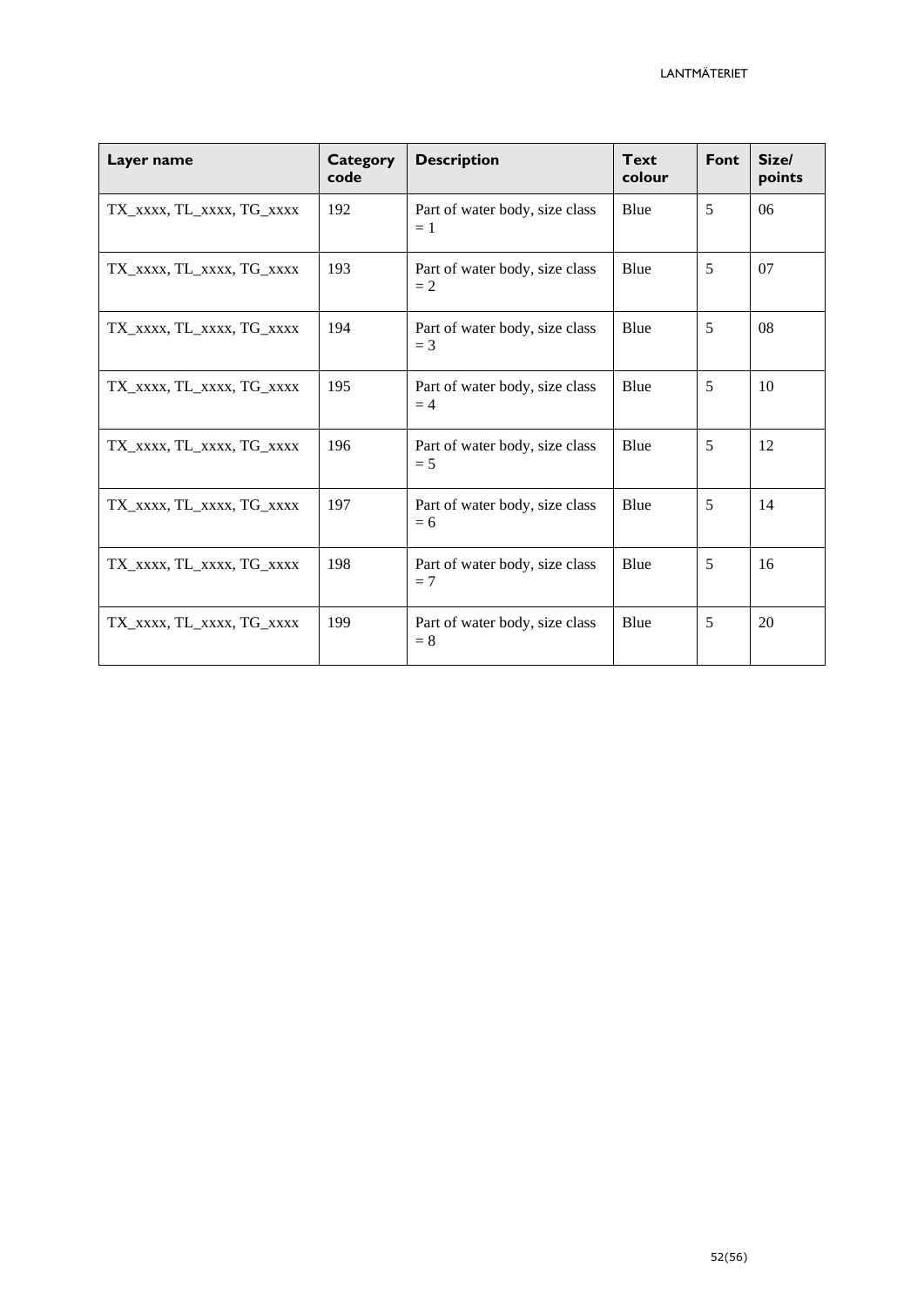| No.            | <b>Attribute</b>     | <b>Type</b><br>shape | Length<br>shape | <b>Type</b><br><b>MapInfo</b> | Length<br><b>MapInfo</b> | <b>Type</b><br><b>ArcInfo</b> | Length<br><b>ArcInfo</b> | <b>Description</b>                                                                                                                               |
|----------------|----------------------|----------------------|-----------------|-------------------------------|--------------------------|-------------------------------|--------------------------|--------------------------------------------------------------------------------------------------------------------------------------------------|
| 1              | <b>KKOD</b>          | Decimal              | 5,0             | Integer                       | 5                        | Integer                       | 5                        | Category code                                                                                                                                    |
| $\overline{2}$ | KATE-<br><b>GORI</b> | Text                 | 50              | Text                          | 50                       | Text                          | 50                       | Category code in<br>clear text                                                                                                                   |
| 3              | <b>TEXT</b>          | Text                 | 40              | Text                          | 40                       | Text                          | 320                      | Text string                                                                                                                                      |
| $\overline{4}$ | <b>TEXTTYP</b>       | Text                 | $\mathbf{1}$    | Text                          | $\mathbf{1}$             | Text                          | $\mathbf{1}$             | Indicates text type:<br>normal or inform-<br>atory, O/U                                                                                          |
| 5              | <b>TRIKT</b>         | Decimal              | 6.2             | Decimal                       | 6.2                      | Decimal                       | 6,2                      | Orientation of the<br>text $(0-360 \text{ anti}$<br>clockwise)                                                                                   |
| 6              | <b>TJUST</b>         | Integer              | $\mathbf{1}$    | Integer                       | $\mathbf{1}$             | Integer                       | $\mathbf{1}$             | Text anchor point<br>$(1-9)$ . Anchor<br>point in decimal<br>point.<br>Figure 4. Figure<br>showing nine possi-<br>ble anchor points for<br>text. |
| $\overline{7}$ | <b>TSPARR</b>        | Integer              | 3               | Integer                       | 3                        | Integer                       | 3                        | Text spacing in<br>percentage of<br>length of original<br>string $(0-100\%)$                                                                     |

#### *Table 80. Set of attributes in text layer.*

**Lantmäteriet,** TELEFON 0771-63 63 63 E-POST lantmateriet@lm.se WEBBPLATS www.lantmateriet.se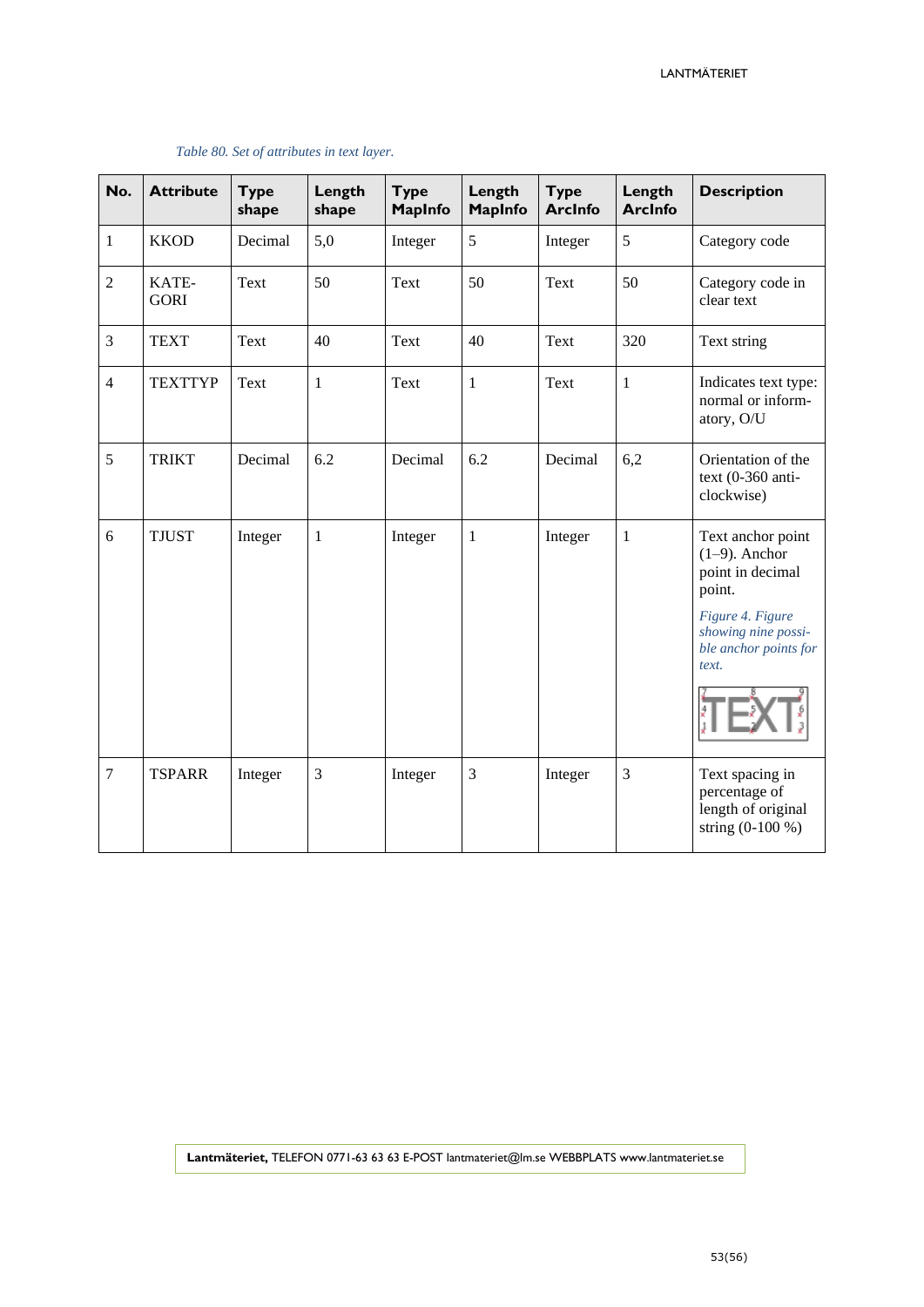# <span id="page-53-0"></span>**Appendix 1: Recommended plotting sequence of the layers**

Following plotting sequence is suggested, irrespective of software. When ArcMap is used the layers can be linked to the accompanying LYR-file. The LYR-file governs the plotting sequence and within which scale intervals the layers are shown.

| <b>Description of layer</b>                        | Layer<br>name | <b>Geometry</b> | Scale range in the<br><b>LYR</b> file | <b>Turned</b><br>on |
|----------------------------------------------------|---------------|-----------------|---------------------------------------|---------------------|
| Administrative text                                | AT            | Text            | 1:50 050 and larger                   | X                   |
| Contour lines, values                              | <b>OT</b>     | Text            | 1:50 050 and larger                   | $\mathbf X$         |
| Text                                               | <b>TX</b>     | Text            | 1:100 050 and larger                  | $\mathbf X$         |
| Text, points (not MapInfo)                         | <b>TX</b>     | Point           | $1:300000 - 1:100050$                 | $\mathbf X$         |
| Text, lines                                        | <b>TL</b>     | Line            | $1:300\,000 - 1:100\,050$             |                     |
| Administrative symbols                             | AS            | Point           | 1:50 050 and larger                   | X                   |
| Railway symbols                                    | <b>JS</b>     | Point           | 1:50 050 and larger                   | X                   |
| Road symbols                                       | <b>VS</b>     | Point           | 1:50 050 and larger                   | X                   |
| Electricity power transmission lines, sym-<br>bols | <b>KS</b>     | Point           | 1:50 050 and larger                   | $\mathbf X$         |
| Nature conservancy symbols                         | <b>NS</b>     | Point           | 1:50 050 and larger                   | X                   |
| Ancient monuments and sites, symbols               | <b>FS</b>     | Point           | 1:50 050 and larger                   | X                   |
| Geodesy symbols                                    | <b>GS</b>     | Point           | 1:50 050 and larger                   | $\mathbf X$         |
| Hydrographic symbols                               | <b>HS</b>     | Point           | 1:50 050 and larger                   | $\mathbf X$         |
| Buildings, symbols                                 | <b>BS</b>     | Point           | 1:50 050 and larger                   | X                   |
| Hachuring                                          | <b>OS</b>     | Point           | 1:50 050 and larger                   | X                   |
| Belt of forest/windbreak                           | <b>SL</b>     | Line            | 1:50 050 and larger                   | $\mathbf X$         |
| Isolated trees                                     | <b>SS</b>     | Point           | 1:50 050 and larger                   | X                   |
| Administrative boundaries                          | AL            | Line            | Always shown                          | X                   |

*Table 81. Recommended plotting sequence of the layers.*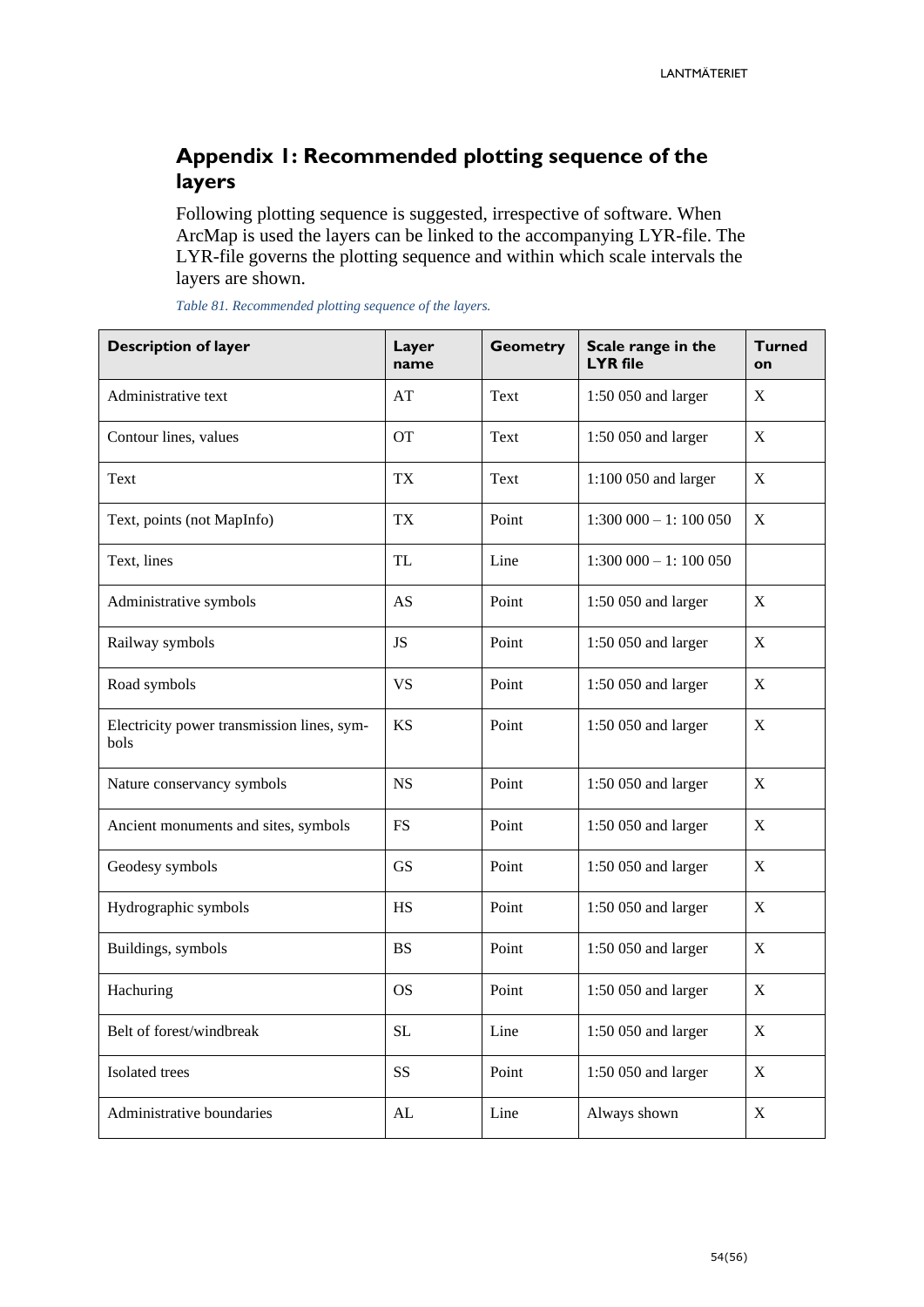| <b>Description of layer</b>                       | Layer<br>name            | <b>Geometry</b> | Scale range in the<br><b>LYR</b> file | <b>Turned</b><br>on |
|---------------------------------------------------|--------------------------|-----------------|---------------------------------------|---------------------|
| Earth's shape and form                            | <b>GL</b>                | Line            | 1:50 050 and larger                   | $\boldsymbol{X}$    |
| <b>Buildings</b>                                  | BY                       | Area            | 1:50 050 and larger                   | X                   |
| Buildings and facilities                          | <b>BL</b>                | Line            | 1:50 050 and larger                   |                     |
| Electricity power transmission lines              | KL                       | Line            | 1:100 050 and larger                  | X                   |
| Railways                                          | J <sub>L</sub>           | Line            | Always shown                          | $\mathbf X$         |
| Other roads                                       | V <sub>O</sub>           | Line            | 1:50 050 and larger                   | X                   |
| Public and private roads                          | VL                       | Line            | 1:300 000 and larger                  | $\mathbf X$         |
| Hydrography, lines                                | HL                       | Line            | 1:100 050 and larger                  | X                   |
| Ancient sites and monuments                       | FL                       | Line            | 1:50 050 and larger                   | X                   |
| Military areas, lines                             | QL                       | Line            | $1:50050$ v and larger                | $\mathbf X$         |
| Nature conservancy areas, lines                   | NL                       | Line            | 1:50 050 and larger                   | $\mathbf X$         |
| Contours                                          | OH                       | Line            | 1:50 050 and larger                   | X                   |
| Land and vegetation cover, limiting lines         | <b>ML</b>                | Line            | Not shown                             | X                   |
| Terrain with large stone blocks and boul-<br>ders | <b>MX</b>                | Area            | 1:50 050 and larger                   | X                   |
| Marshland                                         | <b>MS</b>                | Area            | 1:100 050 and larger                  | $\mathbf X$         |
| Water bodies                                      | MV                       | Area            | Not shown                             |                     |
| Open land and forest                              | <b>MO</b>                | Area            | Not shown                             |                     |
| Buildings and built-up areas                      | MB                       | Area            | Not shown                             |                     |
| Cultivated land                                   | MA                       | Area            | Not shown                             |                     |
| Land areas                                        | $\ensuremath{\text{MY}}$ | Area            | Always shown                          | $\mathbf X$         |